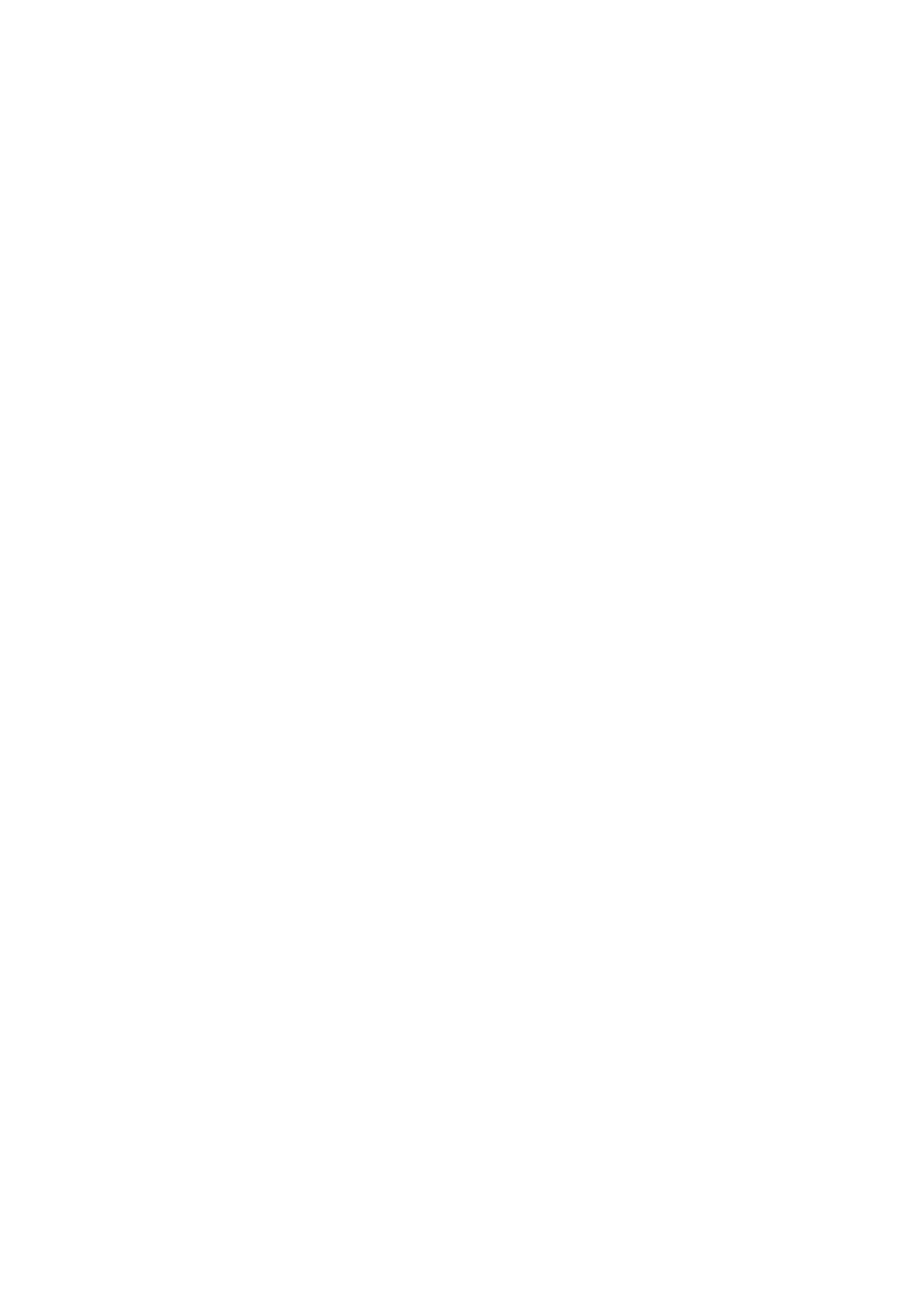

**Queensland** 

## **Land Access Ombudsman Bill 2017**

|                      |                                                                                          | Page |
|----------------------|------------------------------------------------------------------------------------------|------|
| Part 1               | Preliminary                                                                              |      |
| <b>Division 1</b>    | <b>Introduction</b>                                                                      |      |
| 1                    |                                                                                          | 8    |
| 2                    |                                                                                          | 8    |
| 3                    |                                                                                          | 8    |
| 4                    | How purpose is achieved $\ldots, \ldots, \ldots, \ldots, \ldots, \ldots, \ldots, \ldots$ | 8    |
| 5                    |                                                                                          | 9    |
| <b>Division 2</b>    | Interpretation                                                                           |      |
| 6                    |                                                                                          | 9    |
| 7                    | What is a land access dispute                                                            | 9    |
| 8                    | What is a land access dispute referral                                                   | 10   |
| Part 2               | Land access ombudsman and office of the land access<br>ombudsman                         |      |
| <b>Division 1</b>    | Land access ombudsman                                                                    |      |
| <b>Subdivision 1</b> | <b>Appointment</b>                                                                       |      |
| 9                    | Land access ombudsman                                                                    | 10   |
| 10                   | Disqualification from appointment $\ldots \ldots \ldots \ldots \ldots \ldots \ldots$     | 10   |
| 11                   |                                                                                          | 11   |
| 12                   |                                                                                          | 11   |
| 13                   | Restriction on outside employment                                                        | 11   |
| 14                   |                                                                                          | 12   |
| 15                   |                                                                                          | 12   |
| <b>Subdivision 2</b> | <b>Functions and powers</b>                                                              |      |
| 16                   |                                                                                          | 12   |
| 17                   | Obligations in performing functions                                                      | 13   |
| 18                   | What land access ombudsman can not deal with $\ldots$ , $\ldots$                         | 13   |
| 19                   |                                                                                          | 14   |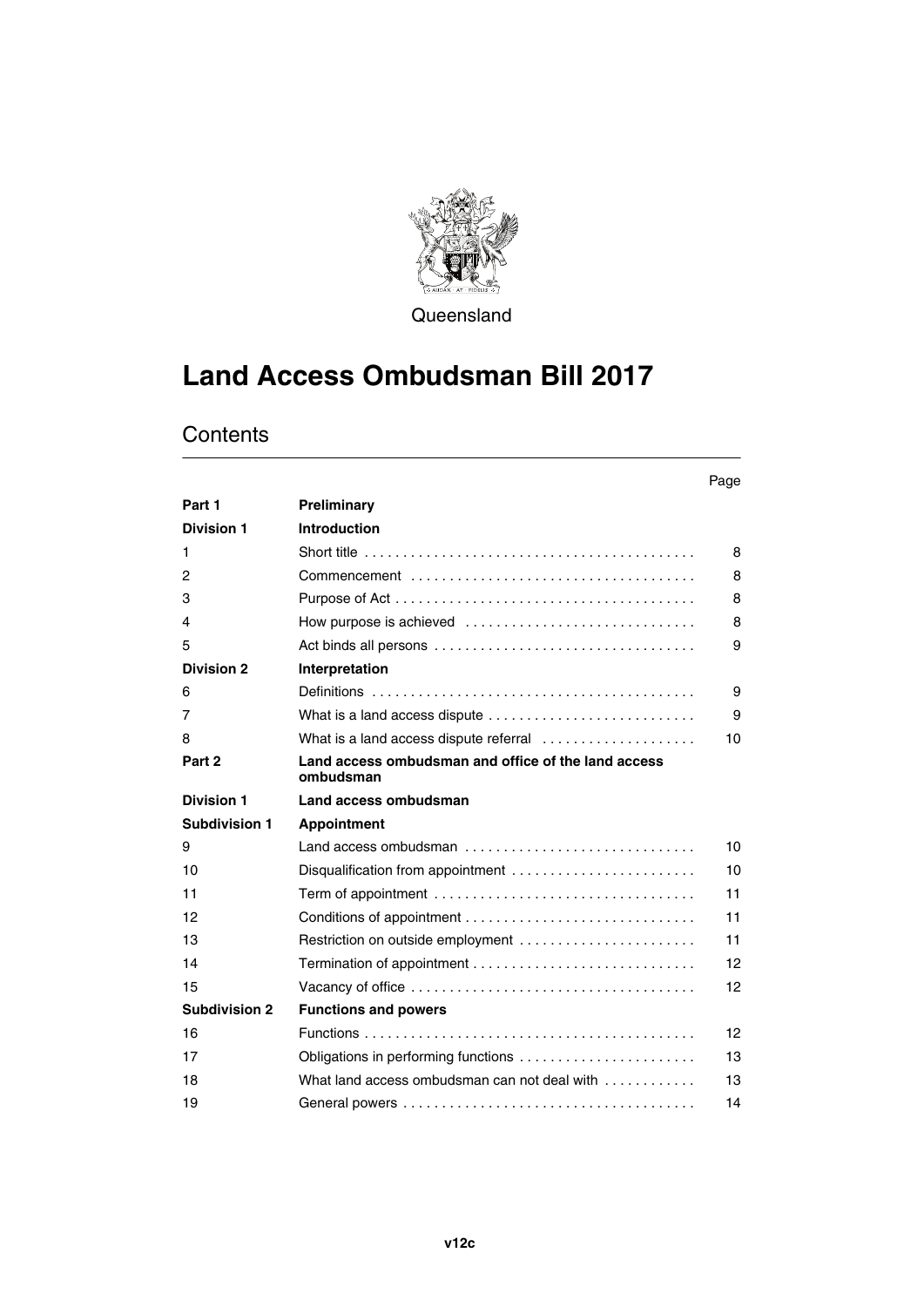| 20                   | Land access ombudsman not subject to direction              | 14 |
|----------------------|-------------------------------------------------------------|----|
| <b>Subdivision 3</b> | <b>Miscellaneous</b>                                        |    |
| 21                   |                                                             | 15 |
| 22                   | Acting land access ombudsman                                | 15 |
| <b>Division 2</b>    | <b>Office of the Land Access Ombudsman</b>                  |    |
| 23                   | Office of the Land Access Ombudsman                         | 16 |
| 24                   |                                                             | 16 |
| 25                   |                                                             | 16 |
| 26                   |                                                             | 16 |
| 27                   |                                                             | 16 |
| 28                   | Production or display of identity card                      | 17 |
| 29                   |                                                             | 17 |
| 30                   | Officers not subject to outside direction                   | 17 |
| 31                   | Alternative staffing arrangements                           | 17 |
| Part 3               | Referral and investigation of land access disputes          |    |
| <b>Division 1</b>    | <b>Referral of land access disputes</b>                     |    |
| 32                   | Land access dispute may be referred                         | 18 |
| 33                   | How land access dispute may be referred                     | 18 |
| 34                   | Protection from liability for referring land access dispute | 19 |
| 35                   |                                                             | 19 |
| 36                   | Acceptance or refusal of referral                           | 19 |
| 37                   | Direction to make reasonable attempt to resolve             | 20 |
| 38                   | Actions by land access ombudsman after refusal              | 21 |
| 39                   | Withdrawal of land access dispute referral                  | 22 |
| <b>Division 2</b>    | Investigation of land access dispute referrals              |    |
| <b>Subdivision 1</b> | General                                                     |    |
| 40                   |                                                             | 22 |
| 41                   | Investigation procedure                                     | 23 |
| <b>Subdivision 2</b> | Powers to require information or attendance                 |    |
| 42                   | Power to require particular information                     | 24 |
| 43                   | Power to require attendance                                 | 25 |
| <b>Subdivision 3</b> | <b>Power to enter</b>                                       |    |
| 44                   | Definitions for subdivision                                 | 26 |
| 45                   |                                                             | 27 |
| 46                   | Application of ss 47-49                                     | 28 |
| 47                   | Incidental entry to ask for access                          | 28 |
|                      |                                                             |    |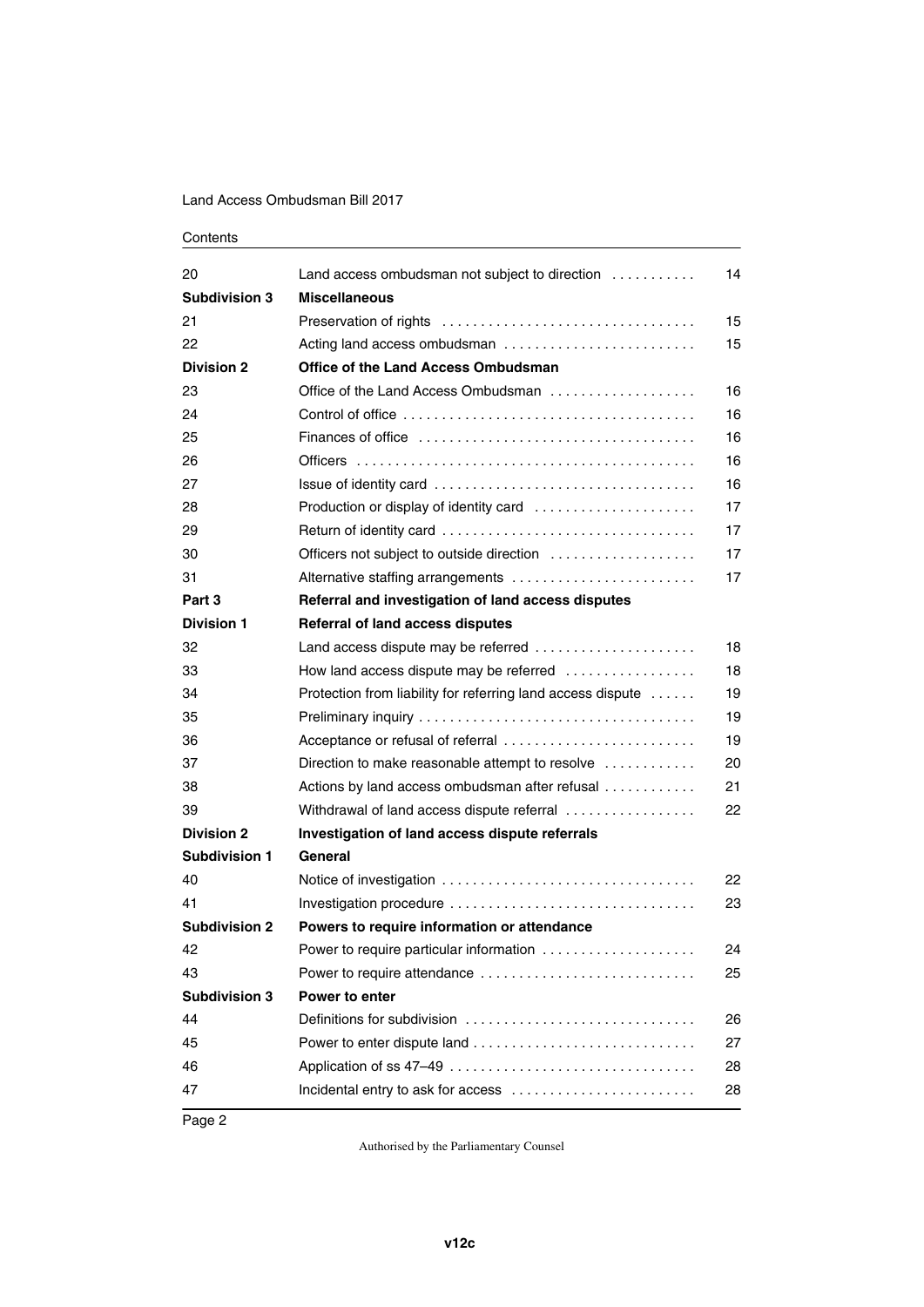| 48                |        | Matters land access ombudsman must tell person                          | 29 |
|-------------------|--------|-------------------------------------------------------------------------|----|
| 49                |        | Consent by acknowledgement                                              | 29 |
| 50                |        | General powers of land access ombudsman after entering dispute land     |    |
|                   |        |                                                                         | 30 |
| Part 4            |        | Actions by land access ombudsman                                        |    |
| 51                |        | Notice about outcome of investigation                                   | 31 |
| 52                |        |                                                                         | 32 |
| 53                | breach | Recommendation about Resource Act offence or resource authority         | 33 |
| 54                |        | Recommendation about offence against Water Act 2000                     | 34 |
| 55                |        | Recommendation about offence against Environmental Protection Act       | 35 |
| 56                |        | Advice about systemic issues                                            | 36 |
| Part 5            |        | Dealing with documents or information under this Act                    |    |
| 57                |        | Document in land access ombudsman's custody                             | 37 |
| 58                |        | Protection from liability for giving agreement to land access ombudsman |    |
|                   |        |                                                                         | 37 |
| 59                |        |                                                                         | 37 |
| 60                |        |                                                                         | 38 |
| Part 6            |        | <b>Miscellaneous provisions</b>                                         |    |
| 61                |        |                                                                         | 39 |
| 62                |        |                                                                         | 39 |
| 63                |        |                                                                         | 39 |
| 64                |        |                                                                         | 40 |
| 65                |        |                                                                         | 40 |
| 66                |        | Regulation-making power                                                 | 41 |
| Part 7            |        | <b>Transitional provision</b>                                           |    |
| 67                |        | Pre-commencement agreements may be referred and dealt with              | 41 |
| Part 8            |        | <b>Amendment of legislation</b>                                         |    |
| <b>Division 1</b> |        | <b>Amendment of this Act</b>                                            |    |
| 68                |        |                                                                         | 41 |
| 69                |        |                                                                         | 41 |
| <b>Division 2</b> |        | Amendment of Coal Mining Safety and Health Act 1999                     |    |
| 70                |        |                                                                         | 42 |
| 71                |        |                                                                         | 42 |
|                   | 303A   | Requirement for joint interaction management plan by<br>particular date | 42 |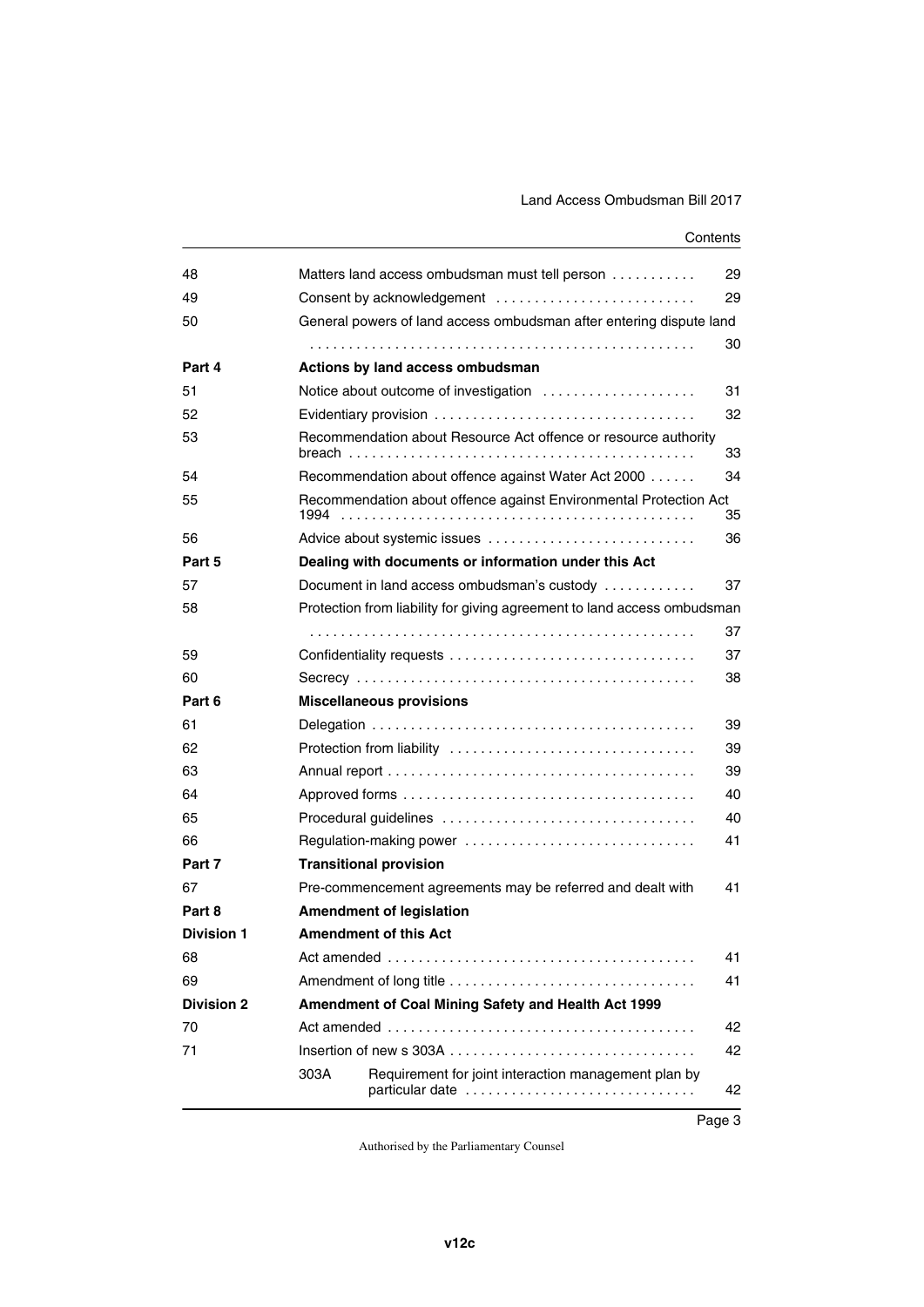| <b>Division 3</b> |           | <b>Amendment of Integrity Act 2009</b>                                                                              |    |
|-------------------|-----------|---------------------------------------------------------------------------------------------------------------------|----|
| 72                |           |                                                                                                                     | 43 |
| 73                |           | Amendment of sch 1 (Statutory office holders for section 72C).                                                      | 43 |
| <b>Division 4</b> |           | <b>Amendment of Mineral and Energy Resources (Common</b><br><b>Provisions) Act 2014</b>                             |    |
| 74                |           |                                                                                                                     | 44 |
| 75                |           |                                                                                                                     | 44 |
|                   | 99A       | Jurisdiction to decide alleged breach of conduct and<br>compensation agreement                                      | 44 |
| 76                |           |                                                                                                                     | 45 |
|                   | 148A      | Modification of particular provisions if preferred tenderer                                                         | 45 |
| 77                |           | Amendment of ch 7, hdg (Savings and transitional provisions).                                                       | 47 |
| 78                |           |                                                                                                                     | 48 |
|                   | 223A      | Existing consent given by reserve owner to exploration permit<br>holder or mineral development licence holder       | 48 |
| 79                |           |                                                                                                                     | 49 |
|                   | 224A      | Continuing notifiable road use                                                                                      | 49 |
| 80                |           | Insertion of new ss $228D-228F$                                                                                     | 51 |
|                   | 228D      | Land access requirements for particular applications under<br>Mineral Resources Act not decided before commencement |    |
|                   |           |                                                                                                                     | 51 |
|                   | 228E      | Land access requirements for particular applications under<br>Geothermal Act not decided before commencement        | 52 |
|                   | 228F      | Land access requirements for relevant resource authorities<br>applied for before commencement                       | 53 |
| 81                |           | Amendment of s 241A (Application for ML (coal) and application for PL                                               | 54 |
| 82                |           | Replacement of ch 8 (Repeal of Coal and Oil Shale Mine Workers'<br>Superannuation Act 1989)                         | 55 |
|                   | Chapter 8 | Transitional provision for Land Access Ombudsman<br>Act 2017                                                        |    |
|                   | 244       | Provision inserted into Act prevails over provision of<br>transitional regulation                                   | 55 |
| <b>Division 5</b> |           | <b>Amendment of Mineral Resources Regulation 2013</b>                                                               |    |
| 83                |           |                                                                                                                     | 56 |
| 84                |           | Amendment of ch 4, pt 10, hdg (Transitional provision for Water Reform<br>and Other Legislation Amendment Act 2014) | 56 |
| 85                |           |                                                                                                                     | 56 |
|                   | 111A      | Requirement for joint interaction management plan by                                                                |    |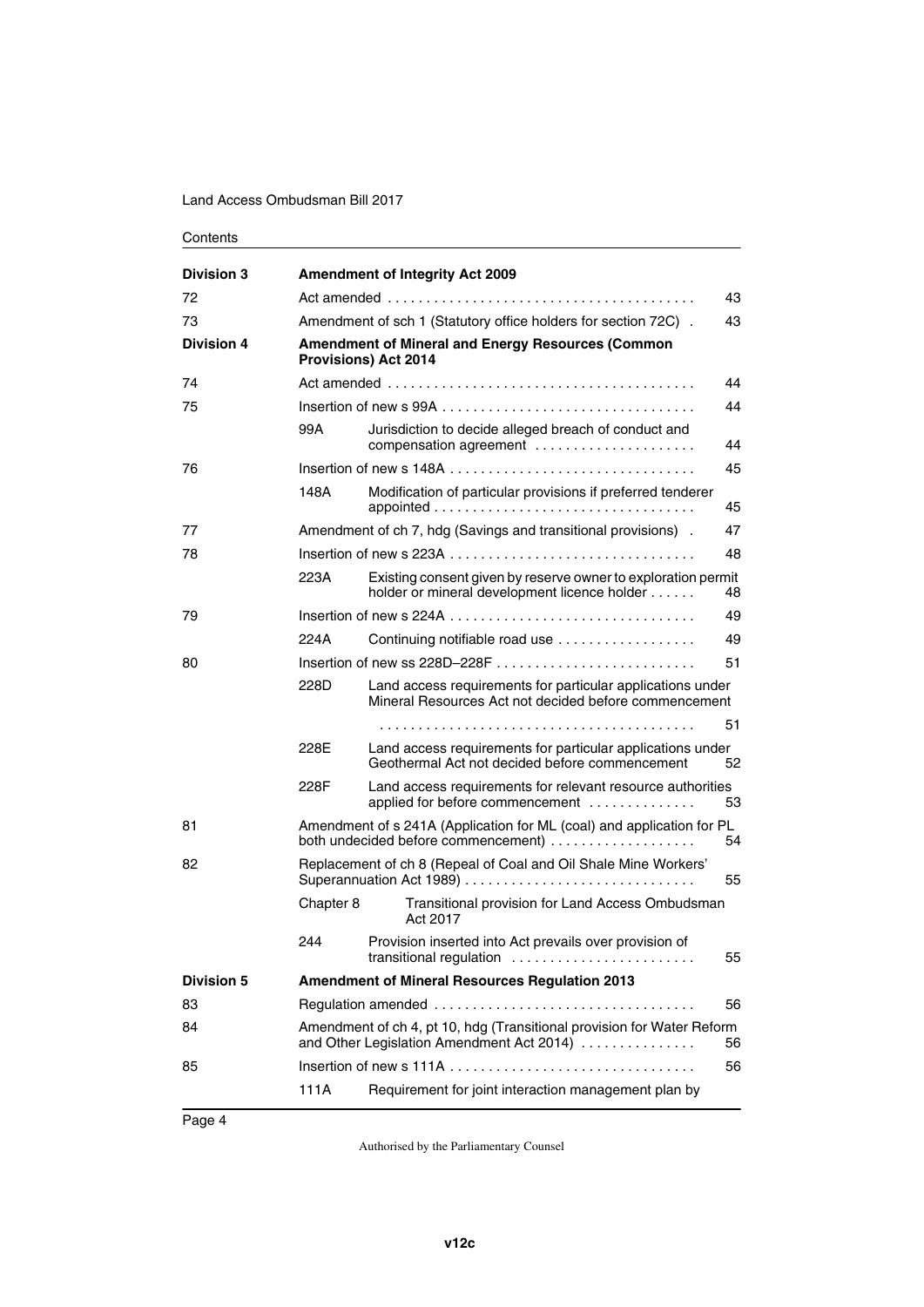|                   |      | particular date                                             | 56 |
|-------------------|------|-------------------------------------------------------------|----|
| <b>Division 6</b> | 2004 | Amendment of Petroleum and Gas (Production and Safety) Act  |    |
| 86                |      |                                                             | 57 |
| 87                |      | Amendment of s 844 (Amending applications)                  | 57 |
| 88                |      |                                                             | 58 |
|                   | 990A | Requirement for joint interaction management plan by        | 58 |
| <b>Division 7</b> |      | <b>Amendment of Public Service Act 2008</b>                 |    |
| 89                |      |                                                             | 59 |
| 90                |      | Amendment of sch 1 (Public service offices and their heads) | 59 |
| <b>Schedule 1</b> |      |                                                             | 60 |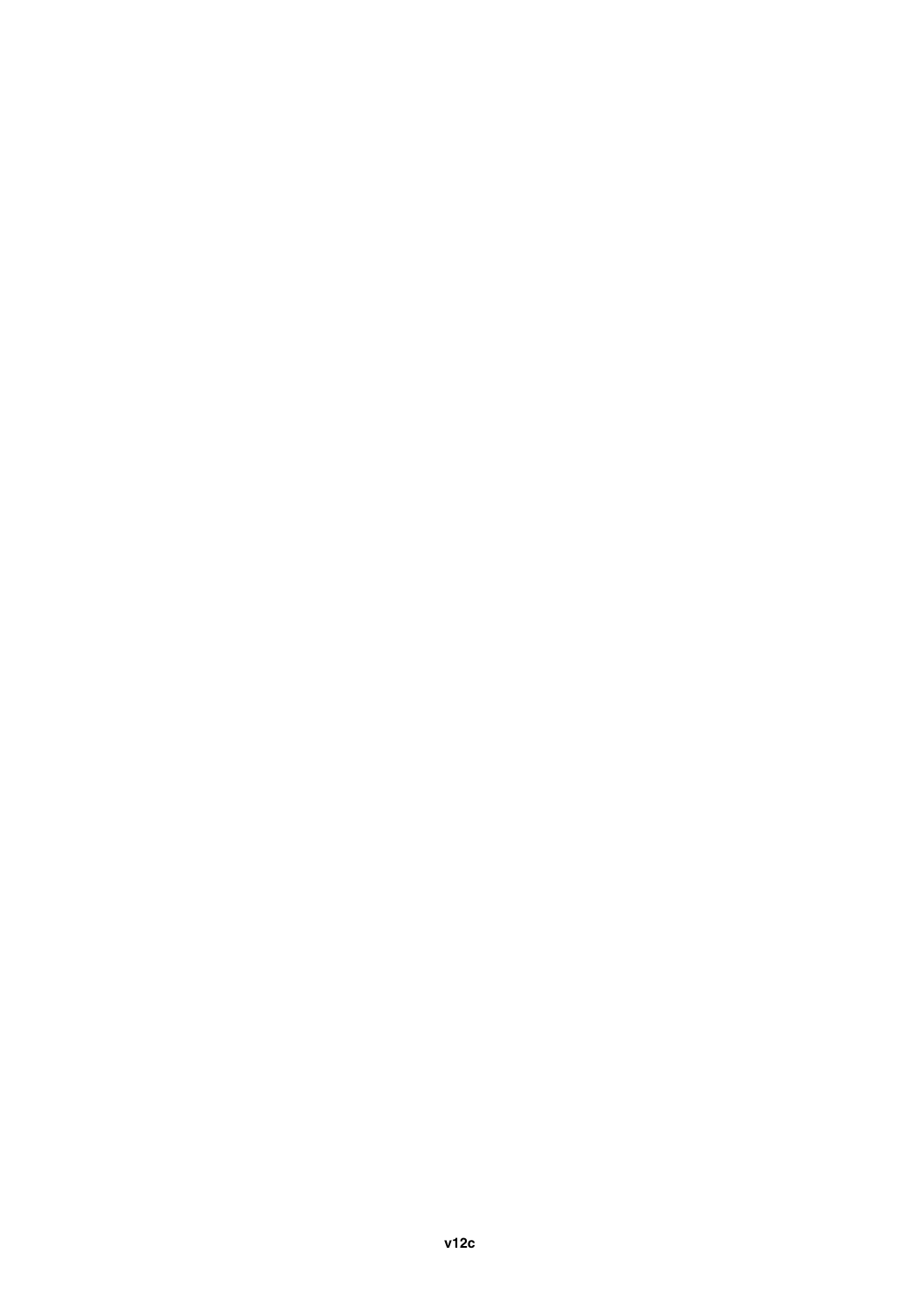# **2017**

# **A Bill**

for

**An Act to provide for a land access ombudsman to investigate and facilitate the resolution of disputes about conduct and compensation agreements and make good agreements, and to amend this Act, the** *Coal Mining Safety and Health Act 1999***, the** *Integrity Act 2009***, the** *Mineral and Energy Resources (Common Provisions) Act 2014***, the** *Mineral Resources Regulation 2013***, the** *Petroleum and Gas (Production and Safety) Act 2004* **and the** *Public Service Act 2008* **for particular purposes**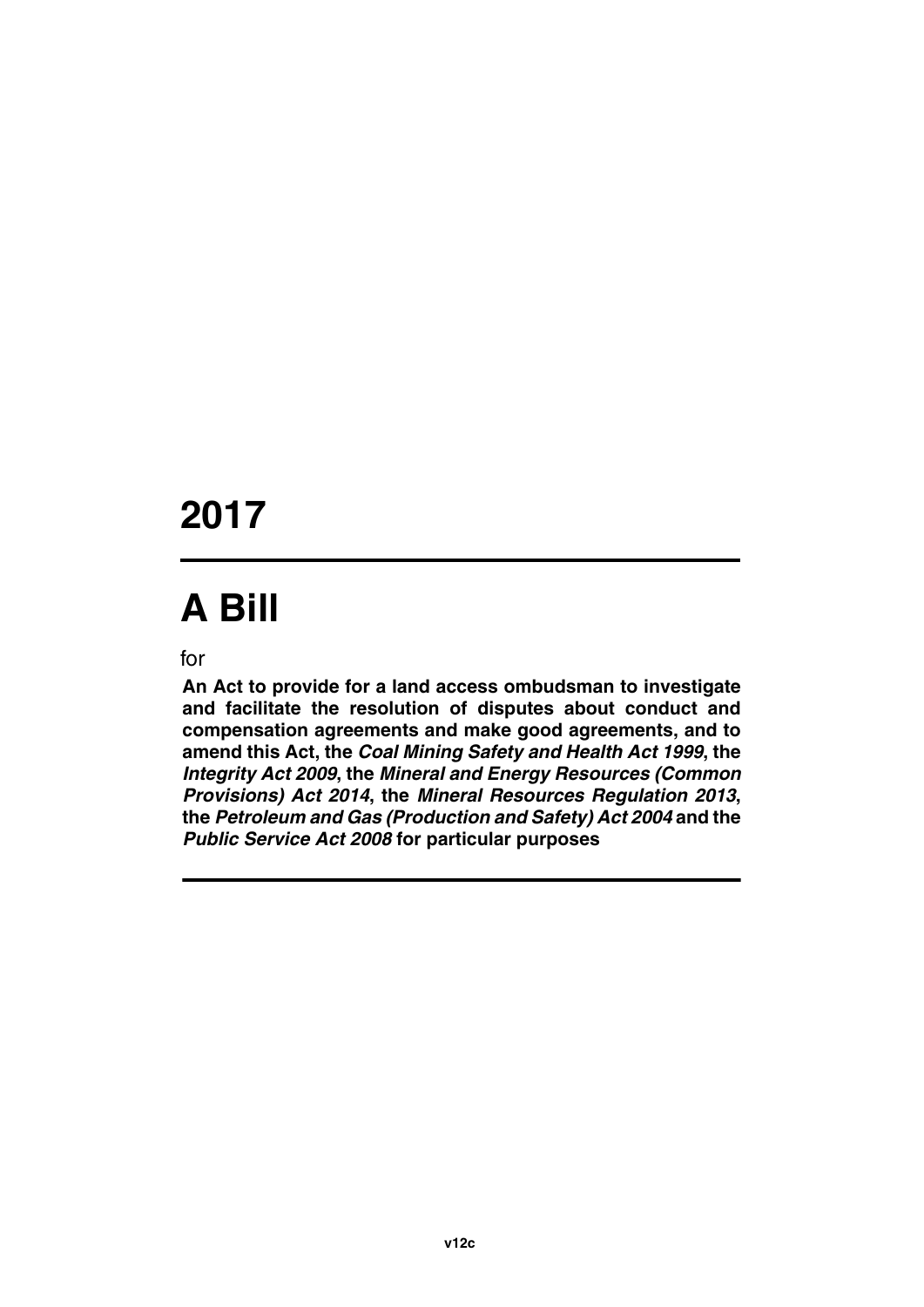### [s 1]

<span id="page-9-11"></span><span id="page-9-10"></span><span id="page-9-9"></span><span id="page-9-8"></span><span id="page-9-7"></span><span id="page-9-6"></span><span id="page-9-5"></span><span id="page-9-4"></span><span id="page-9-3"></span><span id="page-9-2"></span><span id="page-9-1"></span><span id="page-9-0"></span>

|                   |     | The Parliament of Queensland enacts-                                                                                                                                                                       | 1                    |
|-------------------|-----|------------------------------------------------------------------------------------------------------------------------------------------------------------------------------------------------------------|----------------------|
| Part 1            |     | <b>Preliminary</b>                                                                                                                                                                                         | $\overline{2}$       |
| <b>Division 1</b> |     | <b>Introduction</b>                                                                                                                                                                                        | 3                    |
| 1                 |     | <b>Short title</b><br>This Act may be cited as the <i>Land Access Ombudsman Act</i>                                                                                                                        | 4<br>5               |
|                   |     | 2017.                                                                                                                                                                                                      | 6                    |
| 2                 |     | <b>Commencement</b>                                                                                                                                                                                        | 7                    |
|                   | (1) | The following provisions commence on 28 September 2017—                                                                                                                                                    | 8                    |
|                   |     | part 8, divisions 2, 5 and 6;<br>(a)                                                                                                                                                                       | 9                    |
|                   |     | part 8, division 4, other than section 75.<br>(b)                                                                                                                                                          | 10                   |
|                   | (2) | The remaining provisions of this Act commence on a day to<br>be fixed by proclamation.                                                                                                                     | 11<br>12             |
| 3                 |     | <b>Purpose of Act</b>                                                                                                                                                                                      | 13                   |
|                   |     | The purpose of this Act is to provide for a way to facilitate the<br>timely resolution of disputes between parties to conduct and<br>and parties to make good<br>agreements<br>compensation<br>agreements. | 14<br>15<br>16<br>17 |
| 4                 |     | How purpose is achieved                                                                                                                                                                                    | 18                   |
|                   |     | The purpose is to be achieved mainly by—                                                                                                                                                                   | 19                   |
|                   |     | providing for the appointment of a land access<br>(a)<br>ombudsman; and                                                                                                                                    | 20<br>21             |
|                   |     | establishing the Office of the Land Access Ombudsman;<br>(b)<br>and                                                                                                                                        | 22<br>23             |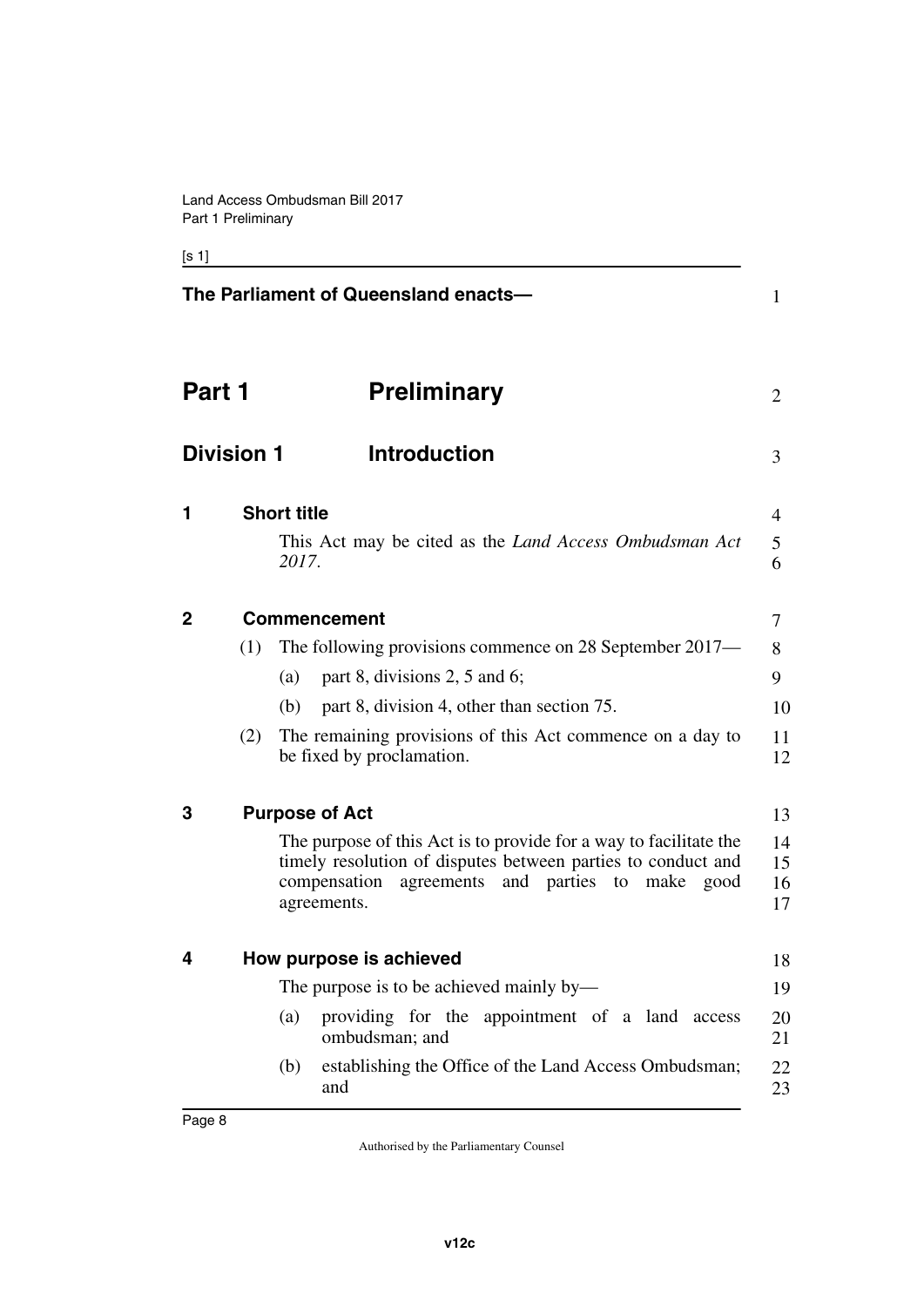<span id="page-10-7"></span><span id="page-10-6"></span><span id="page-10-5"></span><span id="page-10-4"></span><span id="page-10-3"></span><span id="page-10-2"></span><span id="page-10-1"></span><span id="page-10-0"></span>

|   |                   | (c)                |             | authorising the land access ombudsman to investigate,<br>and facilitate the timely resolution of, disputes about<br>conduct and compensation agreements and make good<br>agreements.                                        | $\mathbf{1}$<br>$\overline{2}$<br>3<br>$\overline{4}$ |
|---|-------------------|--------------------|-------------|-----------------------------------------------------------------------------------------------------------------------------------------------------------------------------------------------------------------------------|-------------------------------------------------------|
| 5 |                   |                    |             | <b>Act binds all persons</b>                                                                                                                                                                                                | 5                                                     |
|   | (1)               |                    |             | This Act binds all persons, including the State.                                                                                                                                                                            | 6                                                     |
|   | (2)               |                    | an offence. | Nothing in this Act makes the State liable to be prosecuted for                                                                                                                                                             | 7<br>8                                                |
|   | <b>Division 2</b> |                    |             | Interpretation                                                                                                                                                                                                              | 9                                                     |
| 6 |                   | <b>Definitions</b> |             |                                                                                                                                                                                                                             | 10                                                    |
|   |                   | this Act.          |             | The dictionary in schedule 1 defines particular words used in                                                                                                                                                               | 11<br>12                                              |
| 7 |                   |                    |             | What is a land access dispute                                                                                                                                                                                               | 13                                                    |
|   |                   |                    |             | A land access dispute is—                                                                                                                                                                                                   | 14                                                    |
|   |                   | (a)                |             | a dispute about an alleged breach of a conduct and<br>compensation agreement between-                                                                                                                                       | 15<br>16                                              |
|   |                   |                    | (i)         | the resource authority holder and the owner or<br>occupier of private land who entered into the<br>agreement; or                                                                                                            | 17<br>18<br>19                                        |
|   |                   |                    | (ii)        | the successors and assigns of a party to the<br>agreement mentioned in subparagraph (i) that are<br>bound by the agreement under the <i>Mineral and</i><br>Energy Resources (Common Provisions) Act 2014,<br>section 79; or | 20<br>21<br>22<br>23<br>24                            |
|   |                   | (b)                |             | a dispute about an alleged breach of a make good<br>agreement between—                                                                                                                                                      | 25<br>26                                              |
|   |                   |                    | (i)         | the resource tenure holder and the bore owner who<br>entered into the agreement; or                                                                                                                                         | 27<br>28                                              |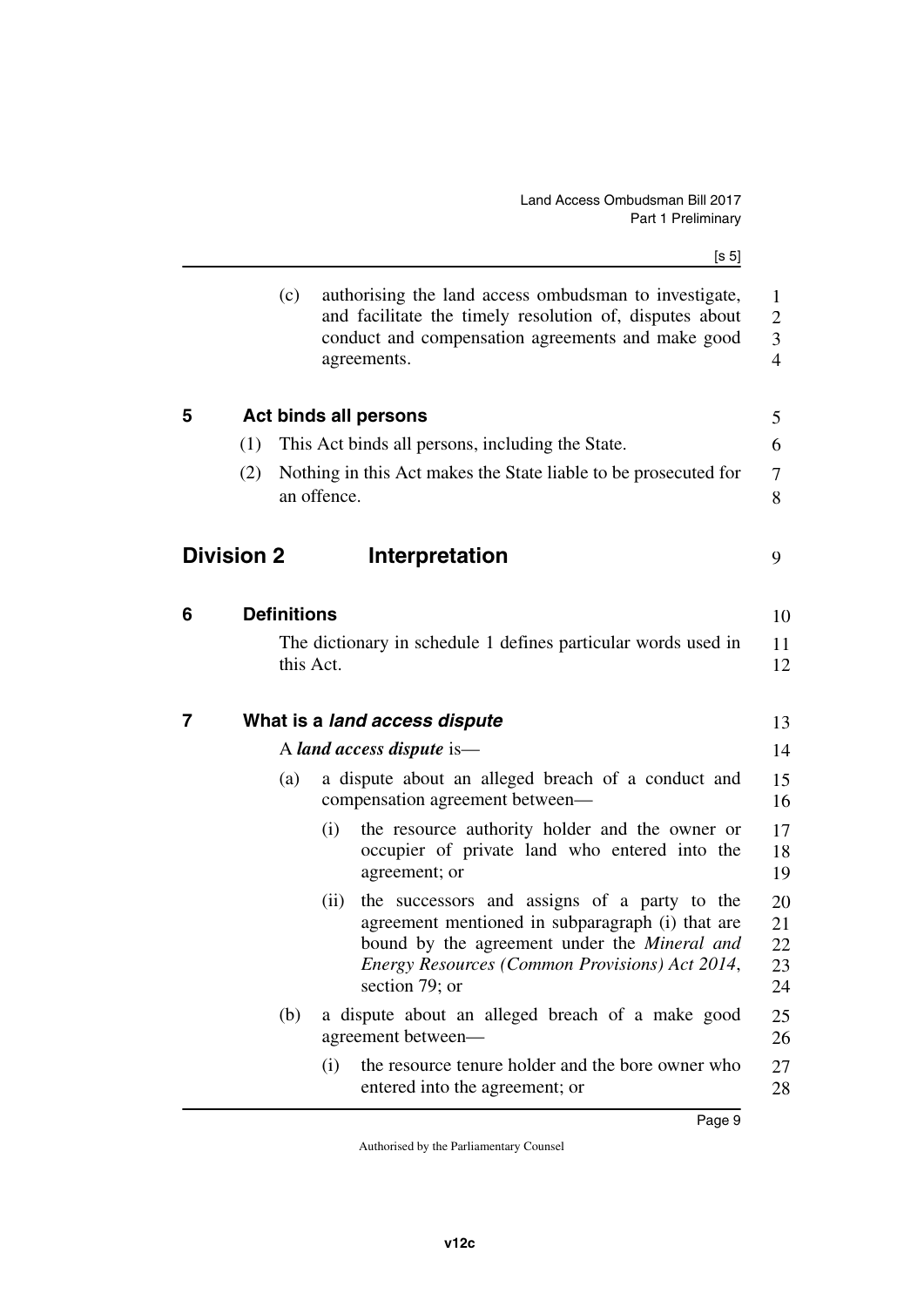[s 8]

<span id="page-11-11"></span><span id="page-11-10"></span><span id="page-11-9"></span><span id="page-11-8"></span><span id="page-11-7"></span><span id="page-11-6"></span><span id="page-11-5"></span><span id="page-11-4"></span><span id="page-11-3"></span><span id="page-11-2"></span><span id="page-11-1"></span><span id="page-11-0"></span>

|        |                   | (ii)                 | the successors and assigns of a party to the<br>agreement mentioned in subparagraph (i) that are<br>bound by the agreement under the Water Act 2000,<br>section 422. | 1<br>$\overline{2}$<br>$\overline{\mathbf{3}}$<br>$\overline{4}$ |
|--------|-------------------|----------------------|----------------------------------------------------------------------------------------------------------------------------------------------------------------------|------------------------------------------------------------------|
| 8      |                   |                      | What is a land access dispute referral                                                                                                                               | 5                                                                |
|        |                   | ombudsman.           | A land access dispute referral is a referral, under part 3,<br>division 1, of a land access dispute to the land access                                               | 6<br>7<br>8                                                      |
| Part 2 |                   |                      | Land access ombudsman and<br>office of the land access<br>ombudsman                                                                                                  | 9<br>10<br>11                                                    |
|        | <b>Division 1</b> |                      | Land access ombudsman                                                                                                                                                | 12                                                               |
|        |                   | <b>Subdivision 1</b> | <b>Appointment</b>                                                                                                                                                   | 13                                                               |
| 9      |                   |                      | Land access ombudsman                                                                                                                                                | 14                                                               |
|        | (1)               |                      | There is to be a land access ombudsman.                                                                                                                              | 15                                                               |
|        | (2)               | Council.             | The land access ombudsman is appointed by the Governor in                                                                                                            | 16<br>17                                                         |
| 10     |                   |                      | <b>Disqualification from appointment</b>                                                                                                                             | 18                                                               |
|        | (1)               |                      | A person is disqualified from becoming the land access<br>ombudsman if the person—                                                                                   | 19<br>20                                                         |
|        |                   | (a)                  | has a conviction for an indictable offence; or                                                                                                                       | 21                                                               |
|        |                   | (b)                  | is an insolvent under administration; or                                                                                                                             | 22                                                               |
|        |                   |                      |                                                                                                                                                                      |                                                                  |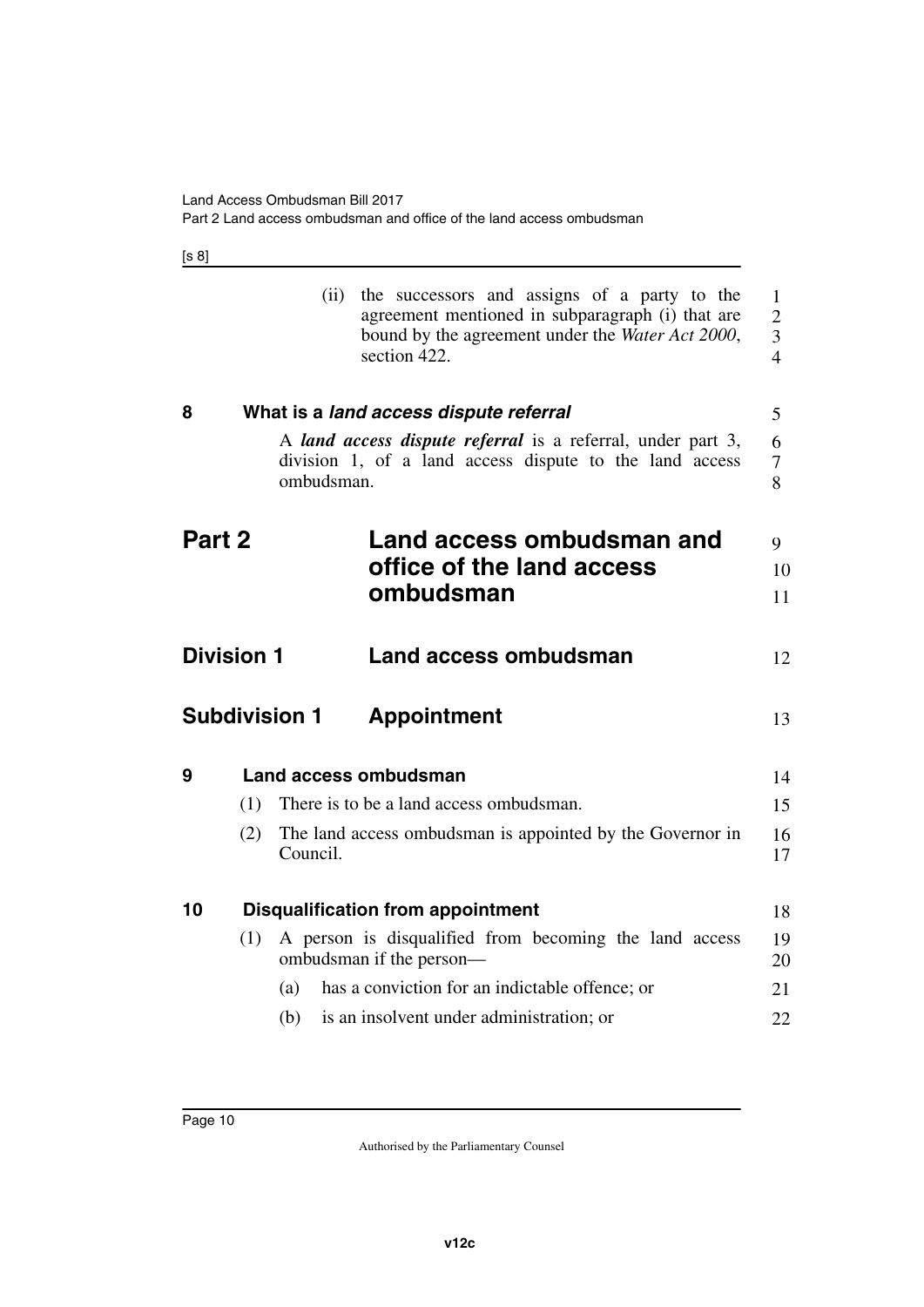<span id="page-12-5"></span><span id="page-12-4"></span><span id="page-12-3"></span><span id="page-12-2"></span><span id="page-12-1"></span><span id="page-12-0"></span>

|    |     | [s 11]                                                                                                                                                      |                          |
|----|-----|-------------------------------------------------------------------------------------------------------------------------------------------------------------|--------------------------|
|    |     | (c)<br>is guilty of misconduct of a type that could warrant<br>dismissal from the public service if the ombudsman<br>were an officer of the public service. | 1<br>$\overline{2}$<br>3 |
|    | (2) | In this section—                                                                                                                                            | 4                        |
|    |     | <i>insolvent under administration</i> see the Corporations Act,<br>section 9.                                                                               | 5<br>6                   |
| 11 |     | <b>Term of appointment</b>                                                                                                                                  | 7                        |
|    | (1) | The land access ombudsman holds office for the term stated in<br>the person's appointment as land access ombudsman.                                         | 8<br>9                   |
|    | (2) | The stated term must not be more than 3 years.                                                                                                              | 10                       |
|    | (3) | The land access ombudsman may be reappointed.                                                                                                               | 11                       |
|    | (4) | However, a person must not be reappointed if the total of the<br>person's term of appointment would be more than 10 years.                                  | 12<br>13                 |
| 12 |     | <b>Conditions of appointment</b>                                                                                                                            | 14                       |
|    | (1) | The land access ombudsman is to be paid the remuneration<br>and allowances decided by the Governor in Council.                                              | 15<br>16                 |
|    | (2) | The remuneration must not be reduced during the land access<br>ombudsman's term of office without the ombudsman's written<br>consent.                       | 17<br>18<br>19           |
|    | (3) | The land access ombudsman is appointed under this Act and<br>not the Public Service Act 2008.                                                               | 20<br>21                 |
|    | (4) | The land access ombudsman is entitled to the leave of absence<br>decided by the Governor in Council.                                                        | 22<br>23                 |
| 13 |     | <b>Restriction on outside employment</b>                                                                                                                    | 24                       |
|    |     | The land access ombudsman must not, without the Minister's<br>approval in each particular case—                                                             | 25<br>26                 |
|    |     | hold any office of profit other than that of land access<br>(a)<br>ombudsman; or                                                                            | 27<br>28                 |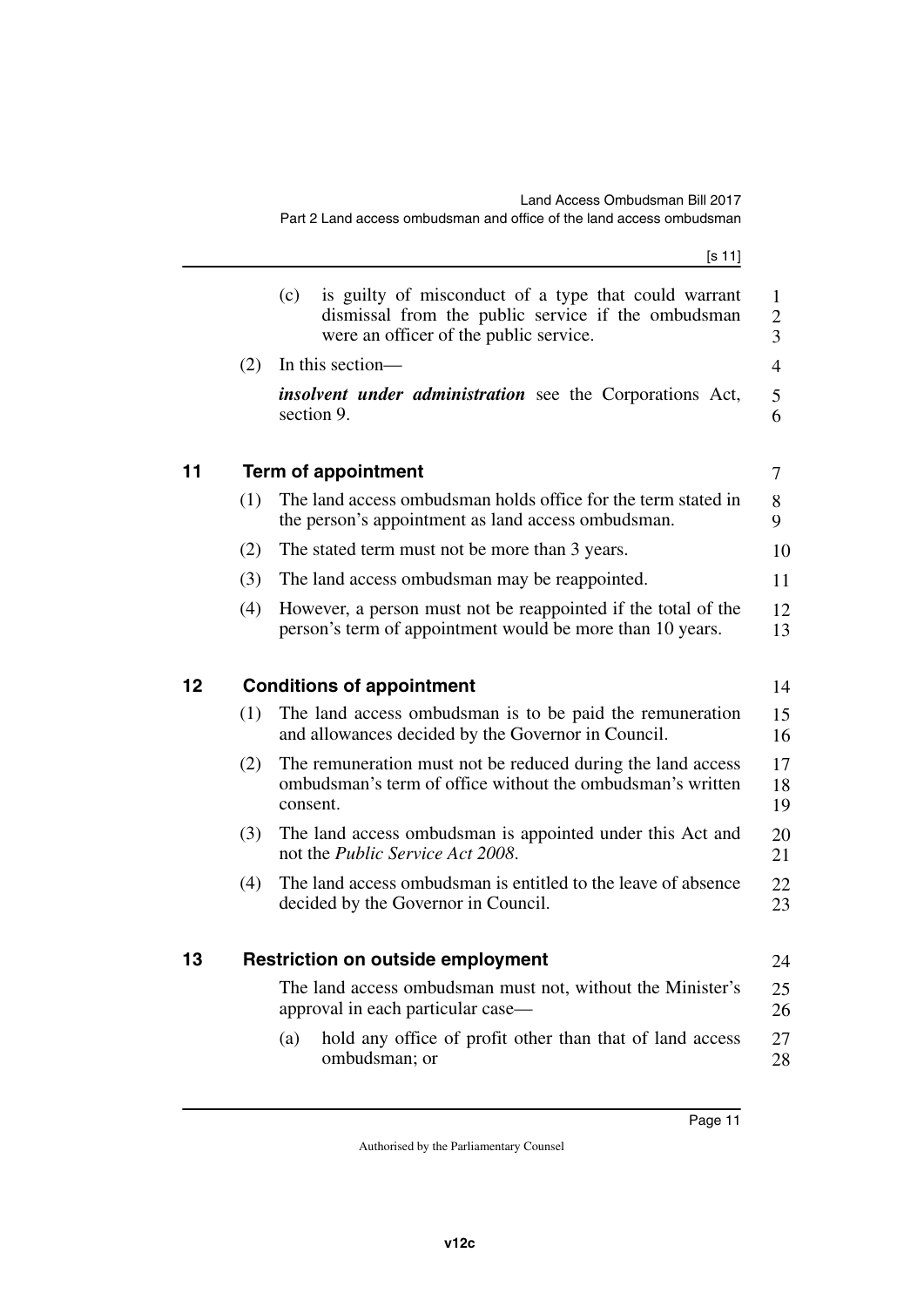[s 14]

<span id="page-13-7"></span><span id="page-13-6"></span><span id="page-13-5"></span><span id="page-13-4"></span><span id="page-13-3"></span><span id="page-13-2"></span><span id="page-13-1"></span><span id="page-13-0"></span>

|    |                      | (b)              | engage in any remunerative employment or undertaking<br>outside the duties of that office.                        | $\mathbf{1}$<br>$\overline{2}$ |
|----|----------------------|------------------|-------------------------------------------------------------------------------------------------------------------|--------------------------------|
| 14 |                      |                  | <b>Termination of appointment</b>                                                                                 | 3                              |
|    | (1)                  |                  | The Governor in Council may terminate the appointment of<br>the land access ombudsman if-                         | $\overline{4}$<br>5            |
|    |                      | (a)              | the ombudsman contravenes section 13; or                                                                          | 6                              |
|    |                      | (b)              | the ombudsman can not perform the functions of the<br>ombudsman because of physical or mental incapacity.         | 7<br>8                         |
|    | (2)                  |                  | The Acts Interpretation Act 1954, section $25(1)(b)(i)$ to (iii)<br>does not apply for the land access ombudsman. | 9<br>10                        |
| 15 |                      |                  | <b>Vacancy of office</b>                                                                                          | 11                             |
|    |                      |                  | The office of land access ombudsman becomes vacant if-                                                            | 12                             |
|    |                      | (a)              | the land access ombudsman—                                                                                        | 13                             |
|    |                      |                  | completes a term of office; or<br>(i)                                                                             | 14                             |
|    |                      |                  | would be disqualified from becoming the land<br>(ii)<br>access ombudsman under section $10(1)$ ; or               | 15<br>16                       |
|    |                      |                  | (iii) resigns by notice given to the Minister; or                                                                 | 17                             |
|    |                      | (b)              | the land access ombudsman's appointment is terminated<br>under section $14(1)$ .                                  | 18<br>19                       |
|    | <b>Subdivision 2</b> |                  | <b>Functions and powers</b>                                                                                       | 20                             |
| 16 |                      | <b>Functions</b> |                                                                                                                   | 21                             |
|    |                      |                  | The land access ombudsman has the following functions—                                                            | 22                             |
|    |                      | (a)              | to investigate, and facilitate the timely resolution of,<br>land access disputes;                                 | 23<br>24                       |
|    |                      | (b)              | to refer or recommend to departments the investigation<br>$of$ —                                                  | 25<br>26                       |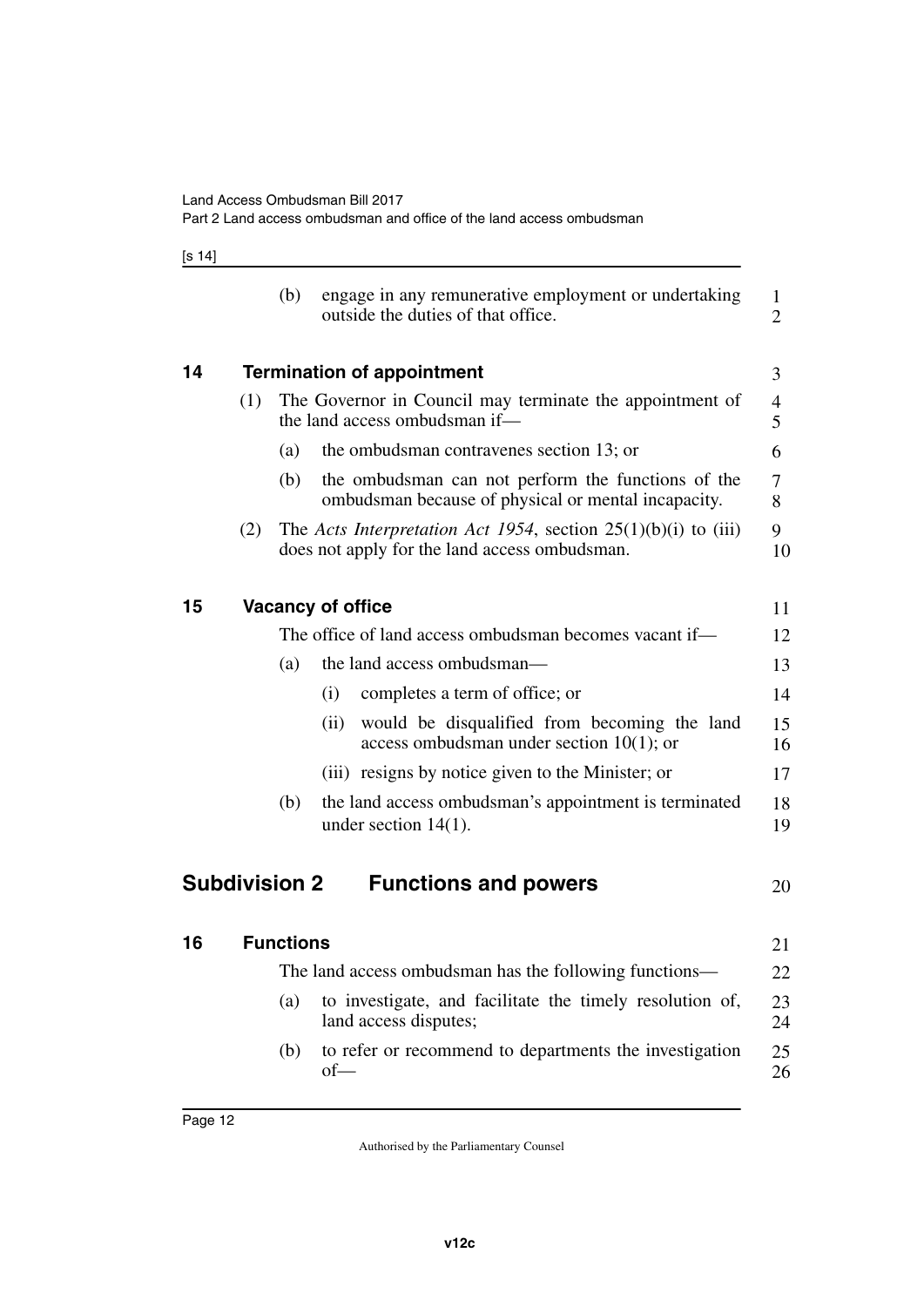<span id="page-14-3"></span><span id="page-14-2"></span><span id="page-14-1"></span><span id="page-14-0"></span>

|    |     |     | [s 17]                                                                                                                                                                       |                      |
|----|-----|-----|------------------------------------------------------------------------------------------------------------------------------------------------------------------------------|----------------------|
|    |     |     | possible offences under section 53, 54 or 55; or<br>(i)                                                                                                                      | 1                    |
|    |     |     | possible breaches, relating to access to land, of<br>(ii)<br>resource authorities;                                                                                           | $\overline{c}$<br>3  |
|    |     | (c) | to identify, and advise government entities about,<br>systemic issues arising from land access disputes;                                                                     | $\overline{4}$<br>5  |
|    |     | (d) | to promote public awareness of the ombudsman's<br>functions under paragraphs (a) to $(c)$ ;                                                                                  | 6<br>7               |
|    |     | (e) | other functions conferred on the ombudsman under this<br>Act or another Act.                                                                                                 | 8<br>9               |
| 17 |     |     | <b>Obligations in performing functions</b>                                                                                                                                   | 10                   |
|    |     |     | The land access ombudsman must, in performing the<br>ombudsman's functions, act independently and impartially.                                                               | 11<br>12             |
| 18 |     |     | What land access ombudsman can not deal with                                                                                                                                 | 13                   |
|    | (1) |     | The land access ombudsman can not accept a land access<br>dispute referral about any of the following matters-                                                               | 14<br>15             |
|    |     | (a) | a conduct and compensation agreement or make good<br>agreement not yet entered into;                                                                                         | 16<br>17             |
|    |     | (b) | a conduct and compensation agreement while subject to<br>a minimum negotiation period under the Mineral and<br>Energy Resources (Common Provisions) Act 2014,<br>section 87; | 18<br>19<br>20<br>21 |
|    |     | (c) | a make good agreement the subject of a cooling-off<br>period under the <i>Water Act 2000</i> , section 423A;                                                                 | 22<br>23             |
|    |     | (d) | the content of legislation or government policies;                                                                                                                           | 24                   |
|    |     | (e) | a decision made by Cabinet, a Minister or a chief<br>executive;                                                                                                              | 25<br>26             |
|    |     | (f) | a matter that is or has been the subject of a proceeding<br>or an arbitration;                                                                                               | 27<br>28             |
|    |     | (g) | a matter that is, or has been, the subject of an<br>investigation by a department.                                                                                           | 29<br>30             |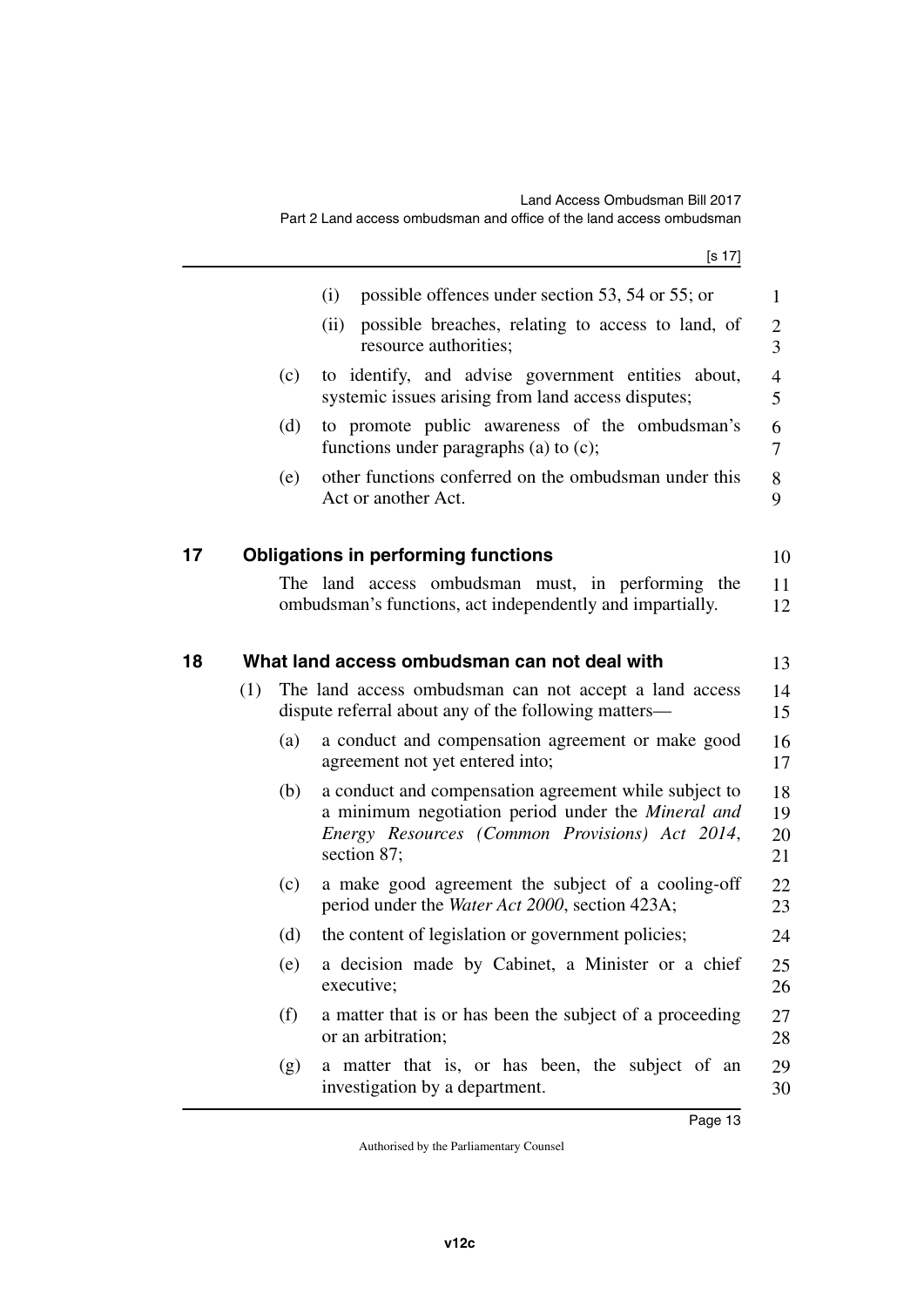### [s 19]

<span id="page-15-3"></span><span id="page-15-2"></span><span id="page-15-1"></span><span id="page-15-0"></span>

|    | (2) | Also, the land access ombudsman can not investigate, or<br>1<br>continue to investigate, a matter mentioned in subsection (1).<br>$\overline{2}$                                                                                                                          |                      |
|----|-----|---------------------------------------------------------------------------------------------------------------------------------------------------------------------------------------------------------------------------------------------------------------------------|----------------------|
|    | (3) | For subsection $(1)(g)$ , a matter is, or has been, the subject of<br>3<br>$\overline{4}$<br>an investigation by a department if the matter—                                                                                                                              |                      |
|    |     | is being, or was, investigated by the department to<br>(a)<br>5<br>decide whether or not to take compliance action against<br>6<br>a person under the <i>Environmental Protection Act 1994</i> , a<br>7<br>8<br>Resource Act or the <i>Water Act 2000</i> , chapter 3; or |                      |
|    |     | is, or was, the subject of compliance action by the<br>(b)<br>department under the <i>Environmental Protection Act</i><br>1994, a Resource Act or the Water Act 2000, chapter 3;<br><sub>or</sub>                                                                         | 9<br>10<br>11<br>12  |
|    |     | is, or was, the subject of a decision by the department<br>(c)<br>not to take compliance action under the Environmental<br>Protection Act 1994, a Resource Act or the Water Act<br>2000, chapter 3.                                                                       | 13<br>14<br>15<br>16 |
| 19 |     | <b>General powers</b>                                                                                                                                                                                                                                                     | 17                   |
|    |     | The land access ombudsman has power to do all things<br>necessary or convenient to be done in performing the<br>ombudsman's functions.                                                                                                                                    | 18<br>19<br>20       |
| 20 |     | Land access ombudsman not subject to direction                                                                                                                                                                                                                            | 21                   |
|    |     | The land access ombudsman is not subject to direction by<br>anyone about—                                                                                                                                                                                                 | 22<br>23             |
|    |     | the way the ombudsman performs the ombudsman's<br>(a)<br>functions; or                                                                                                                                                                                                    | 24<br>25             |
|    |     | (b)<br>the priority given to investigations of land access dispute<br>referrals; or                                                                                                                                                                                       | 26<br>27             |
|    |     | an action taken under part 4.<br>(c)                                                                                                                                                                                                                                      | 28                   |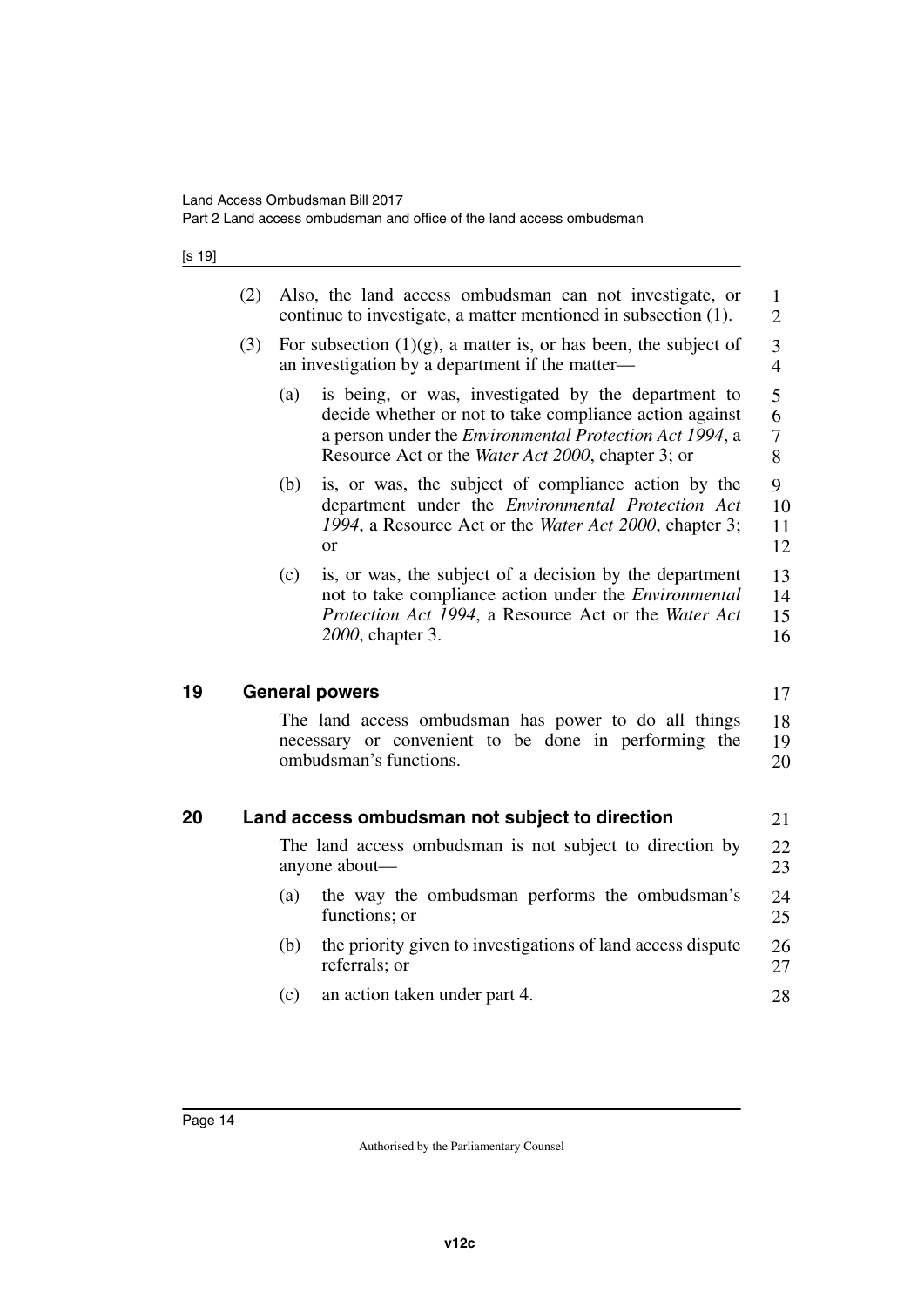<span id="page-16-5"></span><span id="page-16-4"></span><span id="page-16-3"></span><span id="page-16-2"></span><span id="page-16-1"></span><span id="page-16-0"></span>

|    |     | [s 21]                                                                                                                                                                                                                                                                                  |                                  |
|----|-----|-----------------------------------------------------------------------------------------------------------------------------------------------------------------------------------------------------------------------------------------------------------------------------------------|----------------------------------|
|    |     | <b>Subdivision 3</b><br><b>Miscellaneous</b>                                                                                                                                                                                                                                            | $\mathbf{1}$                     |
| 21 |     | <b>Preservation of rights</b>                                                                                                                                                                                                                                                           | $\overline{2}$                   |
|    | (1) | This section applies if an officer of the public service is<br>appointed as the land access ombudsman.                                                                                                                                                                                  | $\mathfrak{Z}$<br>$\overline{4}$ |
|    | (2) | The person keeps all rights accrued or accruing to the person<br>as an officer of the public service as if service as the land<br>access ombudsman were a continuation of service as a public<br>service officer.                                                                       | 5<br>6<br>7<br>8                 |
|    | (3) | At the end of the person's term of office or resignation as the<br>land access ombudsman the person's service as the land<br>access ombudsman is taken to be service of a like nature in the<br>public service for deciding the person's rights as an officer of<br>the public service. | 9<br>10<br>11<br>12<br>13        |
| 22 |     | <b>Acting land access ombudsman</b>                                                                                                                                                                                                                                                     | 14                               |
|    | (1) | The Minister may appoint a person to act as the land access<br>ombudsman during-                                                                                                                                                                                                        | 15<br>16                         |
|    |     | any vacancy, or all vacancies, in the office; or<br>(a)                                                                                                                                                                                                                                 | 17                               |
|    |     | (b)<br>any period, or all periods, when the land access<br>ombudsman is absent from duty, or can not, for another<br>reason, perform the duties of the office.                                                                                                                          | 18<br>19<br>20                   |
|    | (2) | However, the person can not be appointed for more than 6<br>months in any 12 month period.                                                                                                                                                                                              | 21<br>22                         |
|    | (3) | The acting land access ombudsman is appointed under this<br>Act and not the <i>Public Service Act 2008</i> .                                                                                                                                                                            | 23<br>24                         |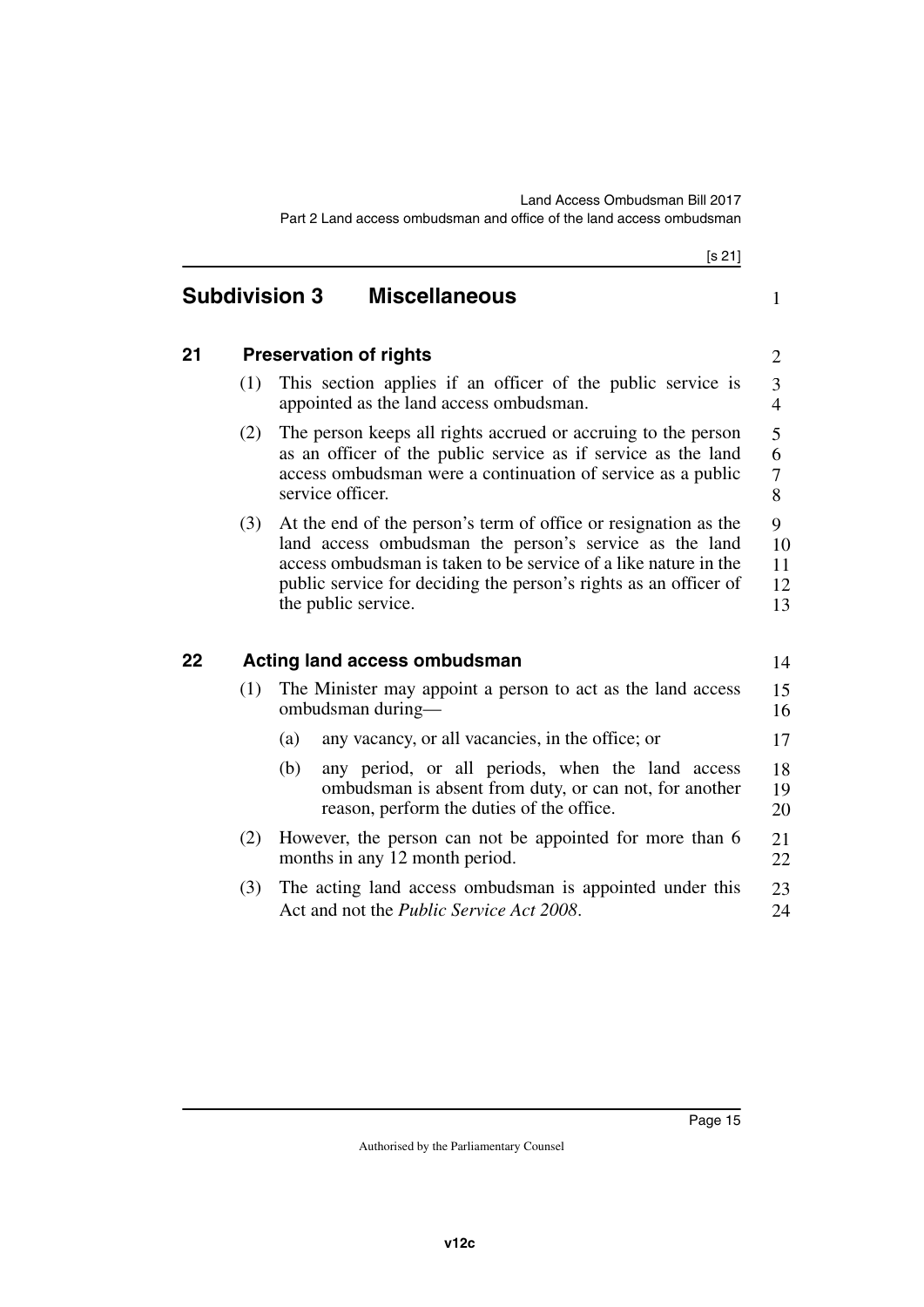[s 23]

<span id="page-17-11"></span><span id="page-17-10"></span><span id="page-17-9"></span><span id="page-17-8"></span><span id="page-17-7"></span><span id="page-17-6"></span><span id="page-17-5"></span><span id="page-17-4"></span><span id="page-17-3"></span><span id="page-17-2"></span><span id="page-17-1"></span><span id="page-17-0"></span>

|    | <b>Division 2</b> | <b>Office of the Land Access</b><br>Ombudsman                                                    | 1<br>2   |
|----|-------------------|--------------------------------------------------------------------------------------------------|----------|
| 23 |                   | <b>Office of the Land Access Ombudsman</b>                                                       | 3        |
|    | (1)               | An office called the Office of the Land Access Ombudsman is<br>established.                      | 4<br>5   |
|    | (2)               | The office's function is to help the land access ombudsman<br>perform the ombudsman's functions. | 6<br>7   |
|    | (3)               | The office consists of the land access ombudsman and the<br>officers of the office.              | 8<br>9   |
| 24 |                   | <b>Control of office</b>                                                                         | 10       |
|    |                   | The land access ombudsman controls the office.                                                   | 11       |
| 25 |                   | <b>Finances of office</b>                                                                        | 12       |
|    |                   | The office is part of the department for the <i>Financial</i><br>Accountability Act 2009.        | 13<br>14 |
| 26 |                   | <b>Officers</b>                                                                                  | 15       |
|    |                   | Officers of the office are appointed under the Public Service<br>Act 2008.                       | 16<br>17 |
| 27 |                   | <b>Issue of identity card</b>                                                                    | 18       |
|    | (1)               | The land access ombudsman must issue an identity card to<br>each officer.                        | 19<br>20 |
|    | (2)               | The identity card must—                                                                          | 21       |
|    |                   | contain a recent photo of the officer; and<br>(a)                                                | 22       |
|    |                   | (b)<br>contain a copy of the officer's signature; and                                            | 23       |
|    |                   | identify the person as an officer under this Act; and<br>(c)                                     | 24       |
|    |                   | state an expiry date for the card.<br>(d)                                                        | 25       |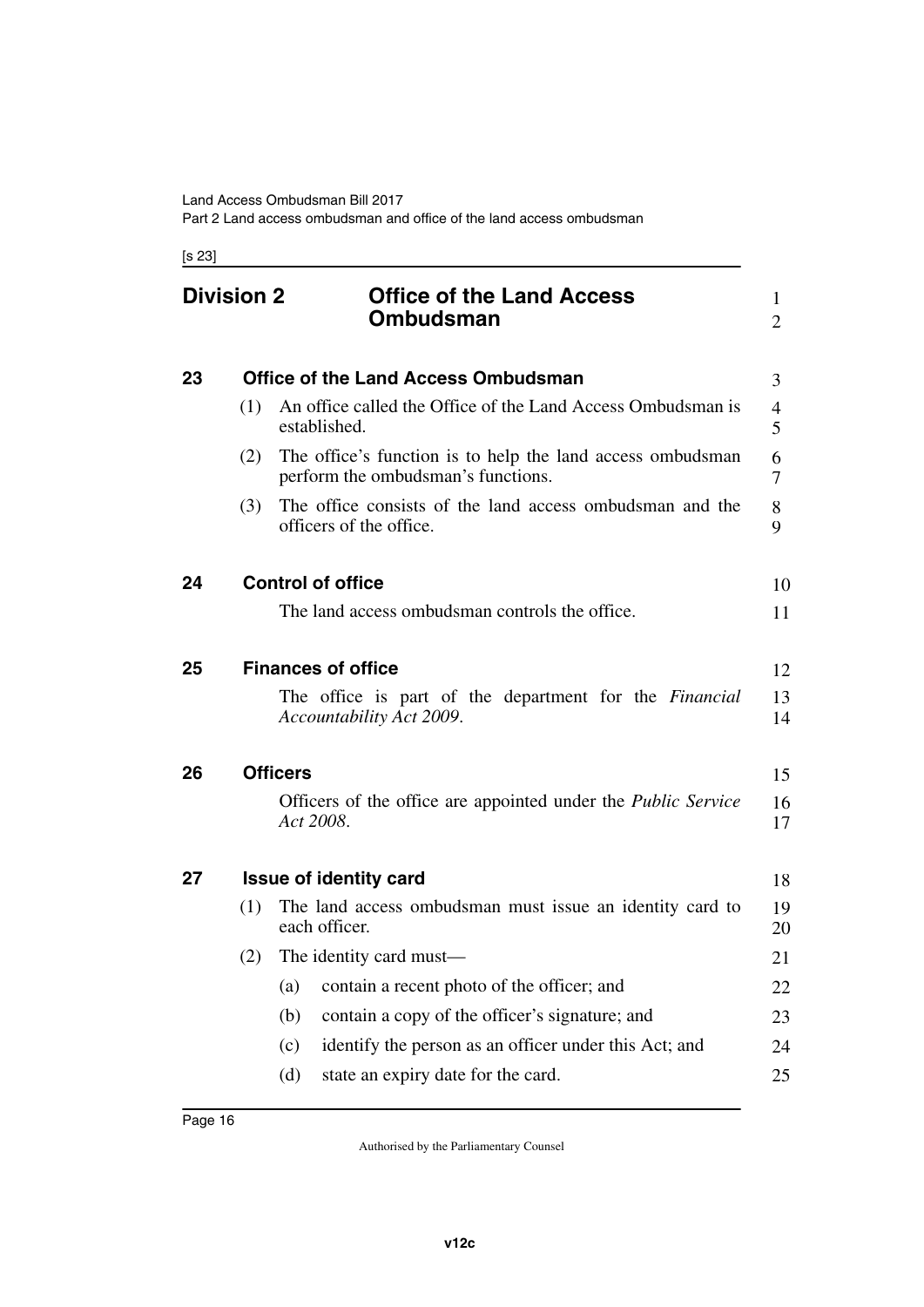<span id="page-18-7"></span><span id="page-18-6"></span><span id="page-18-5"></span><span id="page-18-4"></span><span id="page-18-3"></span><span id="page-18-2"></span><span id="page-18-1"></span><span id="page-18-0"></span>

|    |                                        | [s 28]                                                                                                                                                                                                                |                      |  |  |  |
|----|----------------------------------------|-----------------------------------------------------------------------------------------------------------------------------------------------------------------------------------------------------------------------|----------------------|--|--|--|
| 28 | Production or display of identity card |                                                                                                                                                                                                                       |                      |  |  |  |
|    | (1)                                    | In exercising a power in relation to another person in the other<br>person's presence, an officer must-                                                                                                               | 2<br>3               |  |  |  |
|    |                                        | produce the officer's identity card for the other person's<br>(a)<br>inspection before exercising the power; or                                                                                                       | 4<br>5               |  |  |  |
|    |                                        | have the identity card displayed so it is clearly visible to<br>(b)<br>the other person when exercising the power.                                                                                                    | 6<br>7               |  |  |  |
|    | (2)                                    | However, if it is not practicable to comply with subsection $(1)$ ,<br>the officer must produce the identity card for the other<br>person's inspection at the first reasonable opportunity.                           | 8<br>9<br>10         |  |  |  |
| 29 |                                        | <b>Return of identity card</b>                                                                                                                                                                                        | 11                   |  |  |  |
|    |                                        | If the office of a person as an officer ends, the person must<br>return the person's identity card to the land access<br>ombudsman within 21 days after the office ends unless the<br>person has a reasonable excuse. | 12<br>13<br>14<br>15 |  |  |  |
|    |                                        | Maximum penalty—20 penalty units.                                                                                                                                                                                     | 16                   |  |  |  |
| 30 |                                        | Officers not subject to outside direction                                                                                                                                                                             | 17                   |  |  |  |
|    |                                        | An officer is not subject to direction by anyone, other than<br>from within the office, about—                                                                                                                        | 18<br>19             |  |  |  |
|    |                                        | (a)<br>the way the land access ombudsman's powers in relation<br>to an investigation under this Act are to be exercised; or                                                                                           | 20<br>21             |  |  |  |
|    |                                        | the priority given to investigations.<br>(b)                                                                                                                                                                          | 22                   |  |  |  |
| 31 |                                        | Alternative staffing arrangements                                                                                                                                                                                     | 23                   |  |  |  |
|    | (1)                                    | The land access ombudsman may arrange with the chief<br>executive of a government entity for the services of officers or<br>employees, or the facilities, of the entity to be made available<br>to the ombudsman.     | 24<br>25<br>26<br>27 |  |  |  |
|    | (2)                                    | An officer or employee whose services are made available<br>under subsection $(1)$ —                                                                                                                                  | 28<br>29             |  |  |  |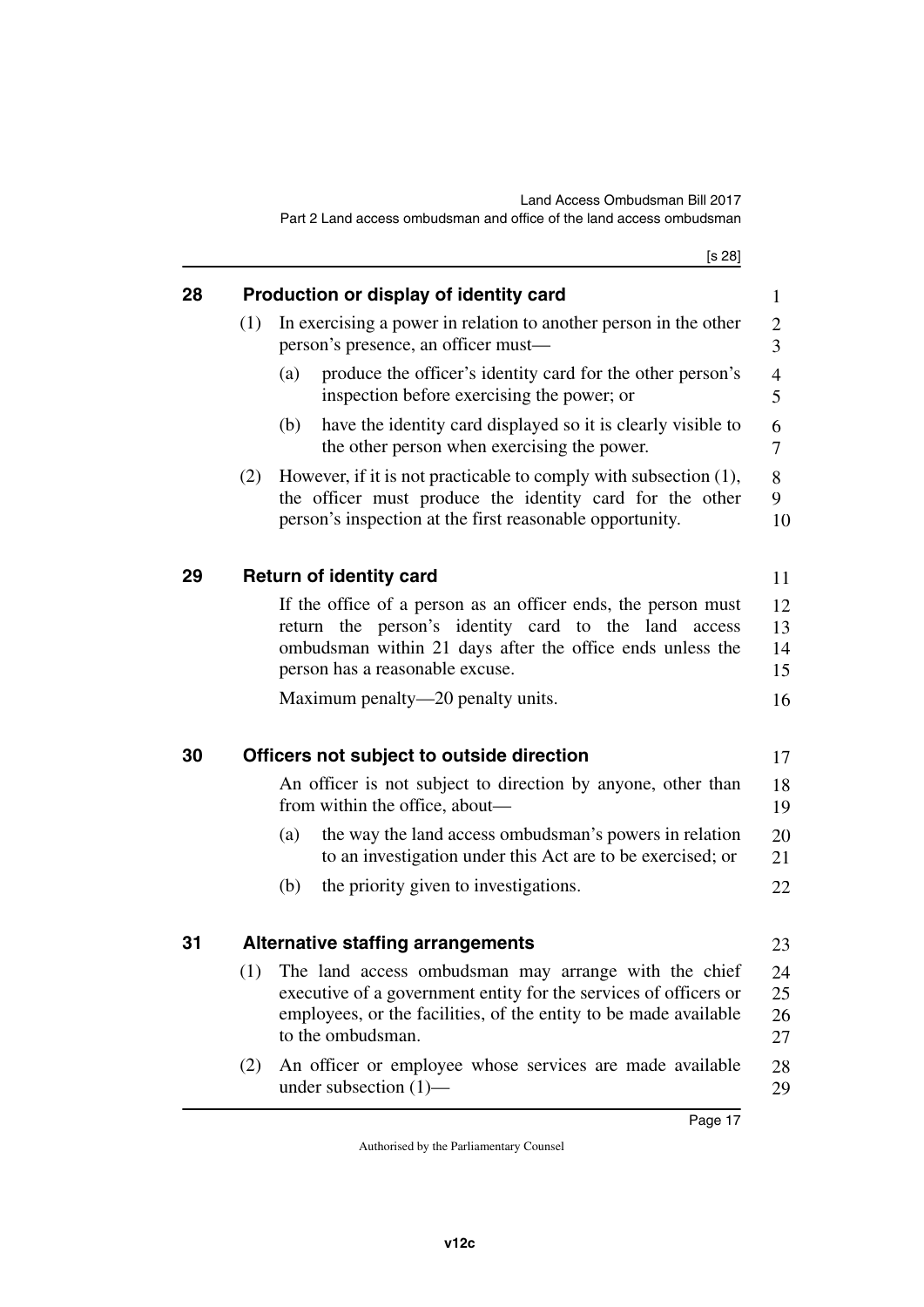[s 32]

<span id="page-19-7"></span><span id="page-19-6"></span><span id="page-19-5"></span><span id="page-19-4"></span><span id="page-19-3"></span><span id="page-19-2"></span><span id="page-19-1"></span><span id="page-19-0"></span>

|        |                   | (a) | continues to be an officer or employee of the entity; and                                                                                                                              | $\mathbf{1}$                                            |
|--------|-------------------|-----|----------------------------------------------------------------------------------------------------------------------------------------------------------------------------------------|---------------------------------------------------------|
|        |                   | (b) | continues to be employed or otherwise engaged by the<br>entity on the same terms and conditions applying to the<br>officer or employee before the services were made<br>available; and | $\overline{2}$<br>3<br>$\overline{4}$<br>$\overline{5}$ |
|        |                   | (c) | is, for the period the services are made available and for<br>the carrying out of the ombudsman's functions, taken to<br>be an officer of the office of the land access<br>ombudsman.  | 6<br>$\tau$<br>8<br>9                                   |
| Part 3 |                   |     | Referral and investigation of                                                                                                                                                          | 10                                                      |
|        |                   |     | land access disputes                                                                                                                                                                   | 11                                                      |
|        | <b>Division 1</b> |     | <b>Referral of land access disputes</b>                                                                                                                                                | 12                                                      |
| 32     |                   |     | Land access dispute may be referred                                                                                                                                                    | 13                                                      |
|        | (1)               |     | A party to a land access dispute may refer the dispute to the<br>land access ombudsman.                                                                                                | 14<br>15                                                |
|        | (2)               |     | However, a party to a land access dispute may not refer the<br>dispute unless the party has made a reasonable attempt to<br>resolve the dispute with the other party to the dispute.   | 16<br>17<br>18                                          |
|        | (3)               |     | A land access dispute may not be referred for a party by<br>another person, unless the party is a person with impaired<br>capacity.                                                    | 19<br>20<br>21                                          |
|        | (4)               |     | In this section-                                                                                                                                                                       | 22                                                      |
|        |                   |     | <i>impaired capacity</i> has the meaning under the <i>Guardianship</i><br>and Administration Act 2000.                                                                                 | 23<br>24                                                |
| 33     |                   |     | How land access dispute may be referred                                                                                                                                                | 25                                                      |
|        | (1)               |     | A land access dispute may be referred to the land access<br>ombudsman orally or in the approved form.                                                                                  | 26<br>27                                                |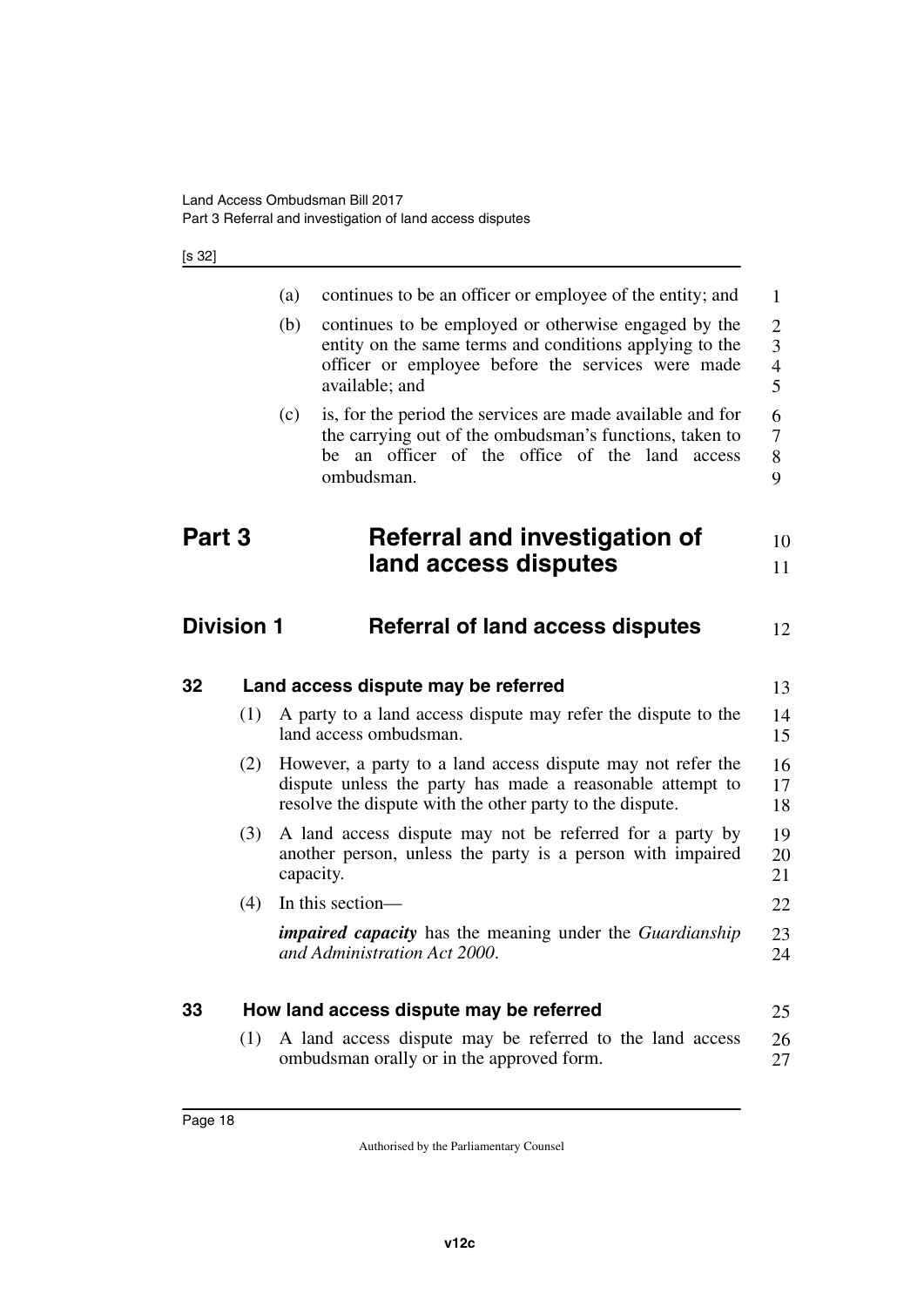$[s \underline{34}]$ 

<span id="page-20-5"></span><span id="page-20-4"></span><span id="page-20-3"></span><span id="page-20-2"></span><span id="page-20-1"></span><span id="page-20-0"></span>

|    | (2) | However, the land access ombudsman may refuse to<br>investigate or continue to investigate a land access dispute<br>referred orally until the referral is made in the approved form.                                                               | 1<br>$\overline{2}$<br>$\overline{3}$ |
|----|-----|----------------------------------------------------------------------------------------------------------------------------------------------------------------------------------------------------------------------------------------------------|---------------------------------------|
|    | (3) | The land access ombudsman may assist a party to refer a land<br>access dispute if the party asks for assistance.                                                                                                                                   | $\overline{4}$<br>5                   |
| 34 |     | Protection from liability for referring land access dispute                                                                                                                                                                                        | 6                                     |
|    | (1) | This section applies if—                                                                                                                                                                                                                           | 7                                     |
|    |     | a party refers a land access dispute to the land access<br>(a)<br>ombudsman; and                                                                                                                                                                   | 8<br>9                                |
|    |     | (b)<br>the conduct and compensation agreement or make good<br>agreement the subject of the dispute contains a<br>condition about a dispute resolution process other than<br>the process under this Act (a <i>dispute resolution</i><br>condition). | 10<br>11<br>12<br>13<br>14            |
|    | (2) | The party does not incur any civil liability for breach of the<br>dispute resolution condition for referring the land access<br>dispute to the land access ombudsman.                                                                              | 15<br>16<br>17                        |
| 35 |     | <b>Preliminary inquiry</b>                                                                                                                                                                                                                         | 18                                    |
|    | (1) | The land access ombudsman may make reasonably necessary<br>inquiries to decide whether a land access dispute referral<br>should be accepted.                                                                                                       | 19<br>20<br>21                        |
|    | (2) | The parties to the land access dispute must give the land<br>access ombudsman reasonable help in the conduct of the<br>inquiries.                                                                                                                  | 22<br>23<br>24                        |
| 36 |     | Acceptance or refusal of referral                                                                                                                                                                                                                  | 25                                    |
|    | (1) | If a party (the <i>referring party</i> ) refers a land access dispute to<br>the land access ombudsman, the ombudsman may—                                                                                                                          | 26<br>27                              |
|    |     | accept the land access dispute referral; or<br>(a)                                                                                                                                                                                                 | 28                                    |
|    |     | refuse to accept the land access dispute referral; or<br>(b)                                                                                                                                                                                       | 29                                    |
|    |     |                                                                                                                                                                                                                                                    |                                       |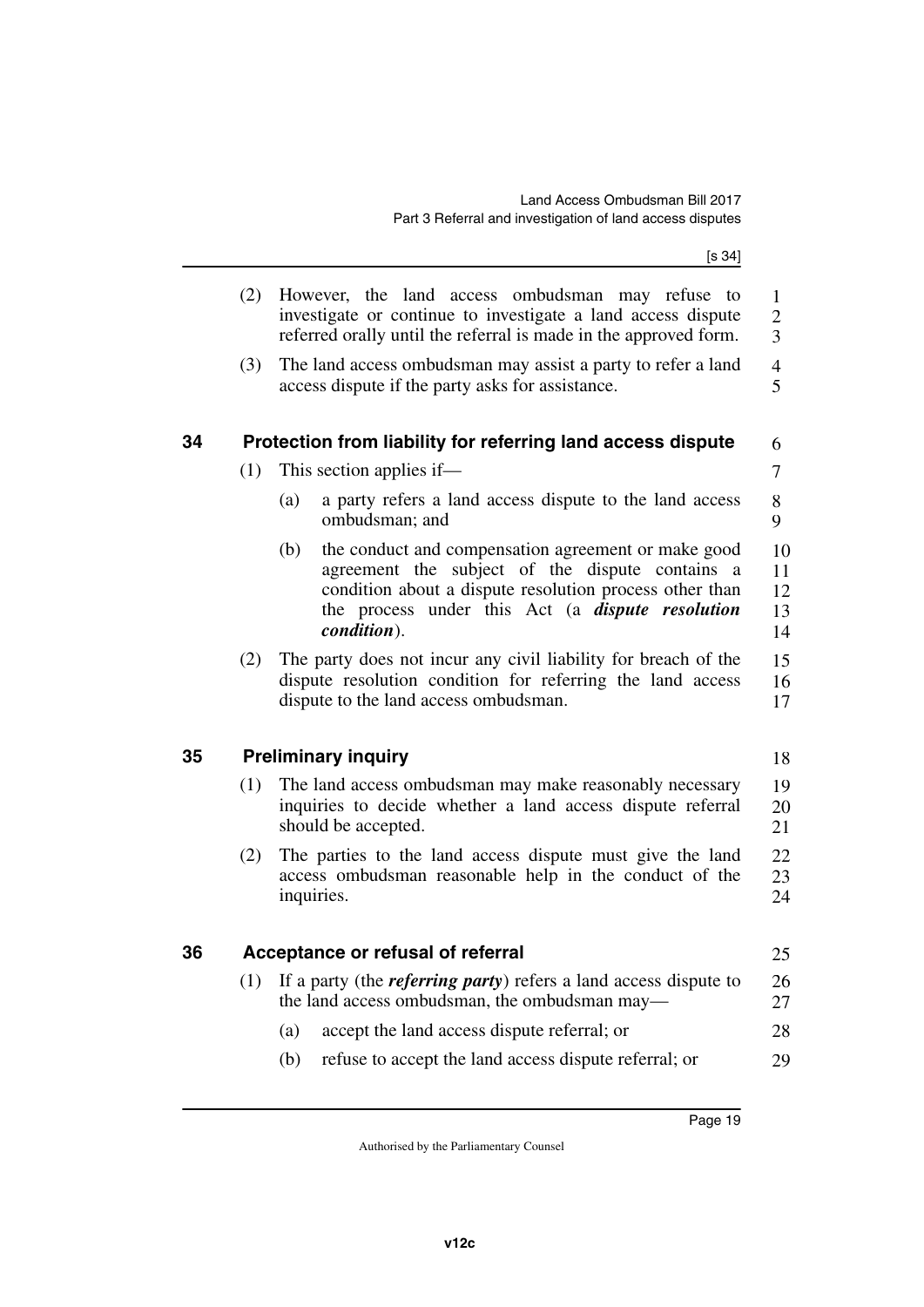[s 37]

|     | (c) | give a direction under section 37 in relation to the land<br>access dispute referral.                                                                                                                           | $\mathbf{1}$<br>$\overline{2}$ |
|-----|-----|-----------------------------------------------------------------------------------------------------------------------------------------------------------------------------------------------------------------|--------------------------------|
| (2) |     | The land access ombudsman must refuse to accept the land<br>access dispute referral if-                                                                                                                         | 3<br>$\overline{4}$            |
|     | (a) | the referral is about a matter mentioned in section $18(1)$ ;<br><sub>or</sub>                                                                                                                                  | 5<br>6                         |
|     | (b) | the ombudsman is satisfied—                                                                                                                                                                                     | $\overline{7}$                 |
|     |     | (i)<br>the referring party has not complied with section<br>$32(2)$ ; or                                                                                                                                        | 8<br>9                         |
|     |     | the land access dispute referral is frivolous or<br>(ii)<br>vexatious or has not been made in good faith; or                                                                                                    | 10<br>11                       |
|     |     | (iii) the subject of the land access dispute is trivial; or                                                                                                                                                     | 12                             |
|     |     | (iv) in the circumstances, the investigation of the<br>matter the subject of the land access dispute is<br>unnecessary or unjustifiable; or                                                                     | 13<br>14<br>15                 |
|     | (c) | the referring party has not given the ombudsman<br>reasonable help as required under section 35(2).                                                                                                             | 16<br>17                       |
| (3) |     | For subsection $(2)(b)(i)$ , the land access ombudsman may be<br>satisfied the referring party has complied with section $32(2)$<br>regardless of whether the referring party has used, or<br>attempted to use- | 18<br>19<br>20<br>21           |
|     | (a) | for a conduct and compensation agreement—the dispute<br>resolution process, if any, in the agreement; or                                                                                                        | 22<br>23                       |
|     | (b) | for a make good agreement—                                                                                                                                                                                      | 24                             |
|     |     | the dispute resolution process, if any, in the<br>(i)<br>agreement; or                                                                                                                                          | 25<br>26                       |
|     |     | the process under the <i>Water Act 2000</i> , chapter 3,<br>(ii)<br>part 5, division 4.                                                                                                                         | 27<br>28                       |
|     |     | Direction to make reasonable attempt to resolve                                                                                                                                                                 | 29                             |
| (1) |     | This section applies if the land access ombudsman is satisfied                                                                                                                                                  | 30                             |

<span id="page-21-1"></span><span id="page-21-0"></span>a referring party has not complied with section 32(2).

31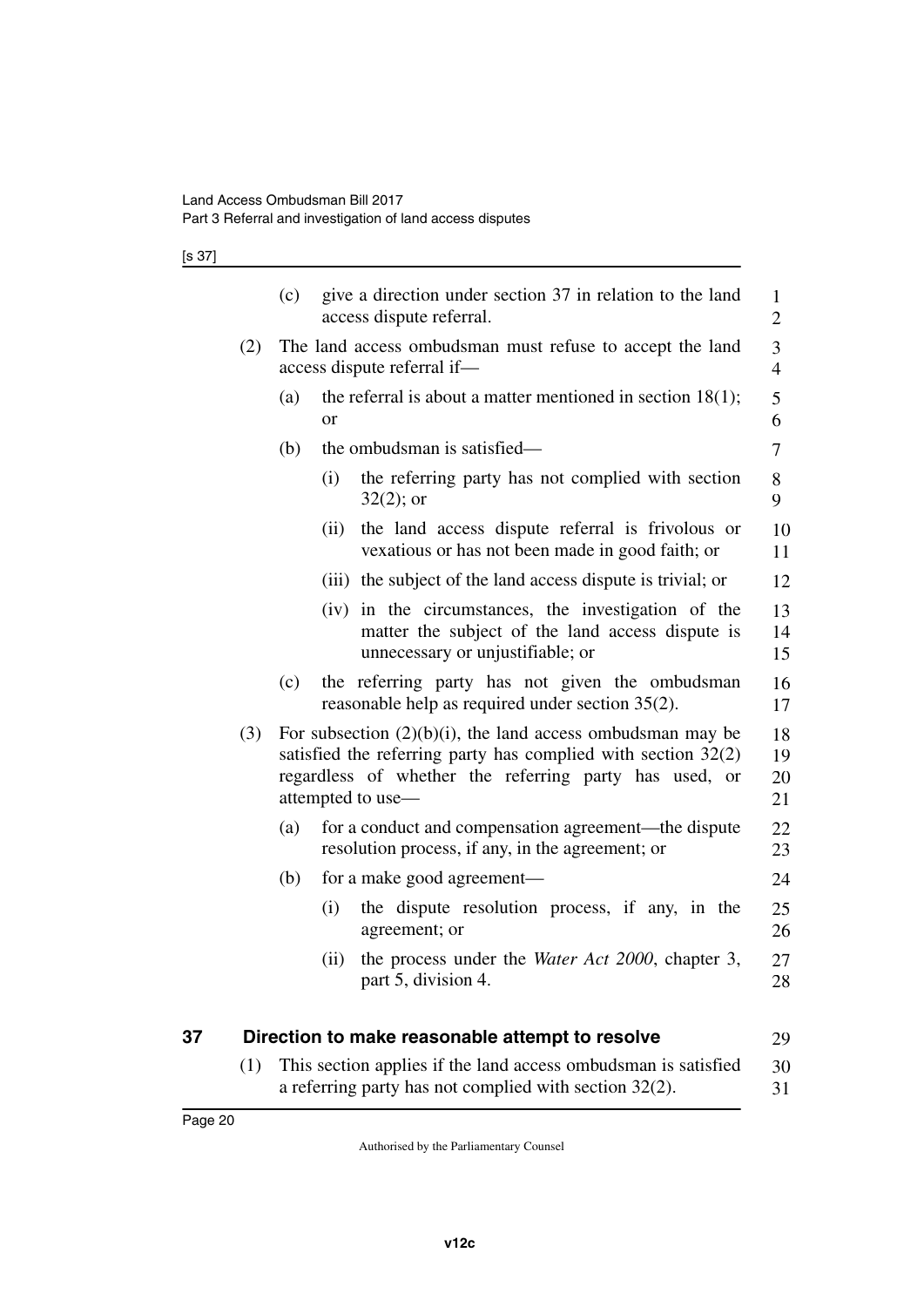[s 38]

<span id="page-22-1"></span><span id="page-22-0"></span>

|    | (2) | Instead of refusing to accept the land access dispute referral,<br>the land access ombudsman may direct the referring party to<br>make a reasonable attempt to resolve the land access dispute<br>with the other party.         | 1<br>$\overline{2}$<br>3<br>$\overline{4}$ |
|----|-----|---------------------------------------------------------------------------------------------------------------------------------------------------------------------------------------------------------------------------------|--------------------------------------------|
|    | (3) | If, after giving a direction under subsection (2), the land<br>access ombudsman is satisfied the referring party has made a<br>reasonable attempt to resolve the land access dispute, the<br>ombudsman may accept the referral. | 5<br>6<br>7<br>8                           |
| 38 |     | Actions by land access ombudsman after refusal                                                                                                                                                                                  | 9                                          |
|    | (1) | This section applies if the land access ombudsman refuses to<br>accept a land access dispute referral.                                                                                                                          | 10<br>11                                   |
|    | (2) | The land access ombudsman must, as soon as practicable, in a<br>way the ombudsman considers appropriate, give the referring<br>party notice of the decision and reasons for the decision.                                       | 12<br>13<br>14                             |
|    | (3) | Also, the land access ombudsman may, in relation to a matter<br>arising from the land access dispute referral, refer the matter<br>to a regulator.                                                                              | 15<br>16<br>17                             |
|    | (4) | In this section—                                                                                                                                                                                                                | 18                                         |
|    |     | <b>land access code</b> see the Mineral and Energy Resources<br><i>(Common Provisions) Act 2014, section 36.</i>                                                                                                                | 19<br>20                                   |
|    |     | <i>regulator</i> means—                                                                                                                                                                                                         | 21                                         |
|    |     | for a matter about a requirement under a Resource<br>(a)<br>Act—the chief executive of the department in which the<br>Resource Act is administered; or                                                                          | 22<br>23<br>24                             |
|    |     | (b)<br>about a condition of<br>for<br>matter<br>a<br>a<br>resource<br>authority—the chief executive of the department in<br>which the relevant Resource Act for the resource<br>authority is administered; or                   | 25<br>26<br>27<br>28                       |
|    |     | for a matter about a mandatory condition of a land<br>(c)<br>access code—the chief executive (natural resources and<br>mines); or                                                                                               | 29<br>30<br>31                             |
|    |     | (d)<br>requirement<br>for<br><sub>a</sub><br>about<br>under<br>the<br>matter<br>a<br>Environmental Protection Act 1994 or a condition of an                                                                                     | 32<br>33                                   |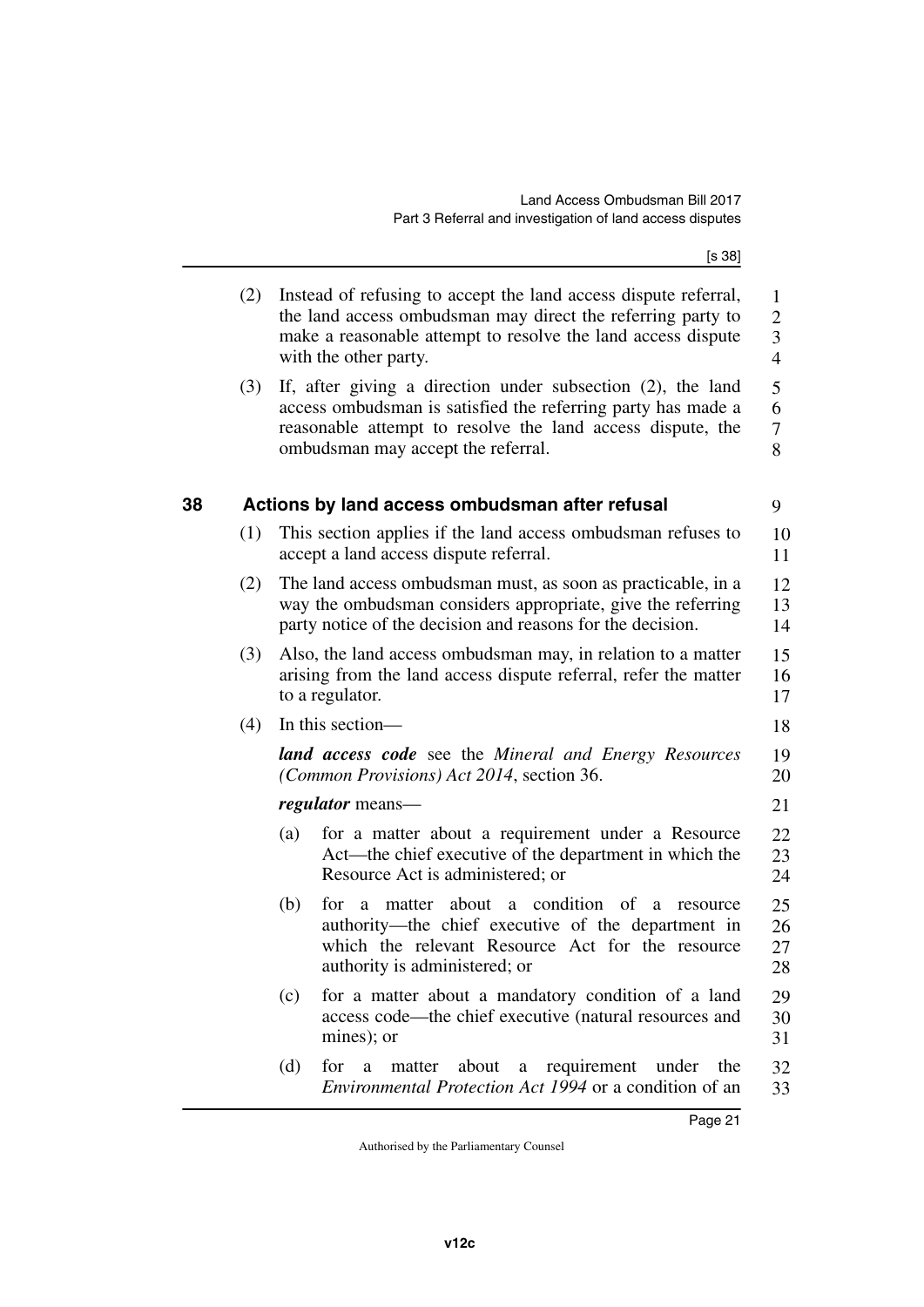[s 39]

<span id="page-23-7"></span><span id="page-23-6"></span><span id="page-23-5"></span><span id="page-23-4"></span><span id="page-23-3"></span><span id="page-23-2"></span><span id="page-23-1"></span><span id="page-23-0"></span>

|    |                      |           | environmental<br>(environment protection); or | authority—the                                                                                                                                                                                                                                                               | chief | executive | 1<br>$\overline{2}$        |
|----|----------------------|-----------|-----------------------------------------------|-----------------------------------------------------------------------------------------------------------------------------------------------------------------------------------------------------------------------------------------------------------------------------|-------|-----------|----------------------------|
|    |                      | (e)       |                                               | for a matter about a requirement under the Water Act<br>2000, chapter 3—the chief executive (water).                                                                                                                                                                        |       |           | 3<br>$\overline{4}$        |
| 39 |                      |           |                                               | Withdrawal of land access dispute referral                                                                                                                                                                                                                                  |       |           | 5                          |
|    | (1)                  |           |                                               | A referring party may, by notice given to the land access<br>ombudsman, withdraw the party's land access dispute referral.                                                                                                                                                  |       |           | 6<br>7                     |
|    | (2)                  |           | made under section 65.                        | In withdrawing the referral the party must comply with any<br>requirements for the withdrawal under a procedural guideline                                                                                                                                                  |       |           | 8<br>9<br>10               |
|    | (3)                  |           | dispute notice of the withdrawal.             | The land access ombudsman must, as soon as practicable after<br>receiving the notice, give the other party to the land access                                                                                                                                               |       |           | 11<br>12<br>13             |
|    |                      |           |                                               |                                                                                                                                                                                                                                                                             |       |           |                            |
|    | <b>Division 2</b>    |           | referrals                                     | <b>Investigation of land access dispute</b>                                                                                                                                                                                                                                 |       |           | 14<br>15                   |
|    | <b>Subdivision 1</b> |           | General                                       |                                                                                                                                                                                                                                                                             |       |           | 16                         |
| 40 |                      |           | <b>Notice of investigation</b>                |                                                                                                                                                                                                                                                                             |       |           | 17                         |
|    | (1)                  | referral. |                                               | If the land access ombudsman decides to accept a land access<br>dispute referral from a referring party, the ombudsman must,<br>as soon as practicable, give a notice (an <i>investigation notice</i> )<br>to the other party to the land access dispute the subject of the |       |           | 18<br>19<br>20<br>21<br>22 |
|    | (2)                  |           | The investigation notice must state—          |                                                                                                                                                                                                                                                                             |       |           | 23                         |
|    |                      | (a)       |                                               | the subject of the land access dispute referral; and                                                                                                                                                                                                                        |       |           | 24                         |
|    |                      | (b)       |                                               | sufficient details to identify the referring party and the<br>land the subject of the referral; and                                                                                                                                                                         |       |           | 25<br>26                   |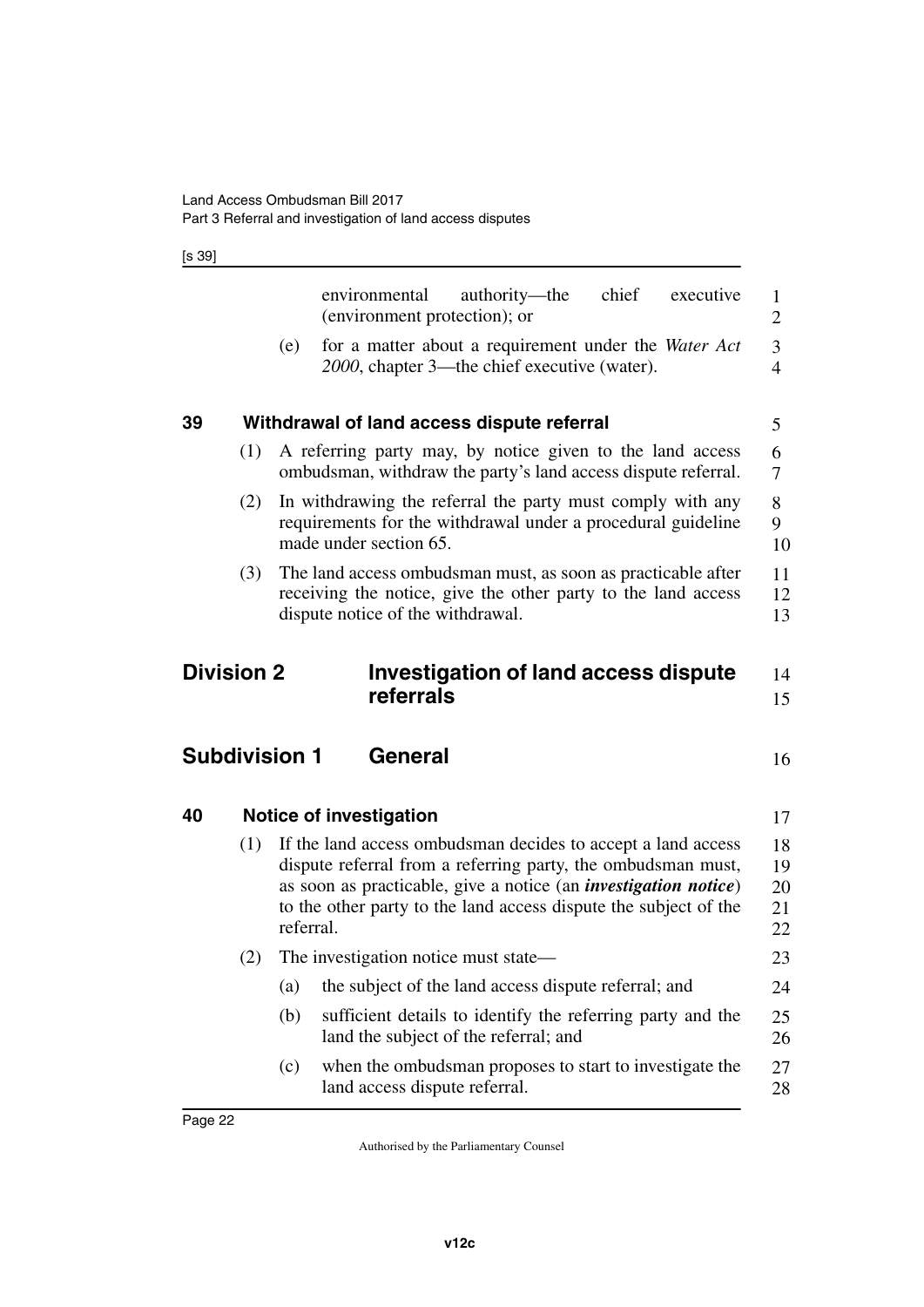$[s 41]$ 

<span id="page-24-1"></span><span id="page-24-0"></span>

|    | (3) | The notice need not be given if the land access dispute referral<br>has been withdrawn.                                                                                                                                                                                                                          | $\mathbf{1}$<br>$\boldsymbol{2}$ |
|----|-----|------------------------------------------------------------------------------------------------------------------------------------------------------------------------------------------------------------------------------------------------------------------------------------------------------------------|----------------------------------|
|    | (4) | The land access ombudsman may give the information<br>mentioned in subsection (2) to the other party orally before<br>giving the investigation notice.                                                                                                                                                           | 3<br>$\overline{4}$<br>5         |
| 41 |     | <b>Investigation procedure</b>                                                                                                                                                                                                                                                                                   | 6                                |
|    | (1) | Subject to this Act, the procedure for investigating a land<br>access dispute referral is the procedure decided by the land<br>access ombudsman.                                                                                                                                                                 | $\tau$<br>8<br>9                 |
|    | (2) | If practicable, the procedure must involve an alternative<br>dispute resolution process to resolve the land access dispute.                                                                                                                                                                                      | 10<br>11                         |
|    | (3) | The alternative dispute resolution process—                                                                                                                                                                                                                                                                      | 12                               |
|    |     | may be a process of any type, including, for example,<br>(a)<br>case appraisal, conciliation or mediation; and                                                                                                                                                                                                   | 13<br>14                         |
|    |     | (b)<br>must not bind the parties.                                                                                                                                                                                                                                                                                | 15                               |
|    | (4) | The<br>land<br>ombudsman,<br>in<br>carrying<br>access<br>out<br>an<br>investigation-                                                                                                                                                                                                                             | 16<br>17                         |
|    |     | (a)<br>is not bound by the rules of evidence, but must comply<br>with natural justice; and                                                                                                                                                                                                                       | 18<br>19                         |
|    |     | may, but is not required to, hold meetings and conduct<br>(b)<br>interviews for the investigation; and                                                                                                                                                                                                           | 20<br>21                         |
|    |     | (c)<br>the<br>ombudsman<br>make<br>inquiries<br>considers<br>may<br>appropriate, including consulting with an entity with<br>relevant technical expertise about the land access<br>referral and requesting information from<br>dispute<br>government entities relevant to a land access dispute<br>referral; and | 22<br>23<br>24<br>25<br>26<br>27 |
|    |     | (d)<br>may advise each party about the merits of their position<br>in relation to the land access dispute referral; and                                                                                                                                                                                          | 28<br>29                         |
|    |     | (e)<br>may, if the ombudsman considers a party would benefit<br>from health advice, treatment or care, provide the party                                                                                                                                                                                         | 30<br>31                         |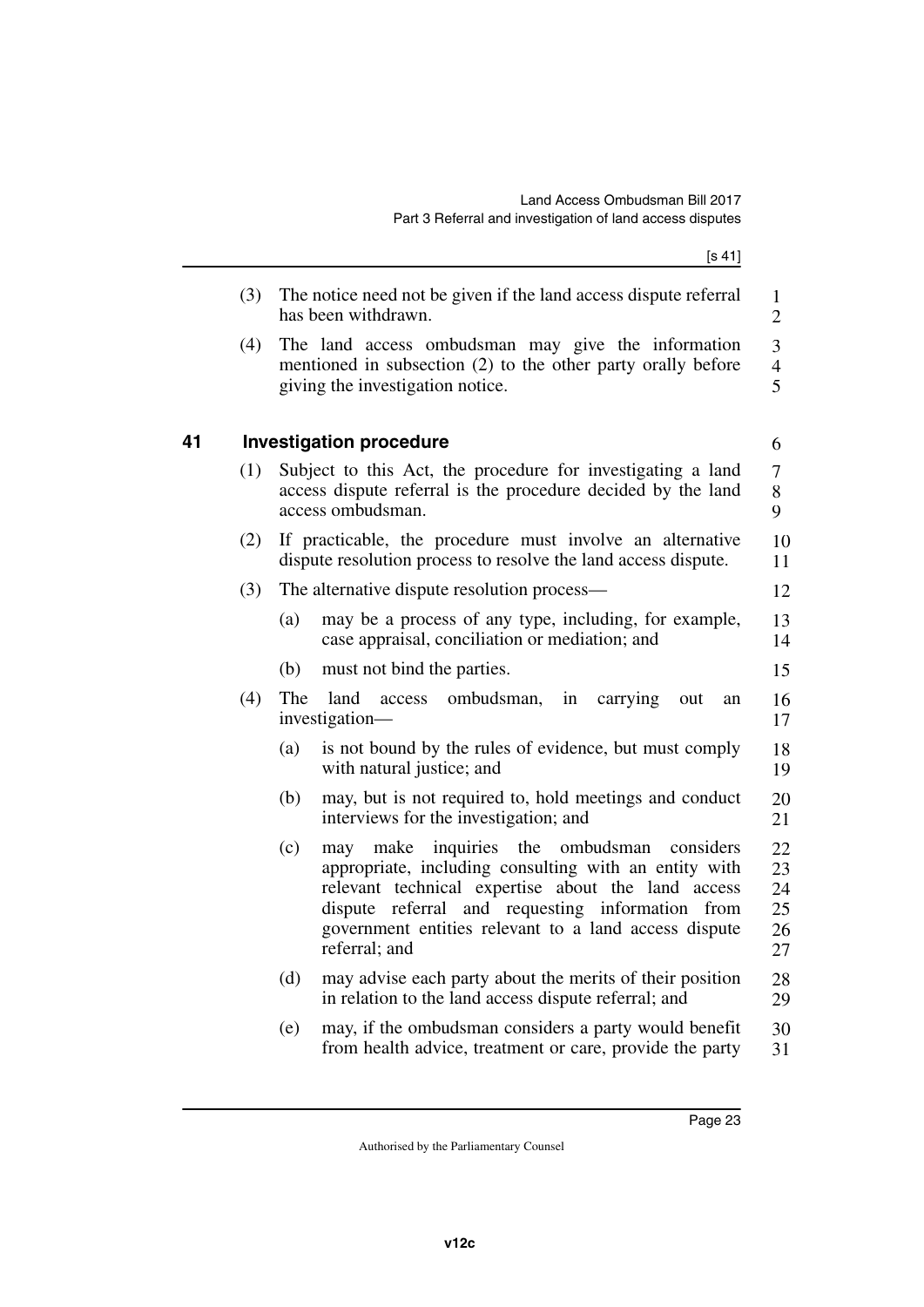[s 42]

<span id="page-25-3"></span><span id="page-25-2"></span><span id="page-25-1"></span><span id="page-25-0"></span>

|    |                      |     | with information about entities that provide the advice,<br>treatment or care; and                                                                                                                                                        | 1<br>$\overline{2}$  |
|----|----------------------|-----|-------------------------------------------------------------------------------------------------------------------------------------------------------------------------------------------------------------------------------------------|----------------------|
|    |                      | (f) | must act in a way that is fair, reasonable, just, timely and<br>maintains confidentiality.                                                                                                                                                | 3<br>$\overline{4}$  |
|    | (5)                  |     | Nothing said by a person to the land access ombudsman or an<br>officer in an alternative dispute resolution process during an<br>investigation is admissible in evidence in a proceeding<br>without the person's consent.                 | 5<br>6<br>7<br>8     |
|    | <b>Subdivision 2</b> |     | Powers to require information or<br>attendance                                                                                                                                                                                            | 9<br>10              |
| 42 |                      |     | Power to require particular information                                                                                                                                                                                                   | 11                   |
|    | (1)                  |     | If a land access dispute referral has been accepted by the land<br>access ombudsman, the ombudsman may, by notice given to a<br>party to the land access dispute the subject of the referral,<br>require the party to give the ombudsman— | 12<br>13<br>14<br>15 |
|    |                      | (a) | a stated document or information at a stated reasonable<br>time and place; or                                                                                                                                                             | 16<br>17             |
|    |                      | (b) | access to a stated document or information.                                                                                                                                                                                               | 18                   |
|    | (2)                  |     | A requirement under subsection (1) may relate only to<br>documents or information related to the investigation of the<br>land access dispute referral.                                                                                    | 19<br>20<br>21       |
|    | (3)                  |     | A requirement under subsection (1) may be included in an<br>investigation notice.                                                                                                                                                         | 22<br>23             |
|    | (4)                  |     | A party of whom a requirement is made under subsection (1)<br>must comply with the requirement unless the party has a<br>reasonable excuse.                                                                                               | 24<br>25<br>26       |
|    |                      |     | Maximum penalty—100 penalty units.                                                                                                                                                                                                        | 27                   |
|    | (5)                  |     | It is a reasonable excuse for a party not to comply with the<br>requirement if-                                                                                                                                                           | 28<br>29             |
|    |                      | (a) | the document or information is not in the party's<br>possession or control; or                                                                                                                                                            | 30<br>31             |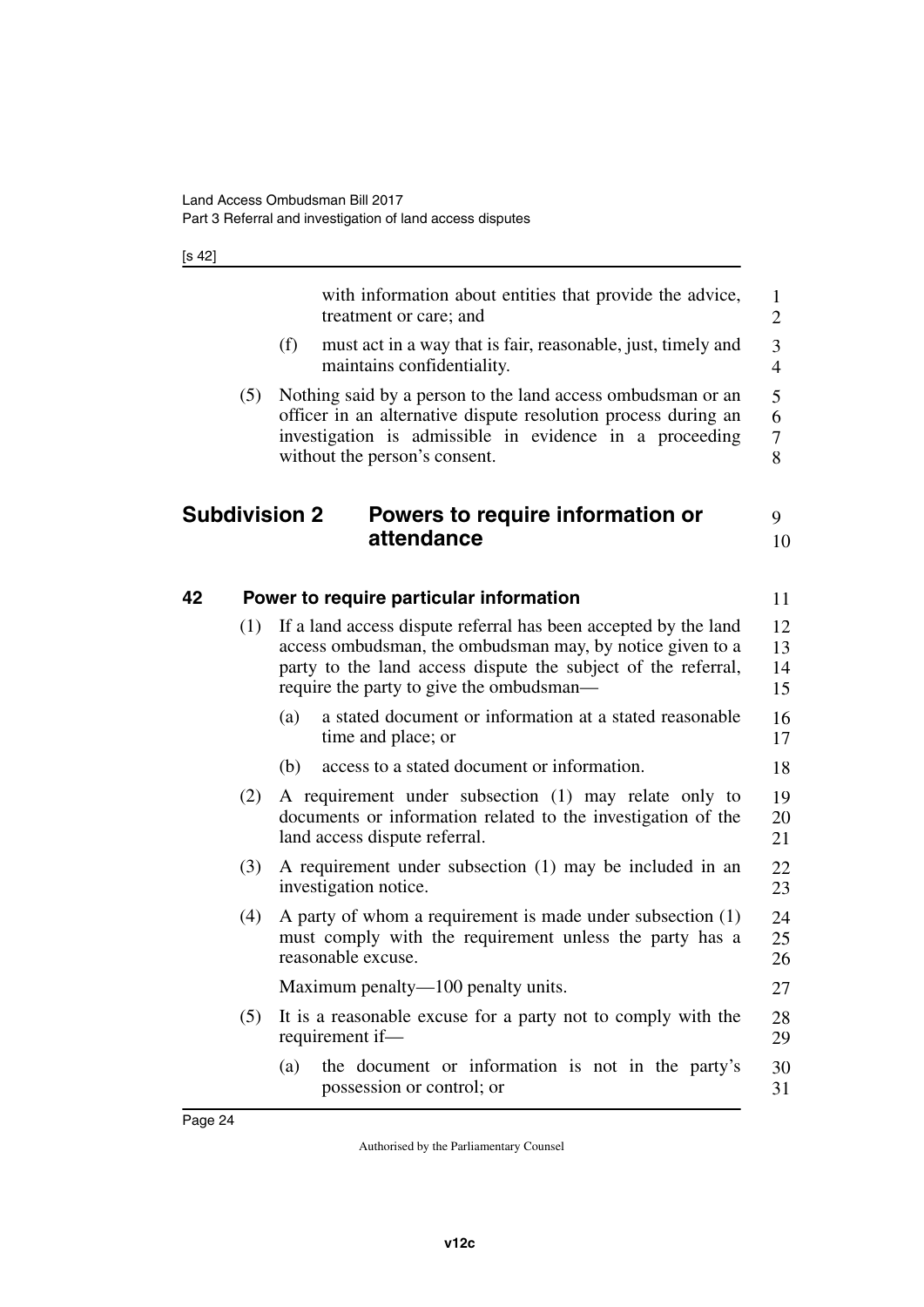<span id="page-26-1"></span><span id="page-26-0"></span>

|    |     | (b)<br>the document or information is in another person's<br>possession and-                                                                                                                                           | $\mathbf{1}$<br>$\mathbf{2}$ |
|----|-----|------------------------------------------------------------------------------------------------------------------------------------------------------------------------------------------------------------------------|------------------------------|
|    |     | (i)<br>the party has taken all reasonable steps to obtain<br>the document or information from the other<br>person; and                                                                                                 | 3<br>$\overline{4}$<br>5     |
|    |     | the other person has not given it to the party; or<br>(ii)                                                                                                                                                             | 6                            |
|    |     | (c)<br>the party is an individual and complying with the<br>requirement might tend to incriminate the individual or<br>expose the individual to a penalty.                                                             | $\tau$<br>8<br>9             |
|    | (6) | A party is not obliged to disclose a document or information<br>under this section if the document or information-                                                                                                     | 10<br>11                     |
|    |     | is protected by legal professional privilege; or<br>(a)                                                                                                                                                                | 12                           |
|    |     | (b)<br>is a communication of an admission made by a party<br>before the land access referral was made, and in the<br>course of negotiations to attempt to settle the land access<br>dispute between the parties.       | 13<br>14<br>15<br>16         |
| 43 |     | Power to require attendance                                                                                                                                                                                            | 17                           |
|    | (1) | If a land access dispute referral has been accepted by the land<br>access ombudsman, the ombudsman may, by notice given to a<br>party to the land access dispute the subject of the referral,<br>require the party to- | 18<br>19<br>20<br>21         |
|    |     | (a)<br>attend a meeting with the land access ombudsman at a<br>stated reasonable time and place; and                                                                                                                   | 22<br>23                     |
|    |     | answer questions, related to the investigation of the land<br>(b)<br>access dispute referral, asked by the ombudsman.                                                                                                  | 24<br>25                     |
|    | (2) | A party of whom a requirement is made under subsection $(1)$<br>must comply with the requirement unless the party has a<br>reasonable excuse.                                                                          | 26<br>27<br>28               |
|    |     | Maximum penalty—100 penalty units.                                                                                                                                                                                     | 29                           |
|    | (3) | It is a reasonable excuse for a party who is an individual to fail<br>to answer a question if answering the question might tend to                                                                                     | 30<br>31                     |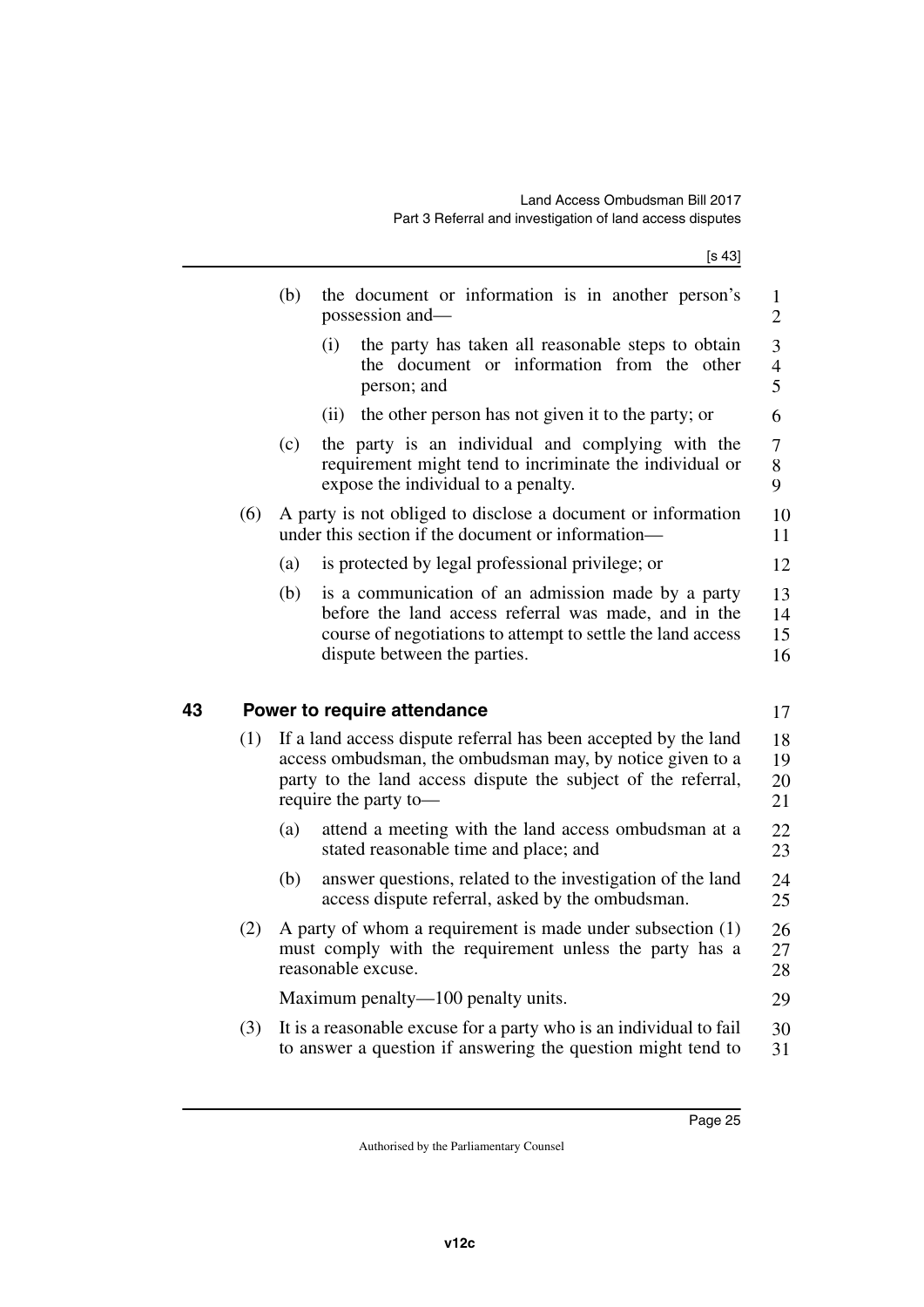<span id="page-27-3"></span><span id="page-27-2"></span><span id="page-27-1"></span><span id="page-27-0"></span>

|    |     | incriminate the individual or expose the individual to a<br>penalty.                                                                                                | $\mathbf{1}$<br>$\overline{2}$ |
|----|-----|---------------------------------------------------------------------------------------------------------------------------------------------------------------------|--------------------------------|
|    | (4) | A party may be represented by someone at a meeting only<br>with the leave of the land access ombudsman.                                                             | 3<br>$\overline{4}$            |
|    | (5) | The land access ombudsman must not unreasonably withhold<br>leave for a party to be represented at a meeting.                                                       | 5<br>6                         |
|    | (6) | A party must bear the party's own costs of representation for a<br>meeting.                                                                                         | 7<br>8                         |
|    |     | <b>Subdivision 3</b><br><b>Power to enter</b>                                                                                                                       | 9                              |
| 44 |     | <b>Definitions for subdivision</b>                                                                                                                                  | 10                             |
|    |     | In this subdivision—                                                                                                                                                | 11                             |
|    |     | coal mine see the Coal Mining Safety and Health Act 1999,<br>section 9.                                                                                             | 12<br>13                       |
|    |     | <i>dispute land</i> see section $45(1)$ and (2).                                                                                                                    | 14                             |
|    |     | <b>mine</b> see the Mining and Quarrying Safety and Health Act<br>1999, section 9.                                                                                  | 15<br>16                       |
|    |     | <b>operating plant</b> see the Petroleum and Gas (Production and<br>Safety) Act 2004, section 670.                                                                  | 17<br>18                       |
|    |     | safety and health management system—                                                                                                                                | 19                             |
|    |     | for a coal mine, see the Coal Mining Safety and Health<br>(a)<br>Act 1999, schedule 3, definition safety and health<br><i>management system</i> , first mention; or | 20<br>21<br>22                 |
|    |     | for a mine, see the Mining and Quarrying Safety and<br>(b)<br>Health Act 1999, schedule 2.                                                                          | 23<br>24                       |
|    |     | safety management system, for an operating plant, see the<br>Petroleum and Gas (Production and Safety) Act 2004,<br>schedule 2.                                     | 25<br>26<br>27                 |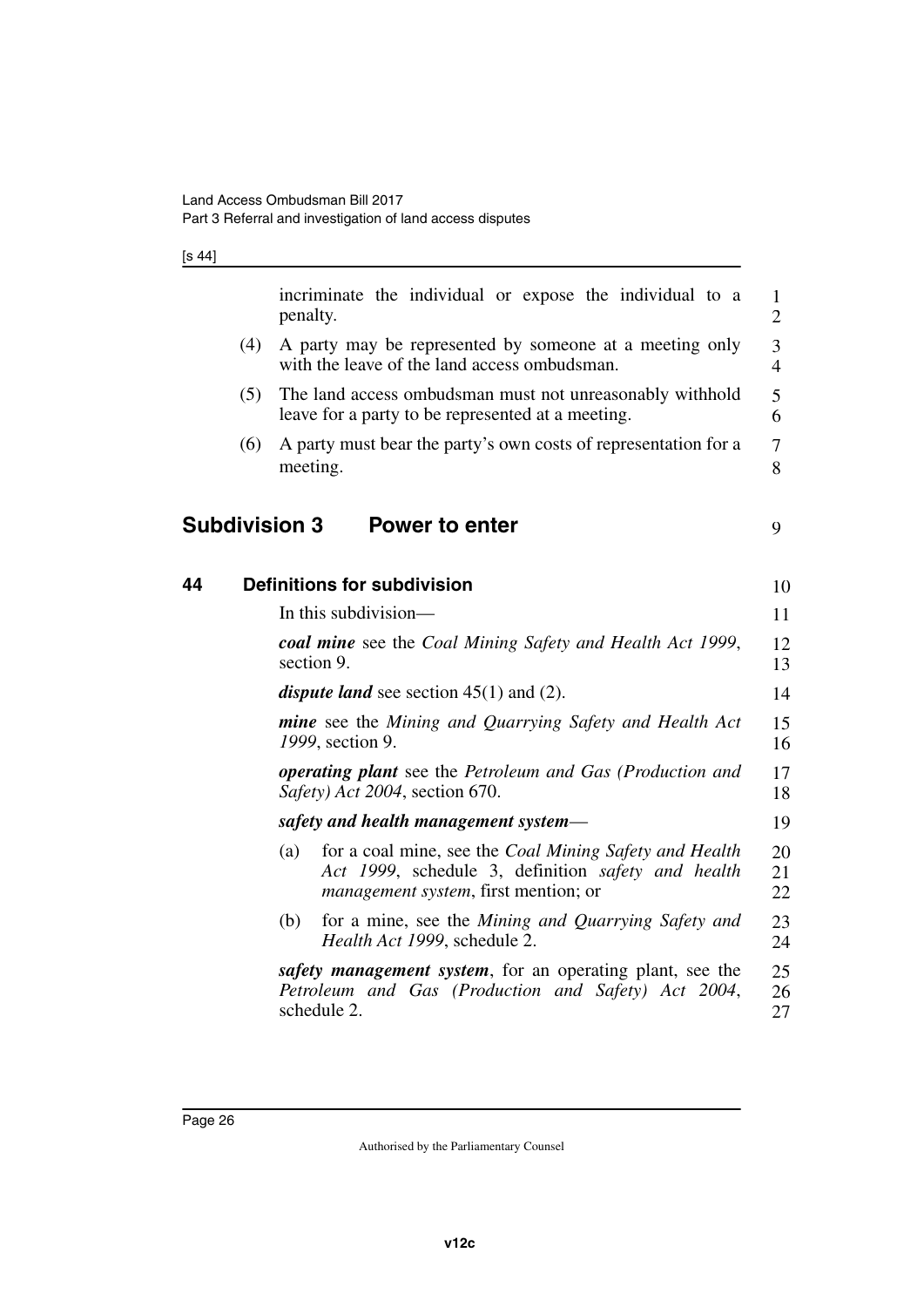[s 45]

<span id="page-28-1"></span><span id="page-28-0"></span>

| 45 |     |     | Power to enter dispute land                                                                                                                                                                                                    | $\mathbf{1}$                            |
|----|-----|-----|--------------------------------------------------------------------------------------------------------------------------------------------------------------------------------------------------------------------------------|-----------------------------------------|
|    | (1) |     | If a land access dispute referral about a conduct and<br>compensation agreement has been accepted by the land access<br>ombudsman, the ombudsman may enter land the subject of the<br>agreement (the <i>dispute land</i> ) if— | 2<br>3<br>$\overline{\mathcal{A}}$<br>5 |
|    |     | (a) | the party to the land access dispute who is an owner or<br>occupier of the dispute land consents under this<br>subdivision to the entry and section 48 has been<br>complied with for the party; and                            | 6<br>7<br>8<br>9                        |
|    |     | (b) | any owner of the dispute land who is not a party to the<br>land access dispute consents under this subdivision to<br>the entry and section 48 has been complied with for the<br>owner; and                                     | 10<br>11<br>12<br>13                    |
|    |     | (c) | any occupier of the dispute land who is not a party to the<br>land access dispute consents under this subdivision to<br>the entry and section 48 has been complied with for the<br>occupier; and                               | 14<br>15<br>16<br>17                    |
|    |     | (d) | for dispute land on which there is a coal mine with a<br>safety and health management system for the coal<br>$mine-$                                                                                                           | 18<br>19<br>20                          |
|    |     |     | (i)<br>the party to the land access dispute who is the<br>resource authority holder consents under this<br>subdivision to the entry; and                                                                                       | 21<br>22<br>23                          |
|    |     |     | section 48 has been complied with for the party;<br>(ii)<br>and                                                                                                                                                                | 24<br>25                                |
|    |     | (e) | for dispute land on which there is a mine with a safety<br>and health management system for the mine—                                                                                                                          | 26<br>27                                |
|    |     |     | the party to the land access dispute who is the<br>(i)<br>resource authority holder consents under this<br>subdivision to the entry; and                                                                                       | 28<br>29<br>30                          |
|    |     |     | section 48 has been complied with for the party;<br>(ii)<br>and                                                                                                                                                                | 31<br>32                                |
|    |     | (f) | for dispute land on which there is an operating plant<br>with a safety management system for the operating<br>plant-                                                                                                           | 33<br>34<br>35                          |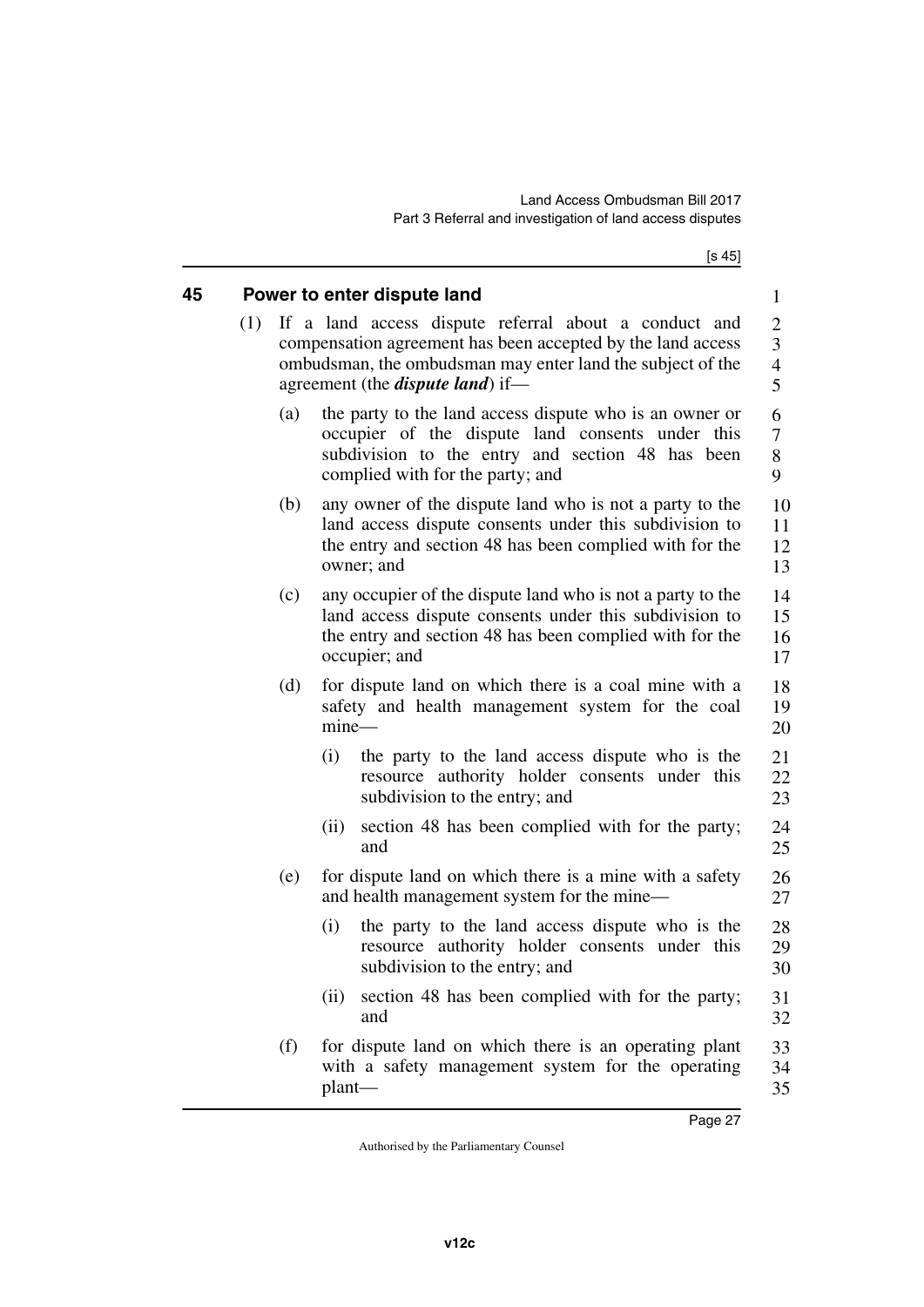[s 46]

<span id="page-29-3"></span><span id="page-29-2"></span><span id="page-29-1"></span><span id="page-29-0"></span>

|    |     | (i)                           | the party to the land access dispute who is the<br>resource authority holder consents under this<br>subdivision to the entry; and                                                   | 1<br>$\overline{2}$<br>$\overline{3}$ |
|----|-----|-------------------------------|-------------------------------------------------------------------------------------------------------------------------------------------------------------------------------------|---------------------------------------|
|    |     | (ii)                          | section 48 has been complied with for the party.                                                                                                                                    | $\overline{4}$                        |
|    | (2) | the <i>dispute land</i> ) if— | If a land access dispute referral about a make good agreement<br>has been accepted by the land access ombudsman, the<br>ombudsman may enter land the subject of the agreement (also | 5<br>6<br>7<br>8                      |
|    |     | (a)                           | the party to the land access dispute who is the bore<br>owner consents under this subdivision to the entry and<br>section 48 has been complied with for the party; and              | 9<br>10<br>11                         |
|    |     | (b)<br>owner; and             | any owner of the dispute land who is not a party to the<br>land access dispute consents under this subdivision to<br>the entry and section 48 has been complied with for the        | 12<br>13<br>14<br>15                  |
|    |     | (c)<br>occupier.              | any occupier of the dispute land who is not a party to the<br>land access dispute consents under this subdivision to<br>the entry and section 48 has been complied with for the     | 16<br>17<br>18<br>19                  |
|    | (3) | the consent is withdrawn.     | The power to enter dispute land under this section is subject to<br>any conditions of a consent given for the entry and ceases if                                                   | 20<br>21<br>22                        |
| 46 |     | Application of ss 47-49       |                                                                                                                                                                                     | 23                                    |
|    |     | land under section 45.        | Sections 47 to 49 apply if the land access ombudsman intends<br>to ask a person to consent to the ombudsman entering dispute                                                        | 24<br>25<br>26                        |
| 47 |     |                               | Incidental entry to ask for access                                                                                                                                                  | 27                                    |
|    | (1) |                               | For the purpose of asking a person for consent, the land access<br>ombudsman may, without the person's consent-                                                                     | 28<br>29                              |
|    |     | (a)                           | enter land around premises on the dispute land to an<br>extent that is reasonable to contact the person; or                                                                         | 30<br>31                              |
|    |     |                               |                                                                                                                                                                                     |                                       |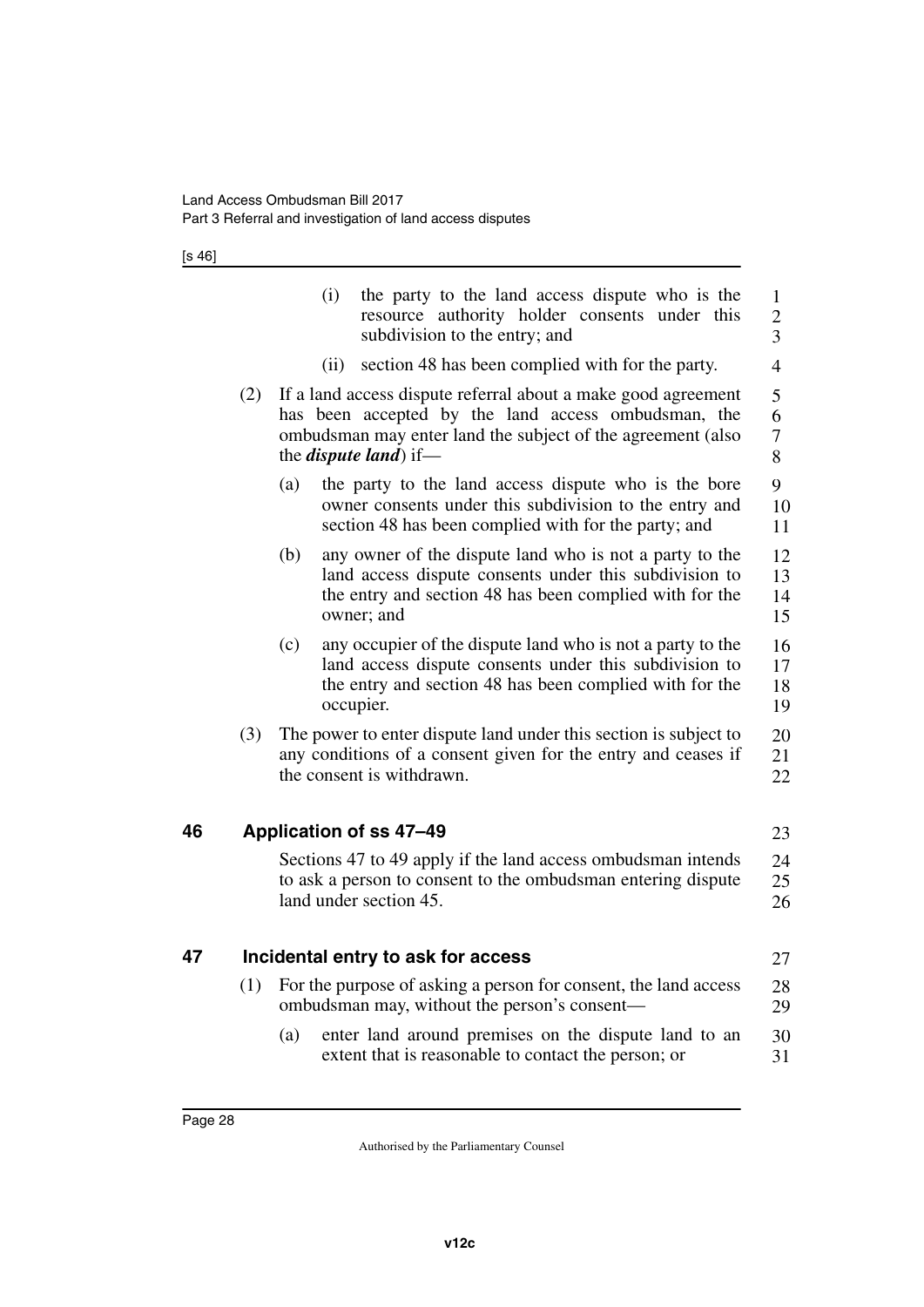[s 48]

<span id="page-30-3"></span><span id="page-30-2"></span><span id="page-30-1"></span><span id="page-30-0"></span>

|    |     | (b) | enter part of the dispute land the ombudsman reasonably<br>considers members of the public ordinarily are allowed<br>to enter when they wish to contact an occupier of the<br>dispute land. | 1<br>2<br>3<br>4 |
|----|-----|-----|---------------------------------------------------------------------------------------------------------------------------------------------------------------------------------------------|------------------|
|    | (2) |     | In this section—                                                                                                                                                                            | 5                |
|    |     |     | <i>premises</i> includes—                                                                                                                                                                   | 6                |
|    |     | (a) | a building or other structure; and                                                                                                                                                          | 7                |
|    |     | (b) | a part of a building or other structure; and                                                                                                                                                | 8                |
|    |     | (c) | a caravan or vehicle; and                                                                                                                                                                   | 9                |
|    |     | (d) | a cave or tent; and                                                                                                                                                                         | 10               |
|    |     | (e) | premises held under more than 1 title or by more than 1<br>owner.                                                                                                                           | 11<br>12         |
| 48 |     |     | Matters land access ombudsman must tell person                                                                                                                                              | 13               |
|    |     |     | Before asking for the consent, the land access ombudsman<br>must give a reasonable explanation to the person—                                                                               | 14<br>15         |
|    |     | (a) | about the purpose of the entry, including the powers<br>intended to be exercised; and                                                                                                       | 16<br>17         |
|    |     | (b) | that the person is not required to consent; and                                                                                                                                             | 18               |
|    |     | (c) | that the consent may be given subject to conditions and<br>may be withdrawn at any time.                                                                                                    | 19<br>20         |
| 49 |     |     | <b>Consent by acknowledgement</b>                                                                                                                                                           | 21               |
|    | (1) |     | If the consent is given, the land access ombudsman may ask<br>the person to sign an acknowledgement of the consent.                                                                         | 22<br>23         |
|    | (2) |     | The acknowledgement must state-                                                                                                                                                             | 24               |
|    |     | (a) | the purpose of the entry, including the powers to be<br>exercised; and                                                                                                                      | 25<br>26         |
|    |     | (b) | the following has been explained to the person—                                                                                                                                             | 27               |
|    |     |     | the purpose of the entry, including the powers<br>(i)<br>intended to be exercised;                                                                                                          | 28<br>29         |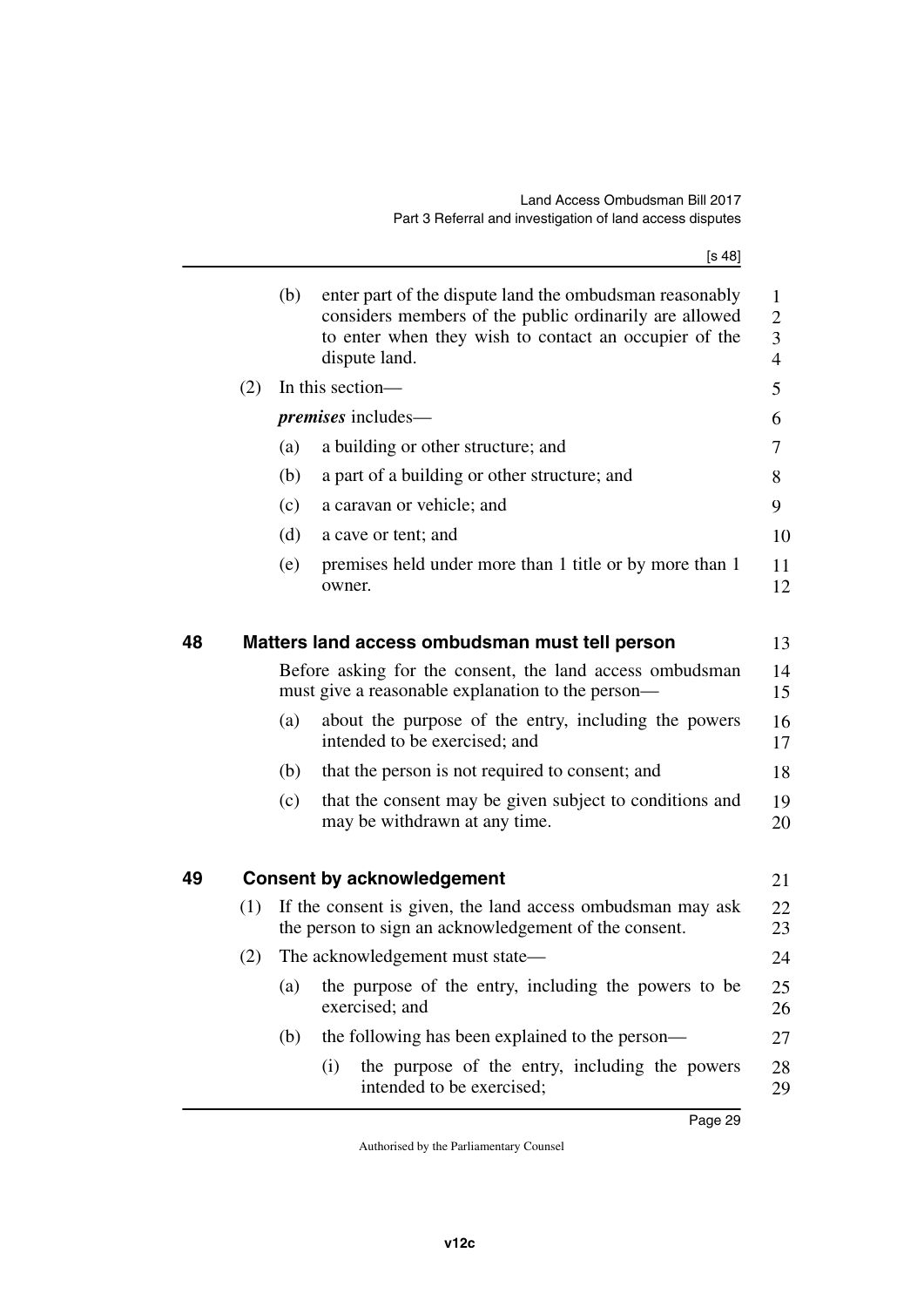[s 50]

<span id="page-31-1"></span><span id="page-31-0"></span>

|    |     |        | that the person is not required to consent;<br>(ii)                                                                                                                                                                        | 1                    |
|----|-----|--------|----------------------------------------------------------------------------------------------------------------------------------------------------------------------------------------------------------------------------|----------------------|
|    |     |        | that the consent may be given subject to conditions<br>(iii)<br>and may be withdrawn at any time; and                                                                                                                      | $\overline{2}$<br>3  |
|    |     | (c)    | the person gives the land access ombudsman consent to<br>enter the land and exercise the powers; and                                                                                                                       | 4<br>5               |
|    |     | (d)    | the time and day the consent was given; and                                                                                                                                                                                | 6                    |
|    |     | (e)    | any conditions of the consent.                                                                                                                                                                                             | 7                    |
|    | (3) |        | If the person signs the acknowledgement, the land access<br>ombudsman must immediately give a copy to the person.                                                                                                          | 8<br>9               |
|    | (4) | $If$ — |                                                                                                                                                                                                                            | 10                   |
|    |     | (a)    | an issue arises in a proceeding about whether the person<br>consented to the entry; and                                                                                                                                    | 11<br>12             |
|    |     | (b)    | an acknowledgement complying with subsection (2) for<br>the entry is not produced in evidence;                                                                                                                             | 13<br>14             |
|    |     |        | the onus of proof is on the person relying on the lawfulness of<br>the entry to prove the party consented.                                                                                                                 | 15<br>16             |
| 50 |     |        | General powers of land access ombudsman after<br>entering dispute land                                                                                                                                                     | 17<br>18             |
|    | (1) |        | If the land access ombudsman enters dispute land under<br>section 45, the ombudsman may do anything on the dispute<br>land that is reasonably necessary for performing the<br>ombudsman's function under section $16(a)$ . | 19<br>20<br>21<br>22 |
|    | (2) |        | However-                                                                                                                                                                                                                   | 23                   |
|    |     | (a)    | the power under subsection (1) is subject to any<br>conditions of the consent; and                                                                                                                                         | 24<br>25             |
|    |     | (b)    | the land access ombudsman may not take for<br>examination a thing, or a sample of or from a thing, on<br>the dispute land.                                                                                                 | 26<br>27<br>28       |
|    |     |        |                                                                                                                                                                                                                            |                      |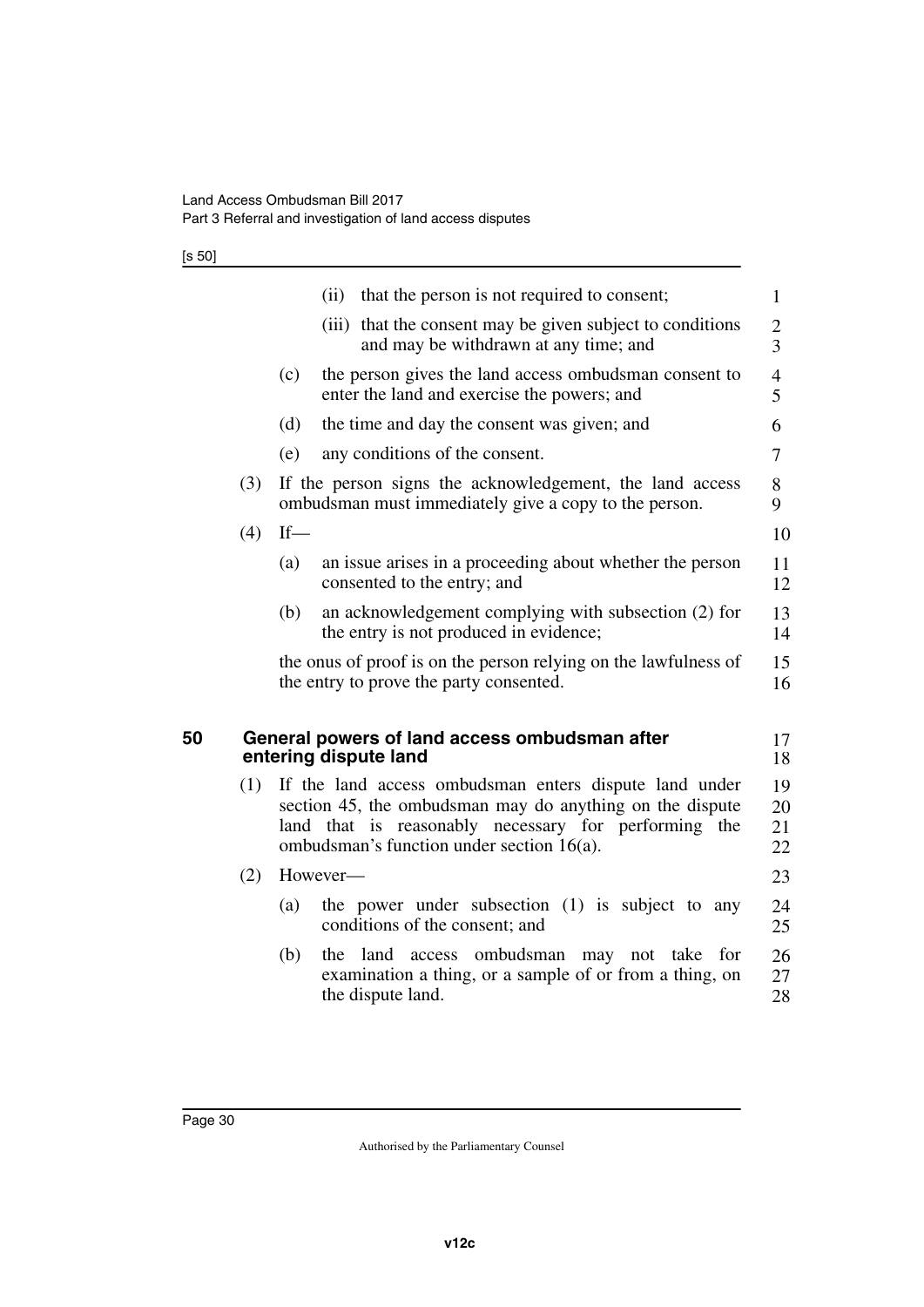<span id="page-32-3"></span><span id="page-32-2"></span><span id="page-32-1"></span><span id="page-32-0"></span>

|        |     |     | [s 51]                                                                                                                                                                             |                     |
|--------|-----|-----|------------------------------------------------------------------------------------------------------------------------------------------------------------------------------------|---------------------|
| Part 4 |     |     | <b>Actions by land access</b><br>ombudsman                                                                                                                                         | 1<br>$\overline{2}$ |
| 51     |     |     | Notice about outcome of investigation                                                                                                                                              | 3                   |
|        | (1) |     | This section applies to an investigation of a land access<br>dispute referral unless-                                                                                              | $\overline{4}$<br>5 |
|        |     | (a) | the investigation has been discontinued because of<br>section $18(2)$ ; or                                                                                                         | 6<br>7              |
|        |     | (b) | the land access dispute referral has been withdrawn; or                                                                                                                            | 8                   |
|        |     | (c) | the land access dispute the subject of the referral has<br>been resolved between the parties other than by way of<br>investigation by the land access ombudsman under this<br>Act. | 9<br>10<br>11<br>12 |
|        | (2) |     | After finishing the investigation, the land access ombudsman<br>must give the parties a notice about the investigation.                                                            | 13<br>14            |
|        | (3) |     | Before the land access ombudsman gives a notice under<br>subsection $(2)$ , the ombudsman must—                                                                                    | 15<br>16            |
|        |     | (a) | give the parties a draft of the notice; and                                                                                                                                        | 17                  |
|        |     | (b) | invite the parties to make submissions<br>to<br>the<br>ombudsman, within a stated reasonable period, about<br>the draft of the notice.                                             | 18<br>19<br>20      |
|        | (4) |     | A party may make submissions orally or in writing.                                                                                                                                 | 21                  |
|        | (5) |     | The land access ombudsman must have regard to any<br>submissions made by the parties within the stated period<br>before giving a notice under subsection (2).                      | 22<br>23<br>24      |
|        | (6) |     | The notice under subsection $(2)$ must include—                                                                                                                                    | 25                  |
|        |     | (a) | if the land access dispute referral is resolved as a result<br>of the investigation—the details of the resolution of the<br>dispute; or                                            | 26<br>27<br>28      |
|        |     | (b) | if the land access dispute referral is not resolved as a<br>result of the investigation—                                                                                           | 29<br>30            |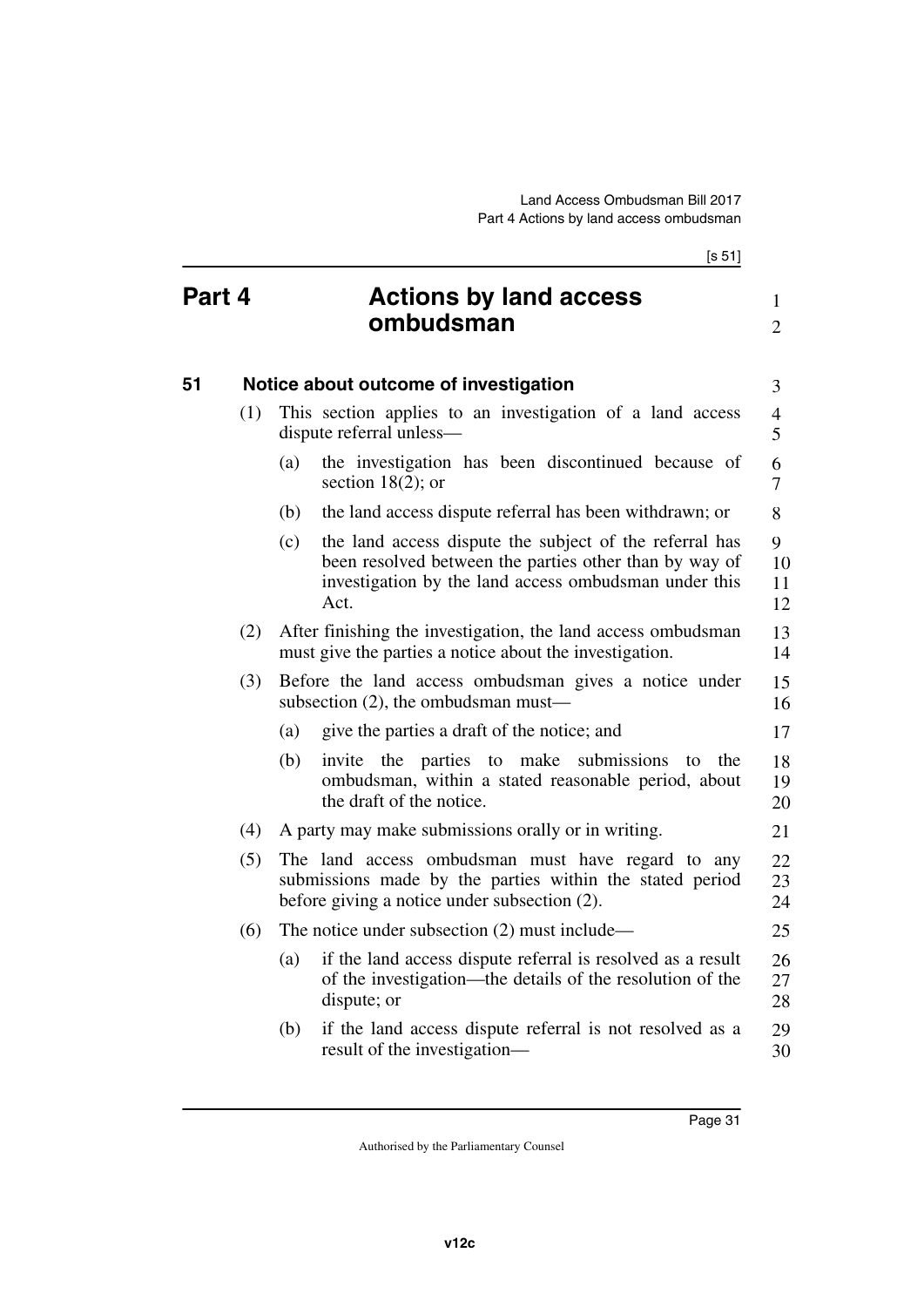[s 52]

|    |     | (i)<br>advice about the merits of the parties' positions in<br>the land access dispute referral; and                                                                                                                                                   | 1<br>2               |
|----|-----|--------------------------------------------------------------------------------------------------------------------------------------------------------------------------------------------------------------------------------------------------------|----------------------|
|    |     | recommendations about how the land access<br>(ii)<br>dispute referral could be resolved; and                                                                                                                                                           | 3<br>$\overline{4}$  |
|    |     | reasons for the advice and recommendations<br>(iii)<br>mentioned in subparagraphs (i) and (ii).                                                                                                                                                        | 5<br>6               |
|    | (7) | The notice is not binding on the parties and is by way of<br>information or advice only to the parties.                                                                                                                                                | 7<br>8               |
|    | (8) | Subsection $(9)$ applies if—                                                                                                                                                                                                                           | 9                    |
|    |     | a party has given the land access ombudsman a<br>(a)<br>document or information for an inquiry under section 35<br>about, or an investigation into, a land access dispute<br>referral; and                                                             | 10<br>11<br>12<br>13 |
|    |     | the ombudsman relied on the document or information<br>(b)<br>to decide the land access dispute referral; and                                                                                                                                          | 14<br>15             |
|    |     | the ombudsman is satisfied the document or information<br>(c)<br>confidential<br>and that disclosing it might<br>be<br>İS.<br>detrimental to the party's commercial interests.                                                                         | 16<br>17<br>18       |
|    | (9) | The land access ombudsman must, in giving reasons under<br>subsection $(6)(b)(iii)$ , state that the ombudsman has relied on a<br>confidential document or information given by the party,<br>without disclosing what that document or information is. | 19<br>20<br>21<br>22 |
| 52 |     | <b>Evidentiary provision</b>                                                                                                                                                                                                                           | 23                   |
|    | (1) | A notice given by the land access ombudsman under section<br>51 for a land access dispute referral about a conduct and<br>compensation agreement is admissible in a proceeding about<br>the agreement before the Land Court under the Mineral and      | 24<br>25<br>26<br>27 |

(2) A notice given by the land access ombudsman under section 51 for a land access dispute referral about a make good agreement is admissible in a proceeding about the agreement 30 31 32

<span id="page-33-1"></span><span id="page-33-0"></span>*Energy Resources (Common Provisions) Act 2014*, section

28 29

99A, as evidence of the matters in the notice.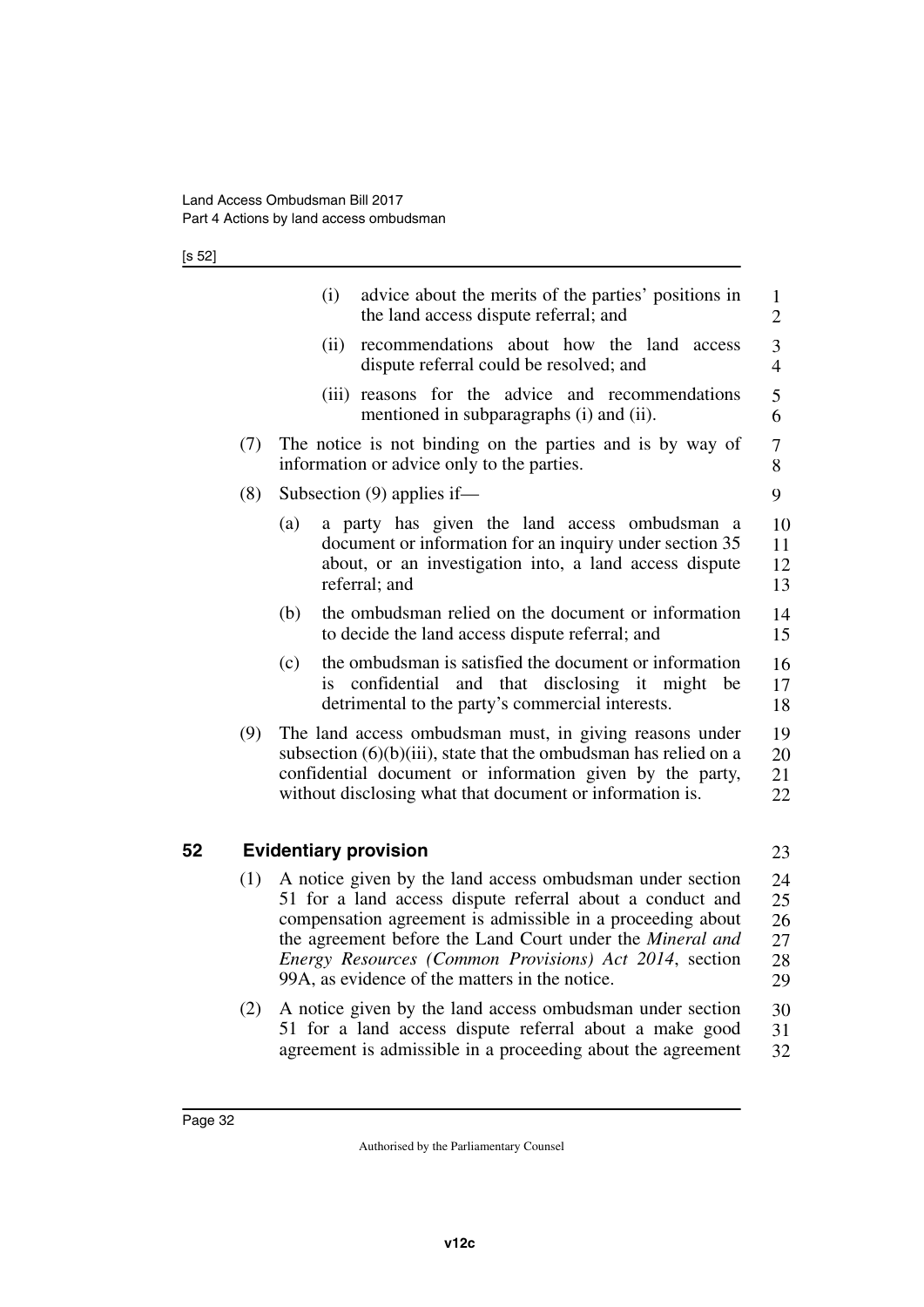<span id="page-34-1"></span><span id="page-34-0"></span>

|    |     |     | [s 53]                                                                                                                                                                                                                                                                                                                                                      |                                                 |
|----|-----|-----|-------------------------------------------------------------------------------------------------------------------------------------------------------------------------------------------------------------------------------------------------------------------------------------------------------------------------------------------------------------|-------------------------------------------------|
|    |     |     | before the Land Court under the Water Act 2000, section 434,<br>as evidence of the matters in the notice.                                                                                                                                                                                                                                                   | 1<br>$\overline{2}$                             |
|    | (3) |     | A notice given by the land access ombudsman under section<br>51 for a land access dispute referral about a conduct and<br>compensation agreement or a make good agreement is<br>admissible in an arbitration about the agreement as evidence<br>of the matters in the notice.                                                                               | 3<br>$\overline{4}$<br>5<br>6<br>$\overline{7}$ |
| 53 |     |     | Recommendation about Resource Act offence or<br>resource authority breach                                                                                                                                                                                                                                                                                   | 8<br>9                                          |
|    | (1) |     | This section applies if, at any time after a land access dispute<br>referral has been accepted, the land access ombudsman<br>reasonably suspects a party to the land access dispute the<br>subject of the referral who is a resource authority holder for a<br>conduct and compensation agreement or a resource tenure<br>holder for a make good agreement- | 10<br>11<br>12<br>13<br>14<br>15                |
|    |     | (a) | has committed, is committing, or is likely to commit, an<br>offence against a Resource Act (the <i>possible offence</i> );<br><sub>or</sub>                                                                                                                                                                                                                 | 16<br>17<br>18                                  |
|    |     | (b) | has breached, is breaching, or is likely to breach, a<br>condition of a resource authority that relates to land<br>access (the <i>possible authority breach</i> ).                                                                                                                                                                                          | 19<br>20<br>21                                  |
|    | (2) |     | The land access ombudsman may give the chief executive<br>(natural resources and mines) a notice stating—                                                                                                                                                                                                                                                   | 22<br>23                                        |
|    |     | (a) | the name of the party; and                                                                                                                                                                                                                                                                                                                                  | 24                                              |
|    |     | (b) | details of the possible offence or possible authority<br>breach; and                                                                                                                                                                                                                                                                                        | 25<br>26                                        |
|    |     | (c) | ombudsman<br>land<br>the<br>the<br>access<br>recommends<br>investigation of the possible offence<br>or possible<br>authority breach.                                                                                                                                                                                                                        | 27<br>28<br>29                                  |
|    | (3) |     | Before taking action under subsection $(2)$ , the land access<br>ombudsman must give the party a notice—                                                                                                                                                                                                                                                    | 30<br>31                                        |
|    |     | (a) | stating the proposed action; and                                                                                                                                                                                                                                                                                                                            | 32                                              |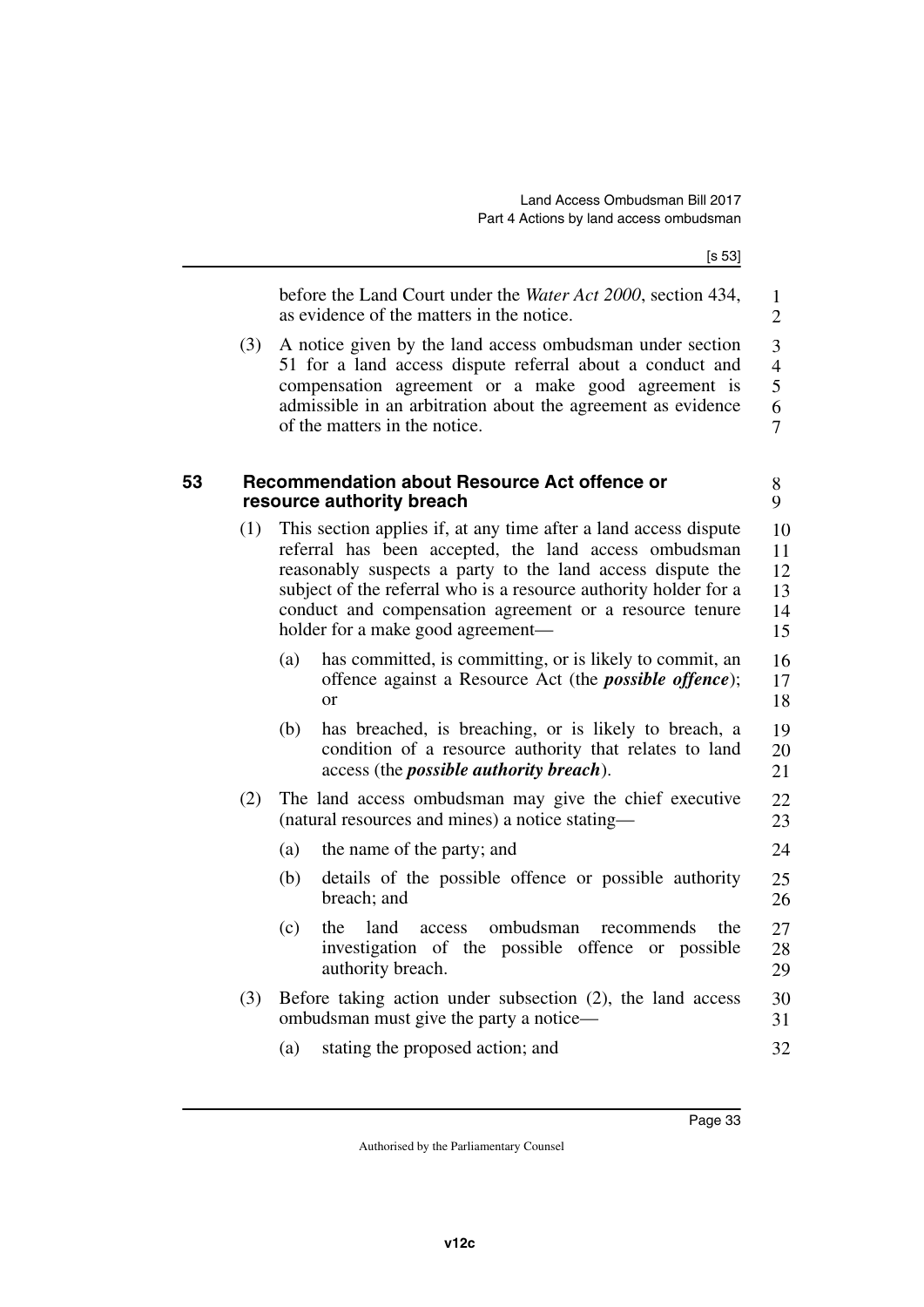### [s 54]

<span id="page-35-1"></span><span id="page-35-0"></span>

|     | (b)<br>inviting the party to make a submission to the<br>ombudsman, within a stated reasonable period, about<br>the proposed action.                                                                                                                                                                                                                                                                                                                                                                    | $\mathbf{1}$<br>$\overline{2}$<br>$\overline{3}$ |
|-----|---------------------------------------------------------------------------------------------------------------------------------------------------------------------------------------------------------------------------------------------------------------------------------------------------------------------------------------------------------------------------------------------------------------------------------------------------------------------------------------------------------|--------------------------------------------------|
| (4) | The party may make submissions orally or in writing.                                                                                                                                                                                                                                                                                                                                                                                                                                                    | $\overline{4}$                                   |
| (5) | The land access ombudsman must have regard to any<br>submissions made by the party within the stated period before<br>giving a notice under subsection (2).                                                                                                                                                                                                                                                                                                                                             | 5<br>6<br>7                                      |
| (6) | The notice under subsection $(2)$ may also—                                                                                                                                                                                                                                                                                                                                                                                                                                                             | 8                                                |
|     | (a)<br>disclose<br>information given to the<br>land<br>access<br>ombudsman by either party in relation to the land access<br>dispute referral that is relevant to the possible offence or<br>possible authority breach; and                                                                                                                                                                                                                                                                             | 9<br>10<br>11<br>12                              |
|     | include a copy of a notice given to the parties under<br>(b)<br>section $51(2)$ .                                                                                                                                                                                                                                                                                                                                                                                                                       | 13<br>14                                         |
|     |                                                                                                                                                                                                                                                                                                                                                                                                                                                                                                         |                                                  |
|     | Recommendation about offence against Water Act 2000                                                                                                                                                                                                                                                                                                                                                                                                                                                     | 15                                               |
| (1) | This section applies if, at any time after a land access dispute<br>referral has been accepted, the land access ombudsman<br>reasonably suspects a party to the land access dispute the<br>subject of the referral who is a resource authority holder for a<br>conduct and compensation agreement or a resource tenure<br>holder for a make good agreement has committed, is<br>committing, or is likely to commit, an offence against the<br>Water Act 2000, chapter 3 (the <i>possible offence</i> ). | 16<br>17<br>18<br>19<br>20<br>21<br>22<br>23     |
| (2) | The land access ombudsman may give the chief executive<br>(water) a notice stating—                                                                                                                                                                                                                                                                                                                                                                                                                     | 24<br>25                                         |
|     | the name of the party; and<br>(a)                                                                                                                                                                                                                                                                                                                                                                                                                                                                       | 26                                               |
|     | details of the possible offence; and<br>(b)                                                                                                                                                                                                                                                                                                                                                                                                                                                             | 27                                               |
|     | (c)<br>land<br>ombudsman<br>the<br>access<br>recommends<br>the<br>investigation of the possible offence.                                                                                                                                                                                                                                                                                                                                                                                                | 28<br>29                                         |
| (3) | Before taking action under subsection (2), the land access<br>ombudsman must give the party a notice—                                                                                                                                                                                                                                                                                                                                                                                                   | 30<br>31                                         |
|     | stating the proposed action; and<br>(a)                                                                                                                                                                                                                                                                                                                                                                                                                                                                 | 32                                               |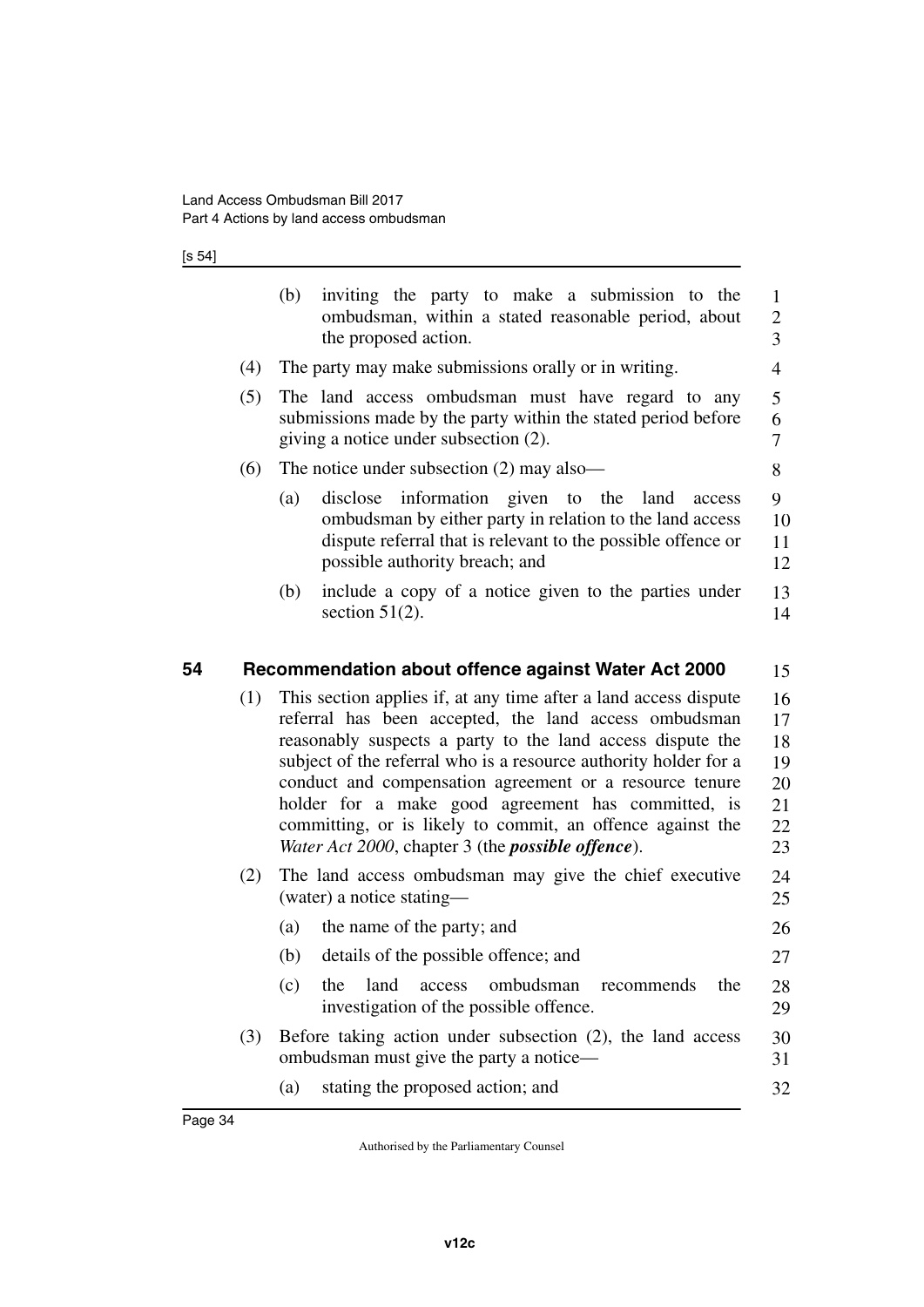$[s 55]$ 

<span id="page-36-1"></span><span id="page-36-0"></span>

|            | (b)<br>inviting the party to make a submission to the<br>ombudsman, within a stated reasonable period, about<br>the proposed action.                                                                                                                                                                                                                                                                                      |
|------------|---------------------------------------------------------------------------------------------------------------------------------------------------------------------------------------------------------------------------------------------------------------------------------------------------------------------------------------------------------------------------------------------------------------------------|
| (4)        | The party may make submissions orally or in writing.                                                                                                                                                                                                                                                                                                                                                                      |
| (5)        | The land access ombudsman must have regard to any<br>submissions made by the party within the stated period before<br>giving a notice under subsection (2).                                                                                                                                                                                                                                                               |
| (6)        | The notice under subsection $(2)$ may also—                                                                                                                                                                                                                                                                                                                                                                               |
|            | (a)<br>disclose information given to the<br>land<br>access<br>ombudsman by either party in relation to the land access<br>dispute referral that is relevant to the possible offence;<br>and                                                                                                                                                                                                                               |
|            | include a copy of a notice given to the parties under<br>(b)<br>section $51(2)$ .                                                                                                                                                                                                                                                                                                                                         |
|            | referral has been accepted, the land access ombudsman<br>reasonably suspects a party to the land access dispute the                                                                                                                                                                                                                                                                                                       |
|            |                                                                                                                                                                                                                                                                                                                                                                                                                           |
|            | Environmental Protection Act 1994 (the possible offence).<br>(environment protection) a notice stating-                                                                                                                                                                                                                                                                                                                   |
|            | (a)<br>the name of the party; and                                                                                                                                                                                                                                                                                                                                                                                         |
|            | (b)<br>details of the possible offence; and                                                                                                                                                                                                                                                                                                                                                                               |
|            | ombudsman<br>(c)<br>the<br>land<br>access<br>recommends<br>investigation of the possible offence.                                                                                                                                                                                                                                                                                                                         |
| (2)<br>(3) | subject of the referral who is a resource authority holder for a<br>conduct and compensation agreement or a resource tenure<br>holder for a make good agreement has committed, is<br>committing, or is likely to commit, an offence against the<br>The land access ombudsman may give the chief executive<br>the<br>Before taking action under subsection (2), the land access<br>ombudsman must give the party a notice— |
|            | stating the proposed action; and<br>(a)                                                                                                                                                                                                                                                                                                                                                                                   |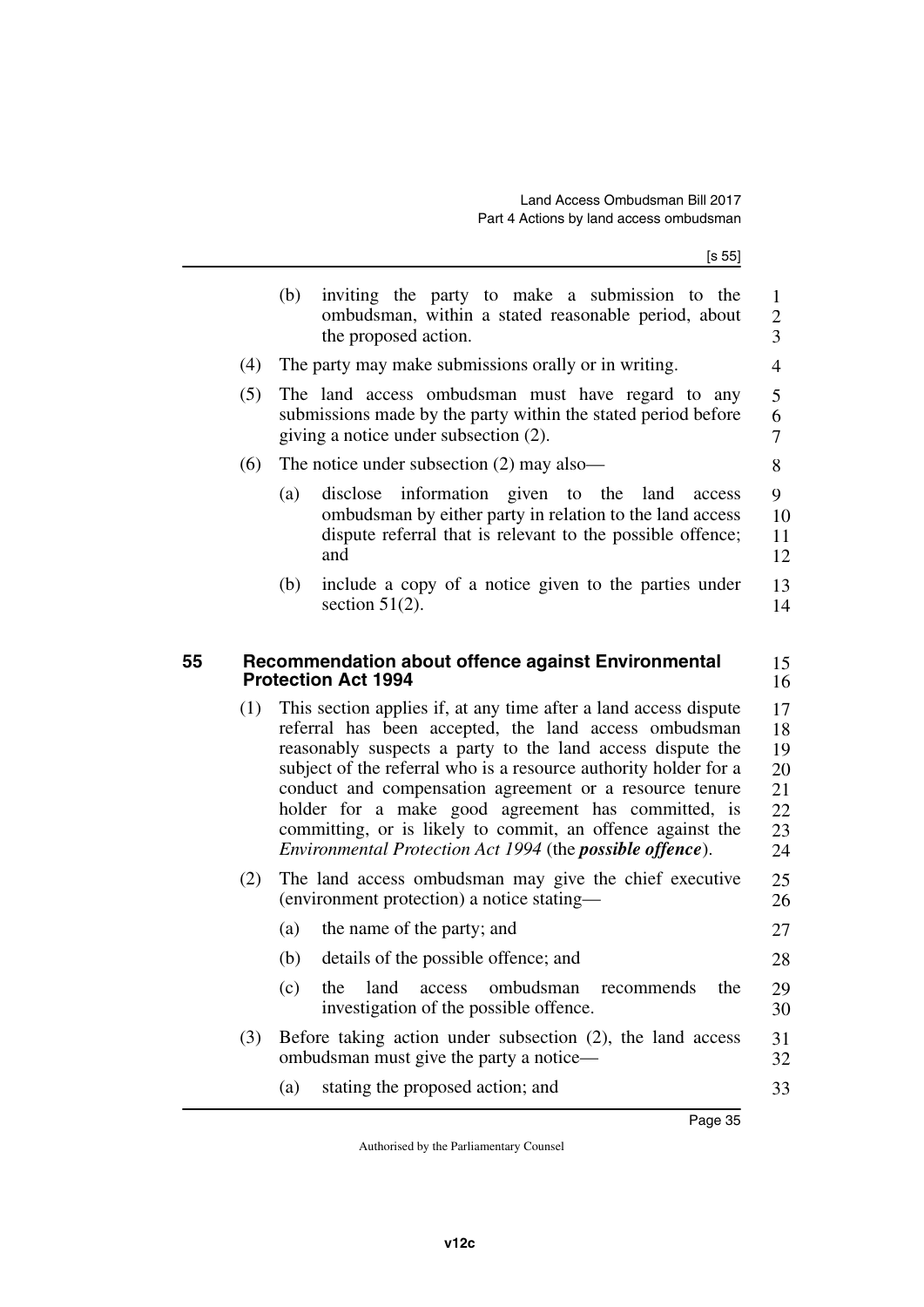### [s 56]

<span id="page-37-1"></span><span id="page-37-0"></span>

|    |     | (b)<br>inviting the party to make a submission to the<br>ombudsman, within a stated reasonable period, about<br>the proposed action.                                                           | $\mathbf{1}$<br>$\mathbf{2}$<br>$\overline{3}$ |
|----|-----|------------------------------------------------------------------------------------------------------------------------------------------------------------------------------------------------|------------------------------------------------|
|    | (4) | The party may make submissions orally or in writing.                                                                                                                                           | $\overline{4}$                                 |
|    | (5) | The land access ombudsman must have regard to any<br>submissions made by the party within the stated period before<br>giving a notice under subsection (2).                                    | 5<br>6<br>$\overline{7}$                       |
|    | (6) | The notice under subsection $(2)$ may also—                                                                                                                                                    | 8                                              |
|    |     | (a)<br>disclose information provided to the ombudsman by<br>either party in relation to the land access dispute referral<br>that is relevant to the possible offence; and                      | 9<br>10<br>11                                  |
|    |     | include a copy of a notice given to the parties under<br>(b)<br>section $51(2)$ .                                                                                                              | 12<br>13                                       |
| 56 |     | <b>Advice about systemic issues</b>                                                                                                                                                            | 14                                             |
|    | (1) | This section applies if the land access ombuds man identifies a<br>systemic issue relating to access to land arising from 1 or<br>more land access dispute referrals.                          | 15<br>16<br>17                                 |
|    | (2) | If the land access ombudsman considers it appropriate, the<br>ombudsman may-                                                                                                                   | 18<br>19                                       |
|    |     | for a systemic issue relating to a particular matter for<br>(a)<br>chief executive of a<br>which the<br>department is<br>responsible—advise that chief executive about the issue;<br><b>or</b> | 20<br>21<br>22<br>23                           |
|    |     | advise a government entity about the systemic issue.<br>(b)                                                                                                                                    | 24                                             |
|    | (3) | The advice-                                                                                                                                                                                    | 25                                             |
|    |     | must be in writing and state the systemic issue; and<br>(a)                                                                                                                                    | 26                                             |
|    |     | (b)<br>may include the land access ombudsman's opinion or<br>advice about the issue; and                                                                                                       | 27<br>28                                       |
|    |     | must not include information the ombudsman is<br>(c)<br>satisfied is confidential and the disclosure of which<br>might be detrimental to a person's commercial interests.                      | 29<br>30<br>31                                 |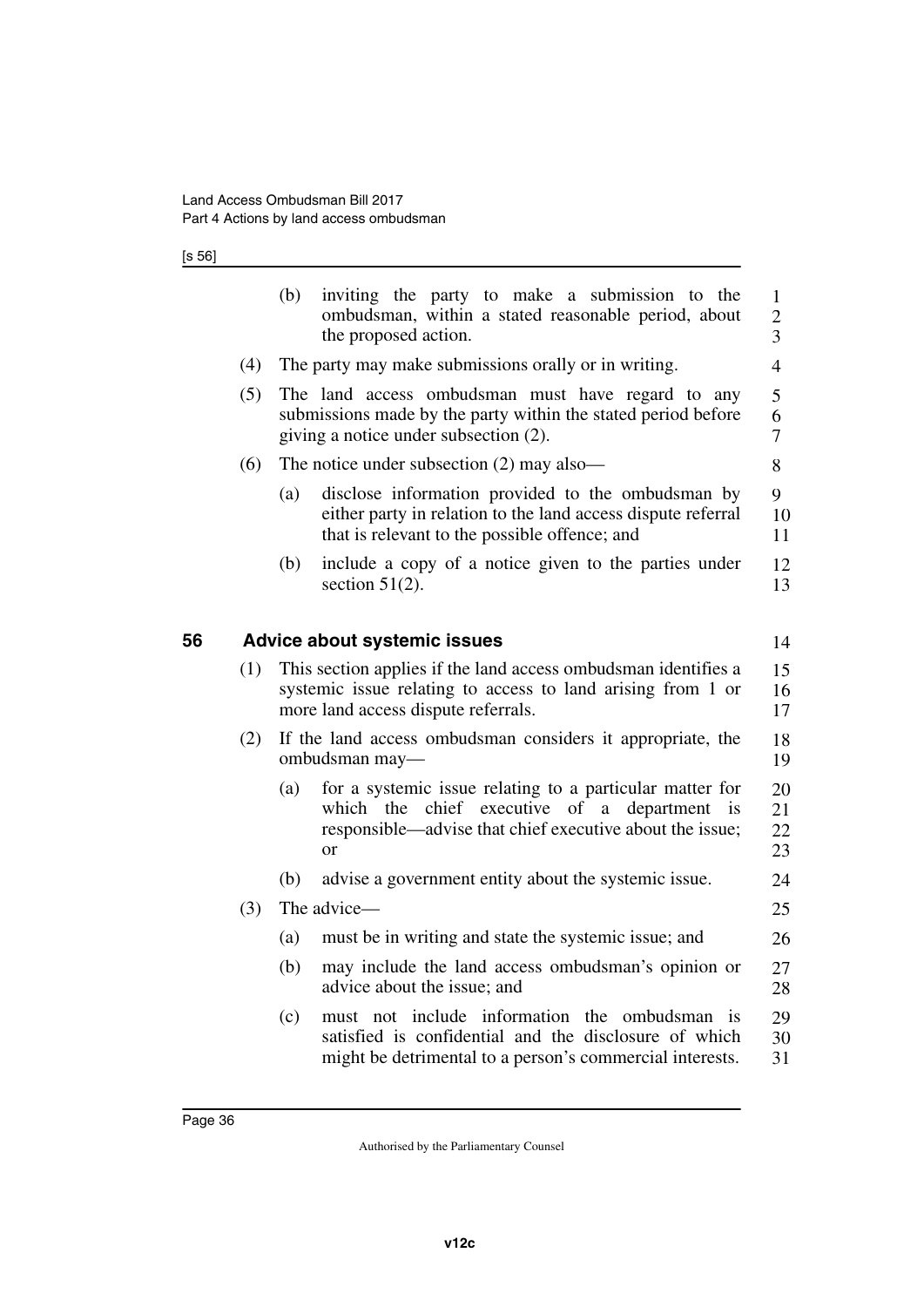<span id="page-38-5"></span><span id="page-38-4"></span><span id="page-38-3"></span><span id="page-38-2"></span><span id="page-38-1"></span><span id="page-38-0"></span>[s 57] **Part 5 Dealing with documents or information under this Act 57 Document in land access ombudsman's custody** (1) If a document is produced to the land access ombudsman for an investigation, the ombudsman may— (a) keep it for a reasonable period to carry out the investigation; and (b) take extracts from or make copies of it. (2) While the land access ombudsman has custody of the document, the ombudsman must allow it to be inspected at any reasonable time by a person who would have the right to inspect it if it were not in the ombudsman's possession. **58 Protection from liability for giving agreement to land access ombudsman** (1) This section applies if— (a) a party to a conduct and compensation agreement or a make good agreement gives a copy of the agreement, or part of the agreement, to the land access ombudsman— (i) because of a requirement under section 42; or (ii) on the party's own initiative; and (b) the agreement contains a condition prohibiting the disclosure of all or any part of the agreement. (2) The party does not incur any civil liability for breach of the condition by giving the agreement, or part of the agreement, to the land access ombudsman. **59 Confidentiality requests** (1) This section applies if a party to a conduct and compensation 1  $\mathfrak{D}$ 3 4 5 6 7 8 9 10 11 12 13 14 15 16 17 18 19 20 21 22 23 24 25 26 27

<span id="page-38-7"></span><span id="page-38-6"></span>agreement or a make good agreement believes— 28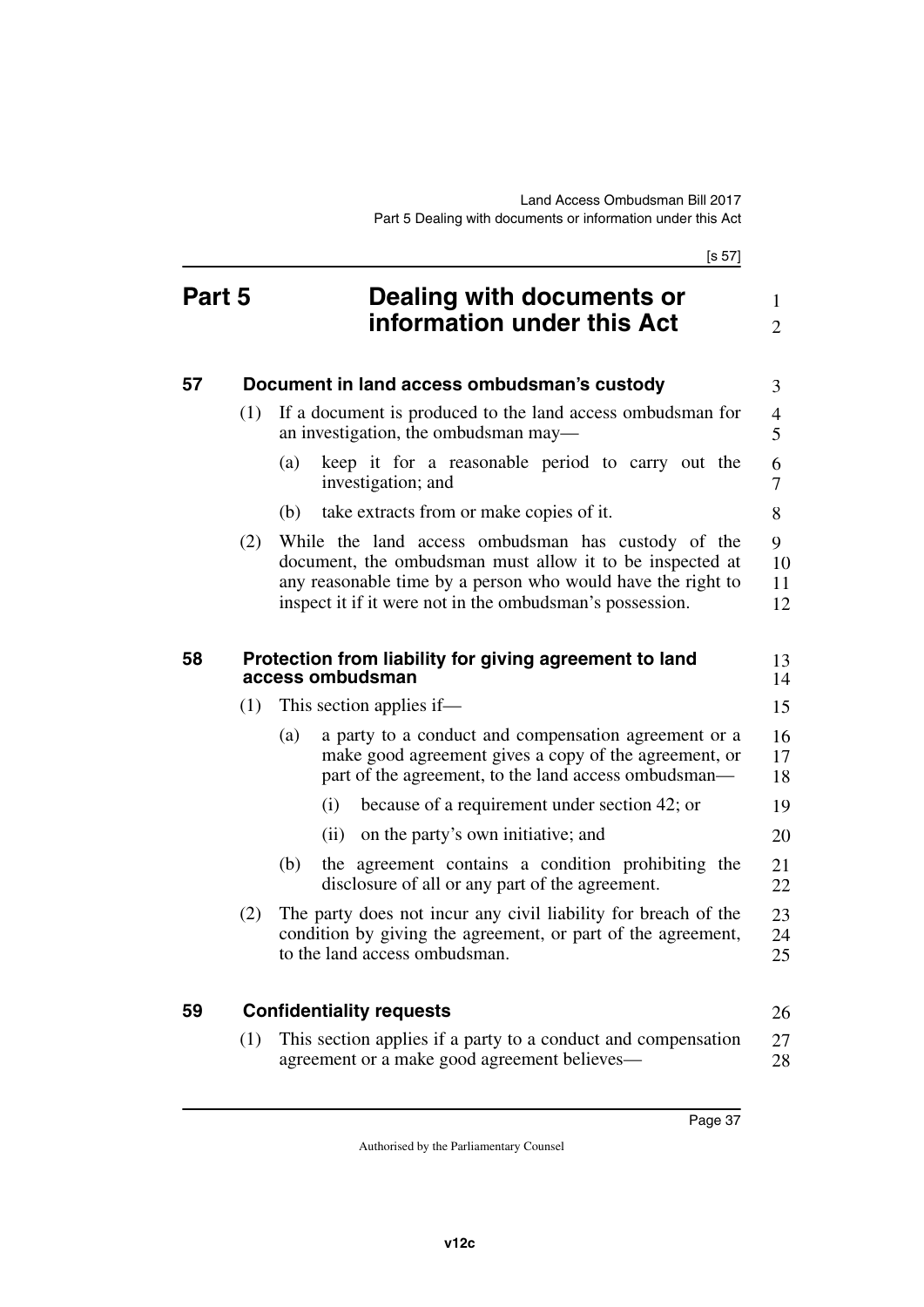[s 60]

<span id="page-39-1"></span><span id="page-39-0"></span>**60 Secrecy**

|     | (a)            | a document or information to be made available by the<br>party to the land access ombudsman is confidential; or                                                 | 1<br>$\mathbf{2}$        |
|-----|----------------|-----------------------------------------------------------------------------------------------------------------------------------------------------------------|--------------------------|
|     | (b)            | the disclosure of a document or information to be made<br>available by the party to the ombudsman might be<br>detrimental to the party's commercial activities. | 3<br>$\overline{4}$<br>5 |
| (2) |                | When giving the document or information to the land access<br>ombudsman, the party may inform the ombudsman of the<br>party's belief.                           | 6<br>$\tau$<br>8         |
|     | <b>Secrecy</b> |                                                                                                                                                                 | 9                        |
| (1) |                | This section applies to a person who-                                                                                                                           | 10                       |
|     | (a)            | is, or has been, the land access ombudsman or an<br>officer; and                                                                                                | 11<br>12                 |
|     | (b)            | obtains confidential information in the course of, or<br>because of, the person's functions under this Act.                                                     | 13<br>14                 |
| (2) |                | The person must not—                                                                                                                                            | 15                       |
|     | (a)            | make a record of the information; or                                                                                                                            | 16                       |
|     | (b)            | whether directly or indirectly, disclose the information<br>to a person; or                                                                                     | 17<br>18                 |
|     | (c)            | use the information to benefit any person.                                                                                                                      | 19                       |
|     |                | Maximum penalty—100 penalty units.                                                                                                                              | 20                       |
| (3) |                | However, subsection (2) does not apply to a person if the<br>record is made, or the information is disclosed or used—                                           | 21<br>22                 |
|     | (a)            | in the performance of the person's functions under this<br>Act; or                                                                                              | 23<br>24                 |
|     | (b)            | with the consent of the person to whom the information<br>relates; or                                                                                           | 25<br>26                 |
|     | (c)            | as required by law.                                                                                                                                             | 27                       |
| (4) |                | In this section-                                                                                                                                                | 28                       |
|     |                | confidential information means information, other than<br>information that is publicly available—                                                               | 29<br>30                 |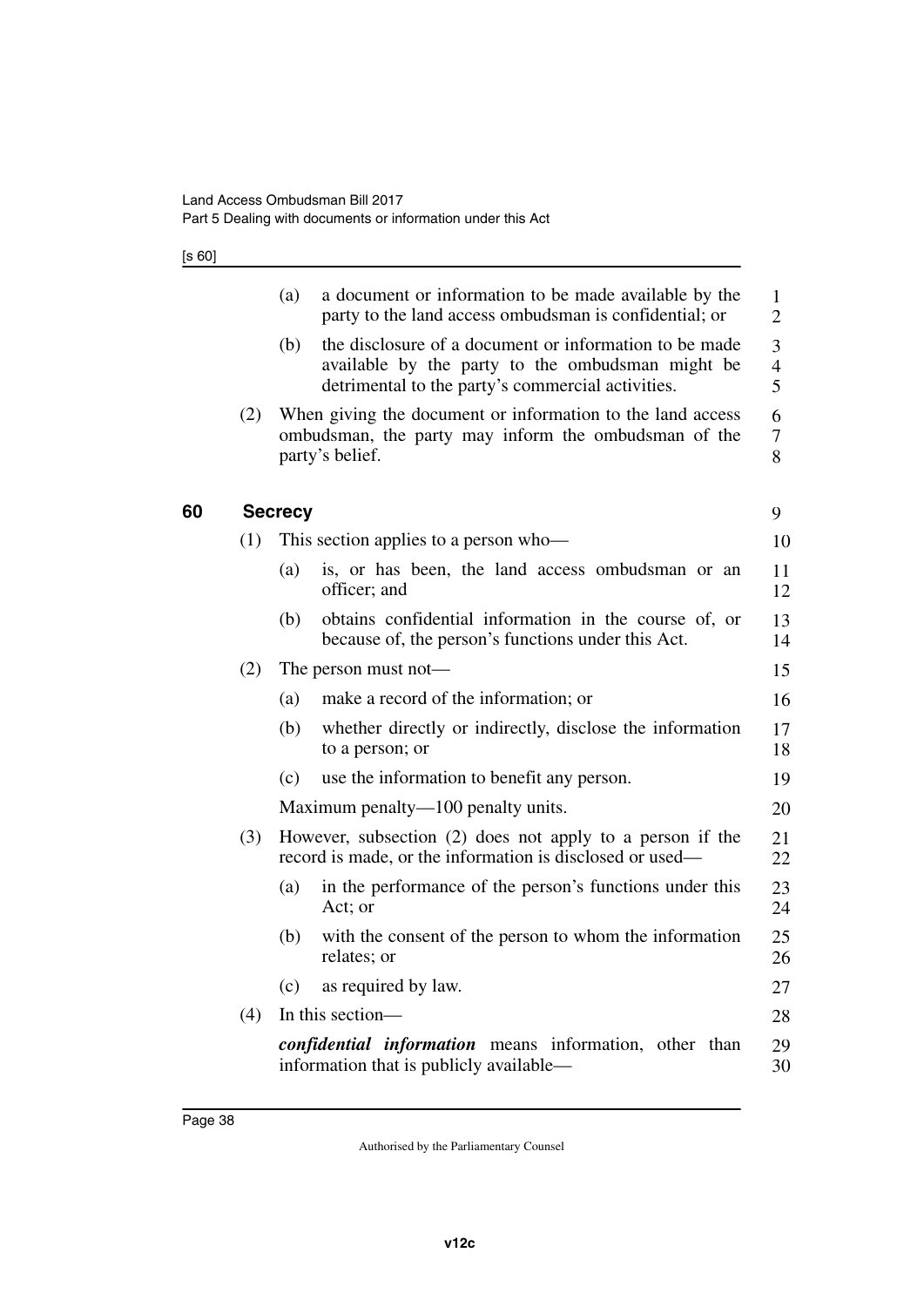<span id="page-40-7"></span><span id="page-40-6"></span><span id="page-40-5"></span><span id="page-40-4"></span><span id="page-40-3"></span><span id="page-40-2"></span><span id="page-40-1"></span><span id="page-40-0"></span>

|        |     |                   | [s 61]                                                                                                                                                                                                                                                             |                                  |
|--------|-----|-------------------|--------------------------------------------------------------------------------------------------------------------------------------------------------------------------------------------------------------------------------------------------------------------|----------------------------------|
|        |     | (a)               | about a person's personal affairs or reputation; or                                                                                                                                                                                                                | $\mathbf{1}$                     |
|        |     | (b)               | that would be likely to damage the commercial activities<br>of a person to whom the information relates.                                                                                                                                                           | $\overline{c}$<br>$\overline{3}$ |
| Part 6 |     |                   | <b>Miscellaneous provisions</b>                                                                                                                                                                                                                                    | 4                                |
| 61     |     | <b>Delegation</b> |                                                                                                                                                                                                                                                                    | 5                                |
|        | (1) |                   | The land access ombudsman may delegate any of the<br>ombudsman's functions to an appropriately qualified officer.                                                                                                                                                  | 6<br>7                           |
|        | (2) |                   | However, the land access ombudsman must not delegate the<br>giving of advice, recommendations or reasons under section<br>$51(6)(b)$ .                                                                                                                             | 8<br>9<br>10                     |
|        | (3) |                   | In this section-                                                                                                                                                                                                                                                   | 11                               |
|        |     |                   | <i>functions</i> includes powers.                                                                                                                                                                                                                                  | 12                               |
| 62     |     |                   | <b>Protection from liability</b>                                                                                                                                                                                                                                   | 13                               |
|        | (1) |                   | The land access ombudsman does not incur civil liability for<br>an act done, or omission made, honestly and without<br>negligence under this Act.                                                                                                                  | 14<br>15<br>16                   |
|        | (2) |                   | If subsection (1) prevents a civil liability attaching to the land<br>access ombudsman, the liability instead attaches to the State.                                                                                                                               | 17<br>18                         |
|        |     | $Note-$           |                                                                                                                                                                                                                                                                    | 19                               |
|        |     |                   | For protection from civil liability in relation to State employees, see the<br>Public Service Act 2008, section 26C.                                                                                                                                               | 20<br>21                         |
| 63     |     |                   | Annual report                                                                                                                                                                                                                                                      | 22                               |
|        | (1) |                   | As soon as practicable after the end of each financial year, but<br>within 3 months after the end of the financial year, the land<br>access ombudsman must prepare and give to the Minister a<br>written report about the operation of the office during the year. | 23<br>24<br>25<br>26             |
|        | (2) |                   | Without limiting subsection $(1)$ , the report must include—                                                                                                                                                                                                       | 27                               |
|        |     |                   |                                                                                                                                                                                                                                                                    |                                  |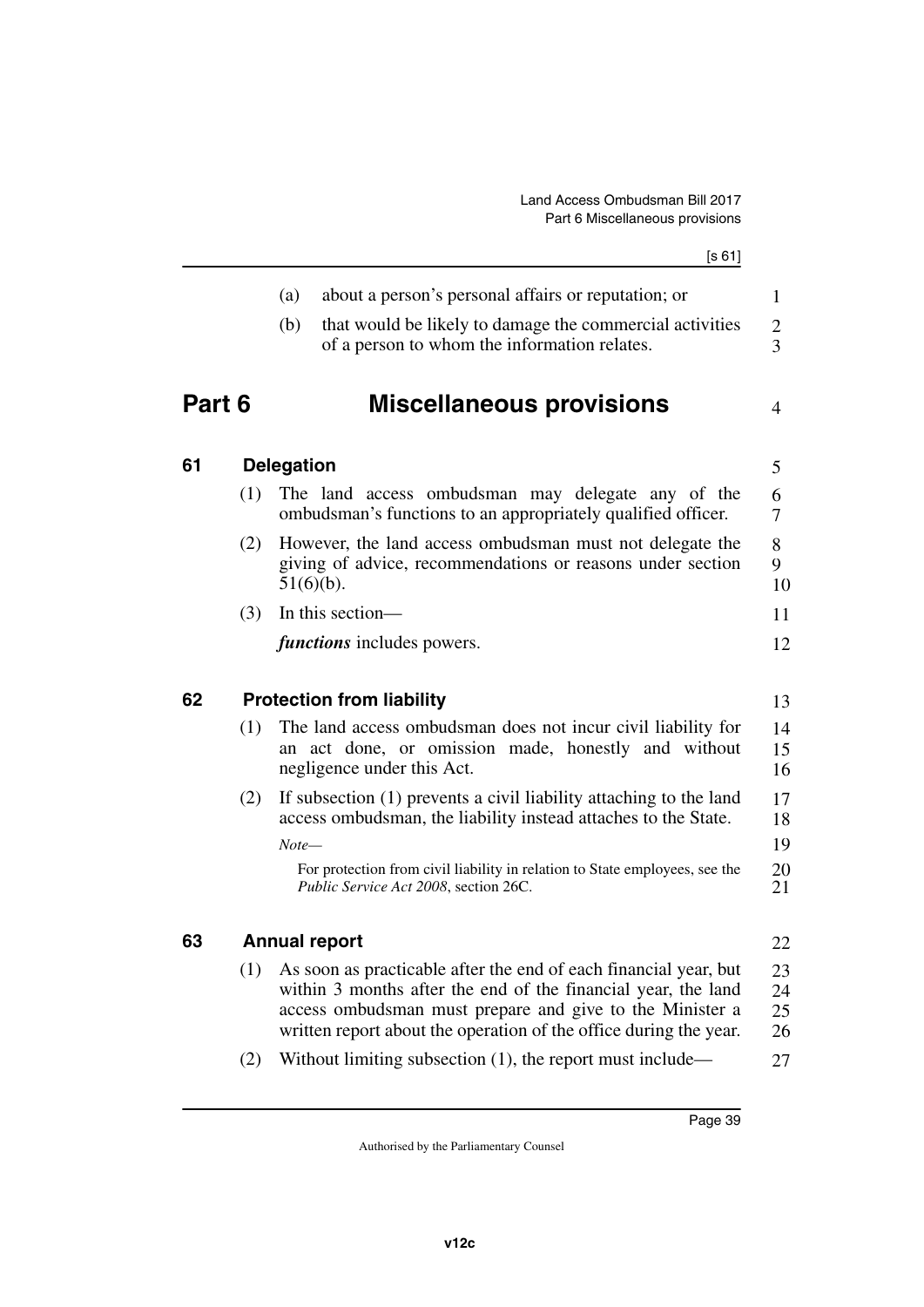$[$ s 64]

<span id="page-41-3"></span><span id="page-41-2"></span><span id="page-41-1"></span><span id="page-41-0"></span>

|    |     | (a)<br>a description of the following matters for the year—                                                                                                        | 1                        |
|----|-----|--------------------------------------------------------------------------------------------------------------------------------------------------------------------|--------------------------|
|    |     | land access dispute referrals made;<br>(i)                                                                                                                         | $\overline{2}$           |
|    |     | land access dispute referrals that the land access<br>(ii)<br>ombudsman decided, under section 36, not to<br>investigate or continue to investigate;               | 3<br>$\overline{4}$<br>5 |
|    |     | (iii) land access dispute referrals investigated;                                                                                                                  | 6                        |
|    |     | $(iv)$ notices given under section 51;                                                                                                                             | 7                        |
|    |     | notices given to a chief executive under section 53,<br>(v)<br>54 or 55; and                                                                                       | 8<br>9                   |
|    |     | (b)<br>details of other functions performed by the ombudsman<br>or officers during the year.                                                                       | 10<br>11                 |
|    | (3) | The report must not be prepared in a way that discloses the<br>identity of a party to a land access dispute.                                                       | 12<br>13                 |
|    | (4) | The land access ombudsman must publish on the office's<br>website a copy of the report as soon as practicable after the<br>report is given to the Minister.        | 14<br>15<br>16           |
| 64 |     | <b>Approved forms</b>                                                                                                                                              | 17                       |
|    |     | The land access ombudsman may approve forms for use under<br>this Act.                                                                                             | 18<br>19                 |
| 65 |     | <b>Procedural guidelines</b>                                                                                                                                       | 20                       |
|    | (1) | The land access ombudsman may make procedural guidelines<br>about practices and procedures for land access dispute<br>referrals and investigations under this Act. | 21<br>22<br>23           |
|    | (2) | Without limiting subsection (1), a procedural guideline may<br>be about what constitutes a reasonable attempt to resolve a<br>dispute under section $32(2)$ .      | 24<br>25<br>26           |
|    | (3) | A procedural guideline must not be inconsistent with this Act.                                                                                                     | 27                       |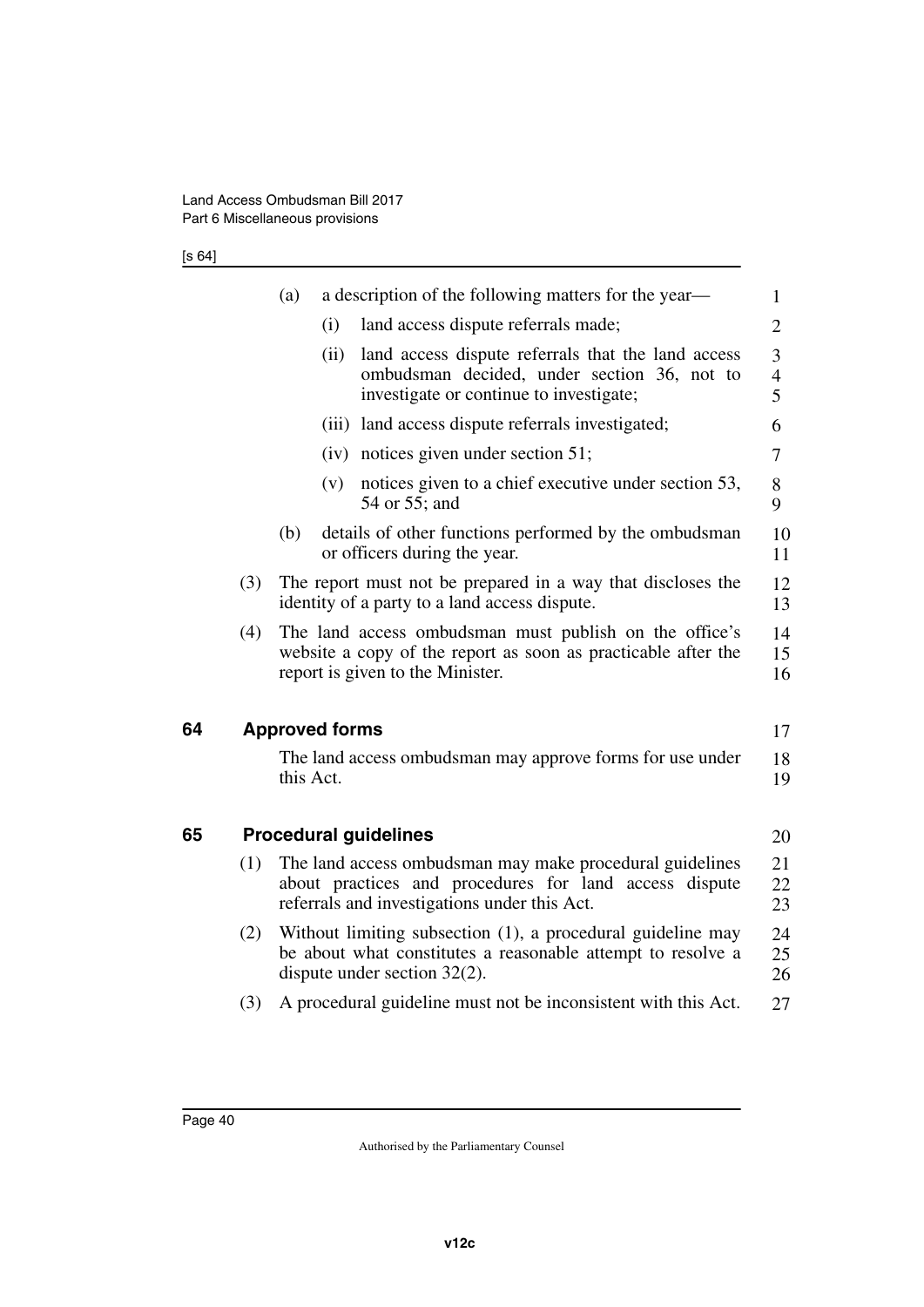<span id="page-42-13"></span><span id="page-42-12"></span><span id="page-42-11"></span><span id="page-42-10"></span><span id="page-42-9"></span><span id="page-42-8"></span><span id="page-42-7"></span><span id="page-42-6"></span><span id="page-42-5"></span><span id="page-42-4"></span><span id="page-42-3"></span><span id="page-42-2"></span><span id="page-42-1"></span><span id="page-42-0"></span>

|                   |     | [s 66]                                                                                                                                              |
|-------------------|-----|-----------------------------------------------------------------------------------------------------------------------------------------------------|
| 66                |     | <b>Regulation-making power</b>                                                                                                                      |
|                   |     | The Governor in Council may make regulations under this<br>Act.                                                                                     |
| Part 7            |     | <b>Transitional provision</b>                                                                                                                       |
| 67                |     | Pre-commencement agreements may be referred and<br>dealt with                                                                                       |
|                   | (1) | A land access dispute referral may be made and dealt with<br>under this Act even if—                                                                |
|                   |     | the conduct and compensation agreement or make good<br>(a)<br>agreement the subject of the referral was entered into<br>before the commencement; or |
|                   |     | (b)<br>the land access dispute the subject of the referral arose<br>before the commencement.                                                        |
|                   | (2) | This section applies subject to section 18.                                                                                                         |
| Part 8            |     | <b>Amendment of legislation</b>                                                                                                                     |
| <b>Division 1</b> |     | <b>Amendment of this Act</b>                                                                                                                        |
| 68                |     | <b>Act amended</b>                                                                                                                                  |
|                   |     | This division amends this Act.                                                                                                                      |
| 69                |     | <b>Amendment of long title</b>                                                                                                                      |
|                   |     | Long title, from ', and to amend'—<br>omit.                                                                                                         |
|                   |     |                                                                                                                                                     |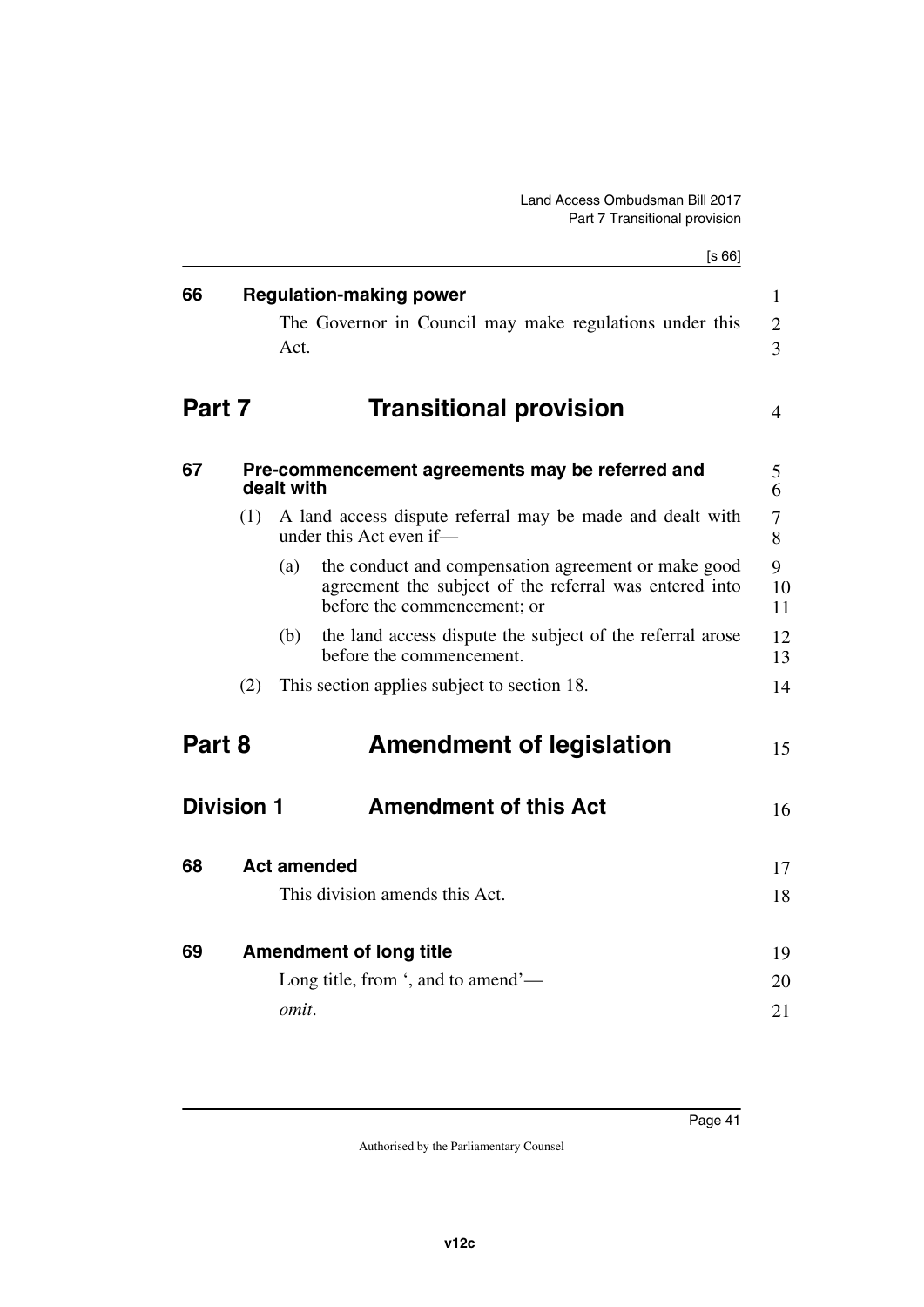<span id="page-43-1"></span>[s 70]

<span id="page-43-7"></span><span id="page-43-6"></span><span id="page-43-5"></span><span id="page-43-4"></span><span id="page-43-3"></span><span id="page-43-2"></span><span id="page-43-0"></span>

| <b>Division 2</b> |                             | <b>Amendment of Coal Mining Safety</b><br>and Health Act 1999                                                                                                                                             | 1<br>$\overline{2}$        |  |
|-------------------|-----------------------------|-----------------------------------------------------------------------------------------------------------------------------------------------------------------------------------------------------------|----------------------------|--|
| 70                | <b>Act amended</b><br>1999. | This division amends the <i>Coal Mining Safety and Health Act</i>                                                                                                                                         |                            |  |
| 71                | Insertion of new s 303A     |                                                                                                                                                                                                           | 6                          |  |
|                   | After section 303—          |                                                                                                                                                                                                           | 7                          |  |
|                   | insert—                     |                                                                                                                                                                                                           | 8                          |  |
|                   |                             | 303A Requirement for joint interaction<br>management plan by particular date                                                                                                                              | 9<br>10                    |  |
|                   | (1)                         | This section applies if, on 27 September 2017 and<br>despite the Mineral and Energy Resources<br>(Common Provisions) Transitional Regulation<br>$2016$ , section $11$ —                                   | 11<br>12<br>13<br>14       |  |
|                   |                             | a joint interaction management plan has not<br>(a)<br>been made under section 64E in relation to<br>the coal mining operations—                                                                           | 15<br>16<br>17             |  |
|                   |                             | mentioned in section $303(2)$ ; or<br>(i)                                                                                                                                                                 | 18                         |  |
|                   |                             | carried out in an overlapping area the<br>(ii)<br>subject of a mining lease (coal) if an<br>activity for an authority to prospect<br>(csg) is also carried out in the<br>overlapping area; and            | 19<br>20<br>21<br>22<br>23 |  |
|                   |                             | the reason a joint interaction management<br>(b)<br>plan has not been made under section 64E is<br>that arbitration of a dispute about the plan<br>has been applied for under section $64E(3)$ or<br>(4). | 24<br>25<br>26<br>27<br>28 |  |
|                   | (2)                         | The overlapping safety plan applying in relation<br>to the coal mining operations is taken to be a joint<br>interaction<br>for<br>section<br>management<br>plan                                           | 29<br>30<br>31             |  |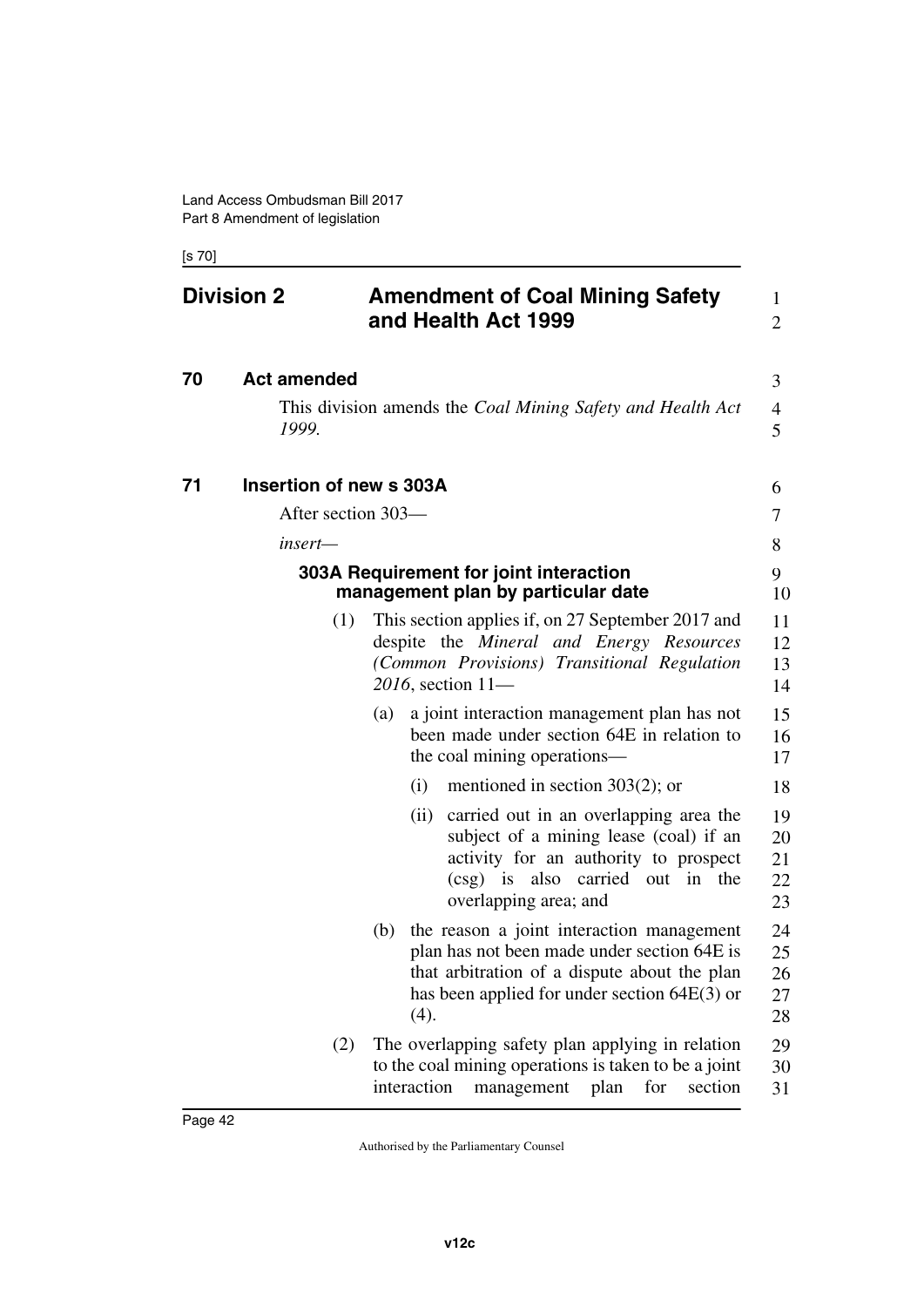[s 72]

|    |                    | $64E(1)(a)$ .                                                                                                                                                                                                                                                                                                                            | 1                                   |
|----|--------------------|------------------------------------------------------------------------------------------------------------------------------------------------------------------------------------------------------------------------------------------------------------------------------------------------------------------------------------------|-------------------------------------|
|    | (3)                | Subsection (2) applies until a joint interaction<br>management plan is made under section 64E for<br>the coal mining operations.                                                                                                                                                                                                         | $\mathbf{2}$<br>3<br>$\overline{4}$ |
|    | (4)                | In this section-                                                                                                                                                                                                                                                                                                                         | 5                                   |
|    |                    | <i>overlapping safety plan</i> , applying in relation to<br>coal mining operations, means the part of the<br>safety and health management system under this<br>Act applying in relation to the coal mining<br>operations that deals with hazards and risks<br>relating to<br>out activities<br>carrying<br>in<br>an<br>overlapping area. | 6<br>7<br>8<br>9<br>10<br>11<br>12  |
|    | <b>Division 3</b>  | <b>Amendment of Integrity Act 2009</b>                                                                                                                                                                                                                                                                                                   | 13                                  |
| 72 | <b>Act amended</b> |                                                                                                                                                                                                                                                                                                                                          | 14                                  |
|    |                    | This division amends the <i>Integrity Act 2009</i> .                                                                                                                                                                                                                                                                                     | 15                                  |
| 73 | 72C)               | Amendment of sch 1 (Statutory office holders for section                                                                                                                                                                                                                                                                                 | 16<br>17                            |
|    | Schedule 1-        |                                                                                                                                                                                                                                                                                                                                          | 18                                  |
|    | insert—            |                                                                                                                                                                                                                                                                                                                                          | 19                                  |
|    |                    | Land Access Ombudsman Act 2017                                                                                                                                                                                                                                                                                                           | 20                                  |
|    |                    | the land access ombudsman                                                                                                                                                                                                                                                                                                                | 21                                  |
|    |                    |                                                                                                                                                                                                                                                                                                                                          |                                     |

<span id="page-44-5"></span><span id="page-44-4"></span><span id="page-44-3"></span><span id="page-44-2"></span><span id="page-44-1"></span><span id="page-44-0"></span>**72**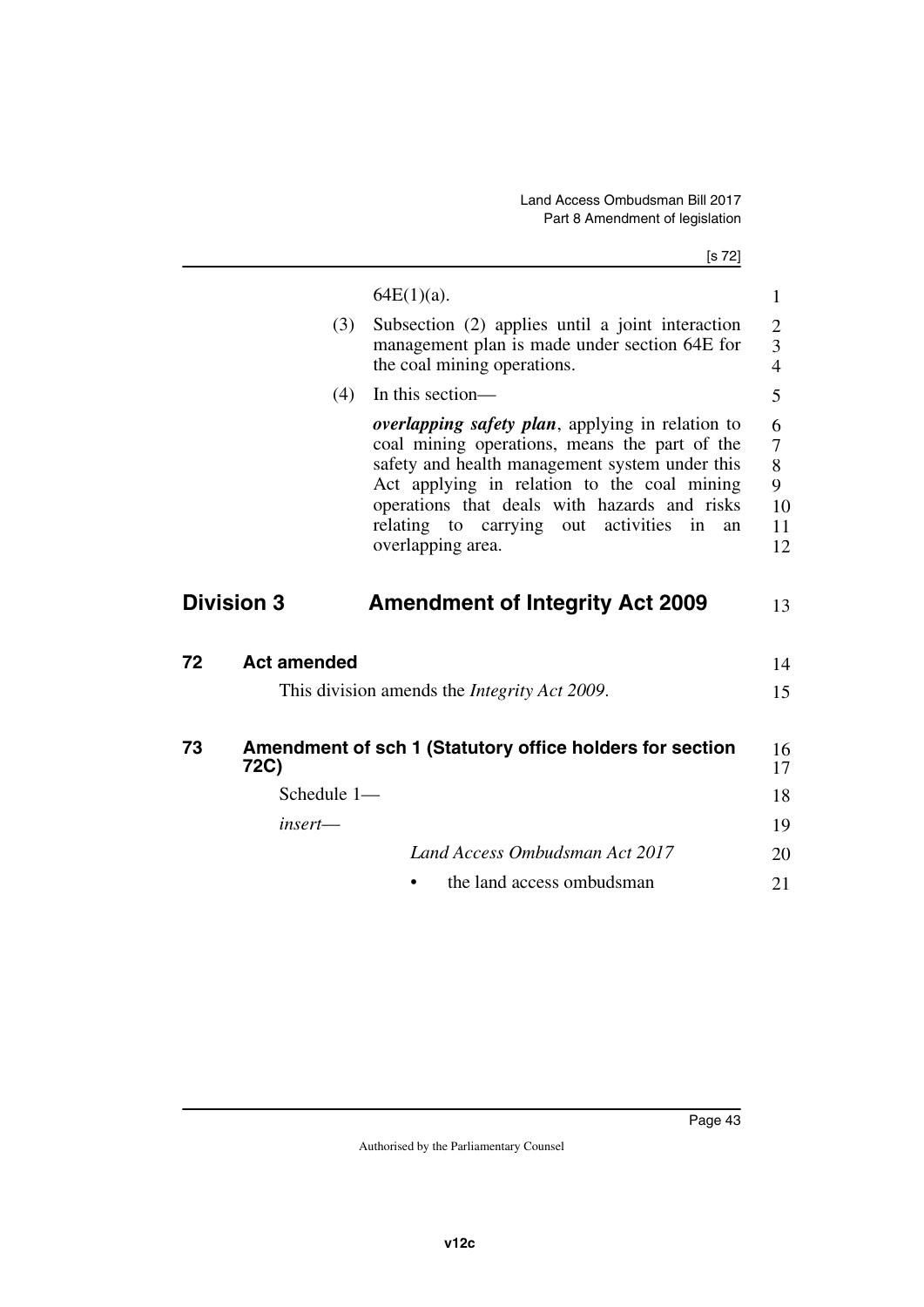<span id="page-45-1"></span>[s 74]

<span id="page-45-7"></span><span id="page-45-6"></span><span id="page-45-5"></span><span id="page-45-4"></span><span id="page-45-3"></span><span id="page-45-2"></span><span id="page-45-0"></span>

| <b>Division 4</b> |                        | <b>Amendment of Mineral and Energy</b><br><b>Resources (Common Provisions)</b><br><b>Act 2014</b>                                                   | 1<br>$\overline{2}$<br>3 |
|-------------------|------------------------|-----------------------------------------------------------------------------------------------------------------------------------------------------|--------------------------|
| 74                | <b>Act amended</b>     |                                                                                                                                                     | 4                        |
|                   |                        | This division amends the <i>Mineral and Energy Resources</i><br>(Common Provisions) Act 2014.                                                       | 5<br>6                   |
| 75                | Insertion of new s 99A |                                                                                                                                                     | 7                        |
|                   |                        | Chapter 3, part 7, division 5, subdivision 2—                                                                                                       | 8                        |
|                   | insert—                |                                                                                                                                                     | 9                        |
|                   |                        | 99A Jurisdiction to decide alleged breach of<br>conduct and compensation agreement                                                                  | 10<br>11                 |
|                   | (1)                    | Subsection (2) applies if a party to a conduct and<br>compensation agreement believes the other party<br>has breached a condition of the agreement. | 12<br>13<br>14           |
|                   | (2)                    | The party may apply to the Land Court for an<br>order about the alleged breach.                                                                     | 15<br>16                 |
|                   | (3)                    | An application may be made during the term, or<br>after the end, of the agreement.                                                                  | 17<br>18                 |
|                   | (4)                    | The Land Court may make any order it considers<br>appropriate on an application under this section.                                                 | 19<br>20                 |
|                   | (5)                    | In this section-                                                                                                                                    | 21                       |
|                   |                        | conduct and compensation agreement means a<br>conduct and compensation agreement for which<br>the minimum negotiation period has ended.             | 22<br>23<br>24           |
|                   |                        | <i>party</i> , to a conduct and compensation agreement,<br>means-                                                                                   | 25<br>26                 |
|                   |                        | the following persons who entered into the<br>(a)<br>agreement-                                                                                     | 27<br>28                 |
|                   |                        | the resource authority holder;<br>(i)                                                                                                               | 29                       |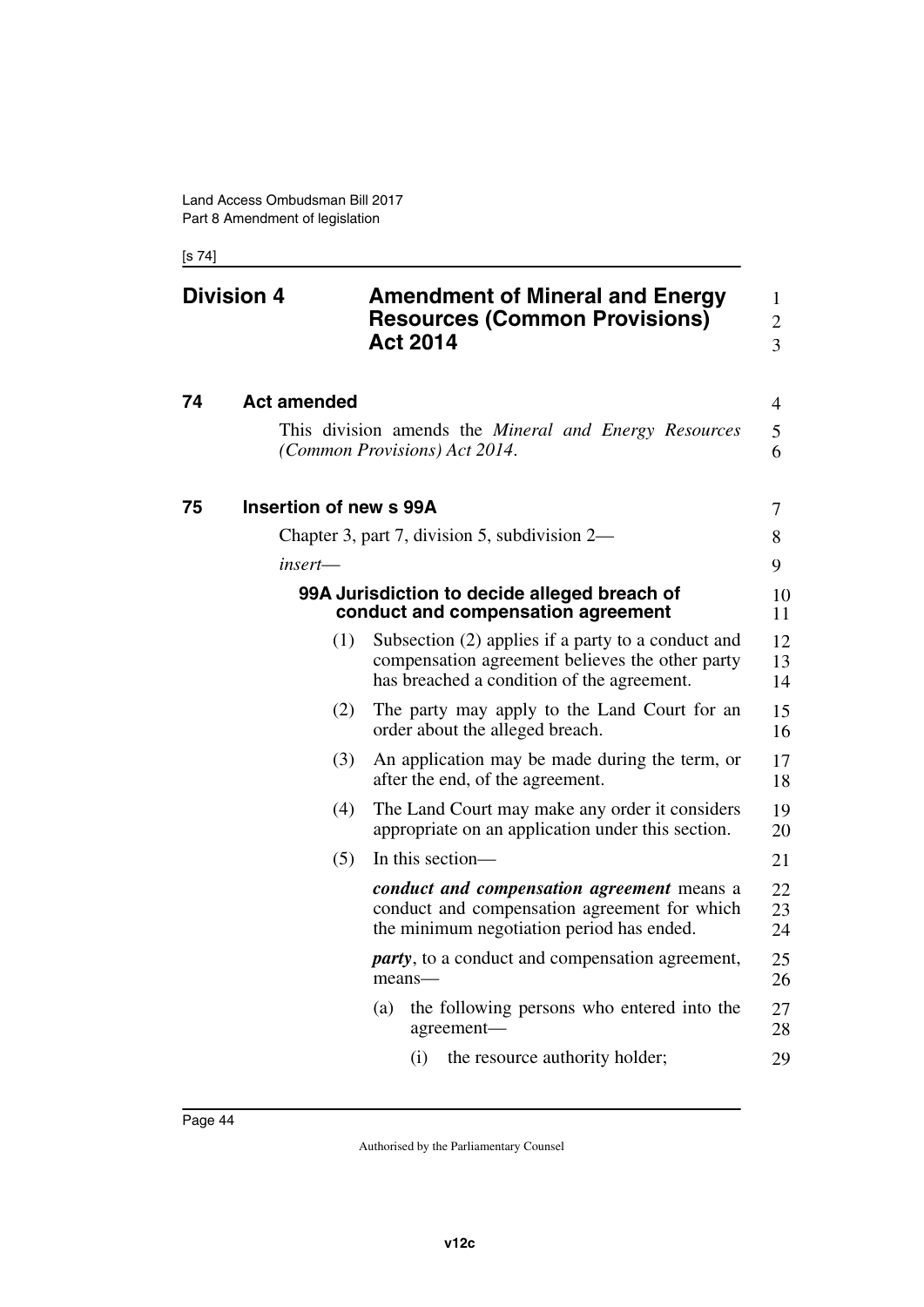<span id="page-46-3"></span><span id="page-46-2"></span><span id="page-46-1"></span><span id="page-46-0"></span>

|    |                                |     | [s 76]                                                                                                                                                                                                                                                                   |                                  |
|----|--------------------------------|-----|--------------------------------------------------------------------------------------------------------------------------------------------------------------------------------------------------------------------------------------------------------------------------|----------------------------------|
|    |                                |     | the owner or occupier of private land;<br>(ii)<br><b>or</b>                                                                                                                                                                                                              | $\mathbf{1}$<br>2                |
|    |                                | (b) | the successors and assigns of a party<br>mentioned in paragraph (a) that are bound<br>by the agreement under section 79.                                                                                                                                                 | 3<br>$\overline{4}$<br>5         |
| 76 | <b>Insertion of new s 148A</b> |     |                                                                                                                                                                                                                                                                          | 6                                |
|    |                                |     | Chapter 4, part 3, after section 148—                                                                                                                                                                                                                                    | 7                                |
|    | insert—                        |     |                                                                                                                                                                                                                                                                          | 8                                |
|    |                                |     | 148A Modification of particular provisions if<br>preferred tenderer appointed                                                                                                                                                                                            | 9<br>10                          |
|    | (1)                            |     | This section applies if—                                                                                                                                                                                                                                                 | 11                               |
|    |                                | (a) | the Minister publishes a call for tenders for a<br>petroleum lease under the P&G Act, section<br>$127$ ; and                                                                                                                                                             | 12<br>13<br>14                   |
|    |                                | (b) | the Minister appoints a preferred tenderer on<br>the tenders made in response to the call.                                                                                                                                                                               | 15<br>16                         |
|    | (2)                            | For | applying the requirements under this<br>chapter-                                                                                                                                                                                                                         | 17<br>18                         |
|    |                                | (a) | the only PL holder required to give a<br>petroleum production notice to<br>a coal<br>resource authority holder under section<br>$141(1)$ is the PL holder appointed under the<br>P&G Act, chapter 2, part 2, division 3,<br>subdivision 3 as the preferred tenderer; and | 19<br>20<br>21<br>22<br>23<br>24 |
|    |                                | (b) | despite section $141(1)(c)$ , a petroleum<br>production notice given by a PL holder<br>mentioned in paragraph (a) is not required to<br>include a proposed joint development plan;<br>and                                                                                | 25<br>26<br>27<br>28<br>29       |
|    |                                | (c) | a PL holder mentioned in paragraph (a)<br>complies with section $141(2)$ if the PL<br>holder gives the petroleum production<br>notice to the coal resource authority holder                                                                                              | 30<br>31<br>32<br>33             |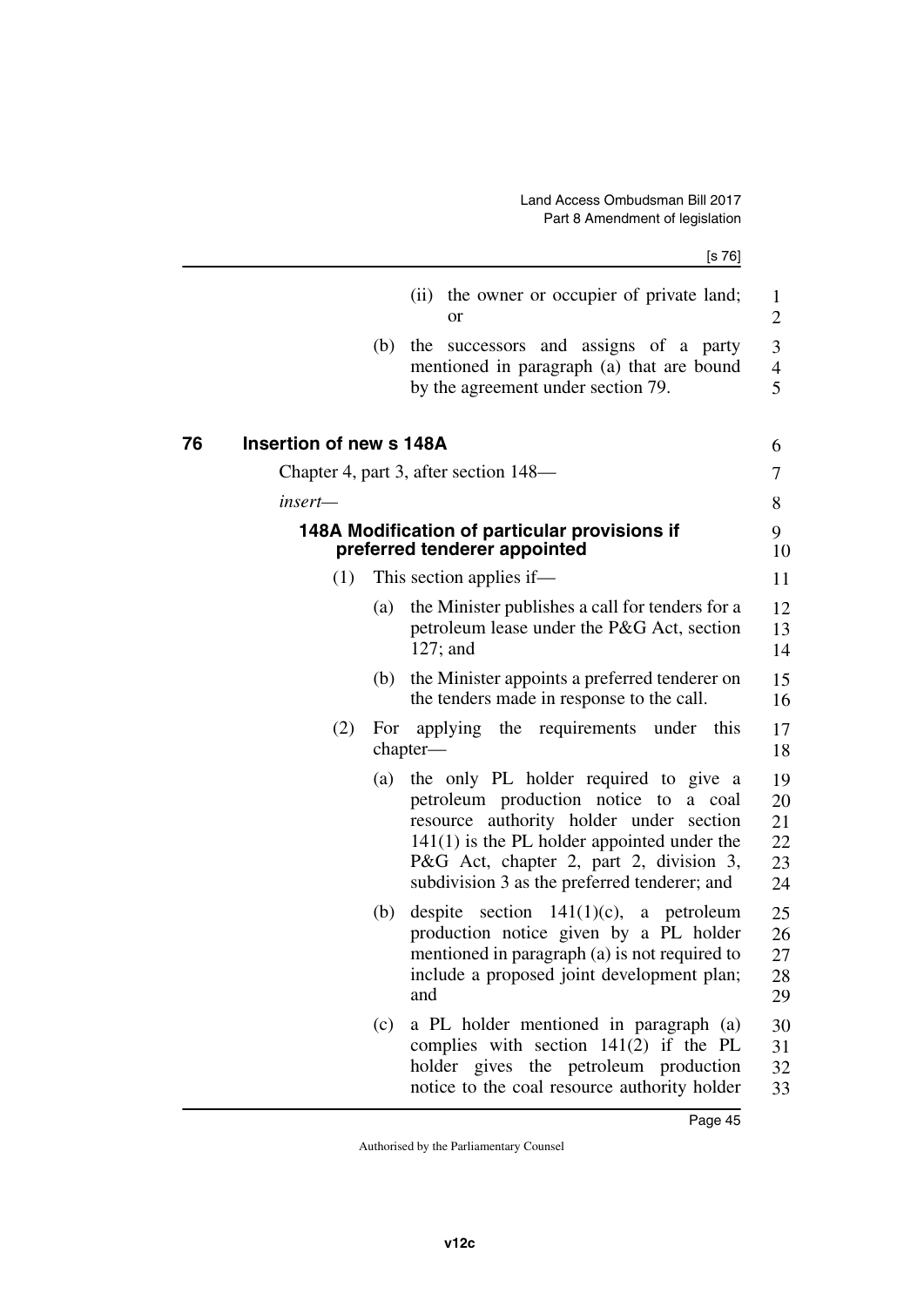[s 76]

|     | within 10 business days after the PL holder<br>is appointed as preferred tenderer; and                                                                                                                                                                                                                                                                         | 1<br>$\overline{2}$                      |
|-----|----------------------------------------------------------------------------------------------------------------------------------------------------------------------------------------------------------------------------------------------------------------------------------------------------------------------------------------------------------------|------------------------------------------|
| (d) | a PL holder mentioned in paragraph (a) is<br>not required to comply with section 142;<br>and                                                                                                                                                                                                                                                                   | 3<br>$\overline{4}$<br>5                 |
| (e) | the coal resource authority holder given a<br>petroleum production notice by a PL holder<br>under paragraph (c) complies with section<br>$121(2)$ if the coal resource authority holder<br>gives an advance notice to the PL holder<br>within 30 business days after the petroleum<br>production notice is given to the coal<br>resource authority holder; and | 6<br>7<br>8<br>9<br>10<br>11<br>12<br>13 |
| (f) | an advance notice mentioned in paragraph<br>(e) complies with section $121(1)$ if the<br>notice-                                                                                                                                                                                                                                                               | 14<br>15<br>16                           |
|     | (i)<br>states that the ML (coal) holder has<br>applied for the grant of the ML (coal);<br>and                                                                                                                                                                                                                                                                  | 17<br>18<br>19                           |
|     | includes a copy of the application for<br>(ii)<br>the ML (coal), other than any statement<br>detailing the applicant's financial and<br>technical resources; and                                                                                                                                                                                               | 20<br>21<br>22<br>23                     |
|     | (iii) includes a proposed joint development<br>plan for the overlapping area the<br>subject of the ML (coal); and                                                                                                                                                                                                                                              | 24<br>25<br>26                           |
| (g) | if a proposed joint development plan<br>mentioned in paragraph (f)(iii) identifies an<br>IMA for the overlapping area, the mining<br>commencement date for the identified IMA<br>must be at least 11 years after the date on<br>which the ML (coal) holder applied for the<br>grant of the ML (coal); and                                                      | 27<br>28<br>29<br>30<br>31<br>32<br>33   |
| (h) | a PL holder mentioned in paragraph (a)<br>complies with section $154(3)(a)$ if the PL<br>holder gives the information required to be                                                                                                                                                                                                                           | 34<br>35<br>36                           |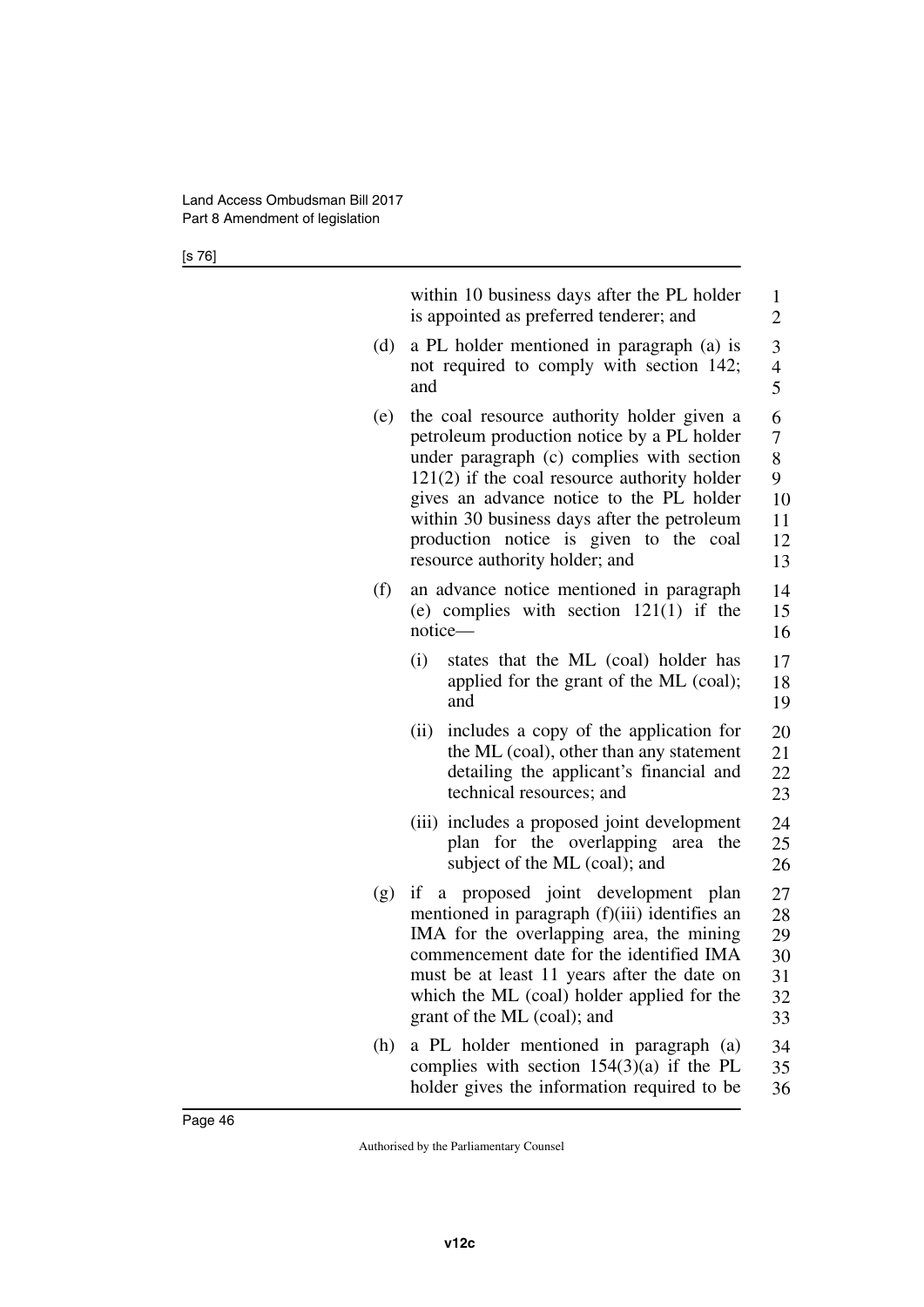<span id="page-48-1"></span><span id="page-48-0"></span>

|    |             | given under section 154 within 20 business<br>days after the PL holder gives the petroleum<br>production notice to the coal resource<br>authority holder; and                                                                                                                                                                                                                             | $\mathbf{1}$<br>$\overline{c}$<br>3<br>$\overline{4}$ |
|----|-------------|-------------------------------------------------------------------------------------------------------------------------------------------------------------------------------------------------------------------------------------------------------------------------------------------------------------------------------------------------------------------------------------------|-------------------------------------------------------|
|    |             | a coal resource authority holder given a<br>(i)<br>production<br>notice<br>petroleum<br>under<br>complies<br>with<br>paragraph<br>(c)<br>section<br>$154(3)(a)$ if the coal resource authority<br>holder gives the information required to be<br>given under section 154 within 20 business<br>days after the coal resource authority holder<br>is given the petroleum production notice. | 5<br>6<br>$\overline{7}$<br>8<br>9<br>10<br>11<br>12  |
|    | (3)         | To remove any doubt, it is declared that—                                                                                                                                                                                                                                                                                                                                                 | 13                                                    |
|    |             | this section does not limit the changing of<br>(a)<br>the mining commencement date for the IMA<br>mentioned in subsection $(2)(g)$ in the way<br>mentioned in section $115(1)(b)$ or (c); and                                                                                                                                                                                             | 14<br>15<br>16<br>17                                  |
|    |             | 156<br>applies<br>section<br>in<br>relation<br>(b)<br>to<br>information-                                                                                                                                                                                                                                                                                                                  | 18<br>19                                              |
|    |             | given by a PL holder mentioned in this<br>(i)<br>section to a coal resource authority<br>holder mentioned in this section; or                                                                                                                                                                                                                                                             | 20<br>21<br>22                                        |
|    |             | given by a coal resource authority<br>(ii)<br>holder mentioned in this section to a<br>PL holder mentioned in this section.                                                                                                                                                                                                                                                               | 23<br>24<br>25                                        |
|    | (4)         | This section applies whether the preferred<br>tenderer mentioned in subsection $(1)(b)$ was<br>appointed before or after the commencement of<br>this section.                                                                                                                                                                                                                             | 26<br>27<br>28<br>29                                  |
| 77 | provisions) | Amendment of ch 7, hdg (Savings and transitional                                                                                                                                                                                                                                                                                                                                          | 30<br>31                                              |
|    |             | Chapter 7, heading, after 'provisions'—                                                                                                                                                                                                                                                                                                                                                   | 32                                                    |
|    | insert-     |                                                                                                                                                                                                                                                                                                                                                                                           | 33                                                    |
|    |             | Page 47                                                                                                                                                                                                                                                                                                                                                                                   |                                                       |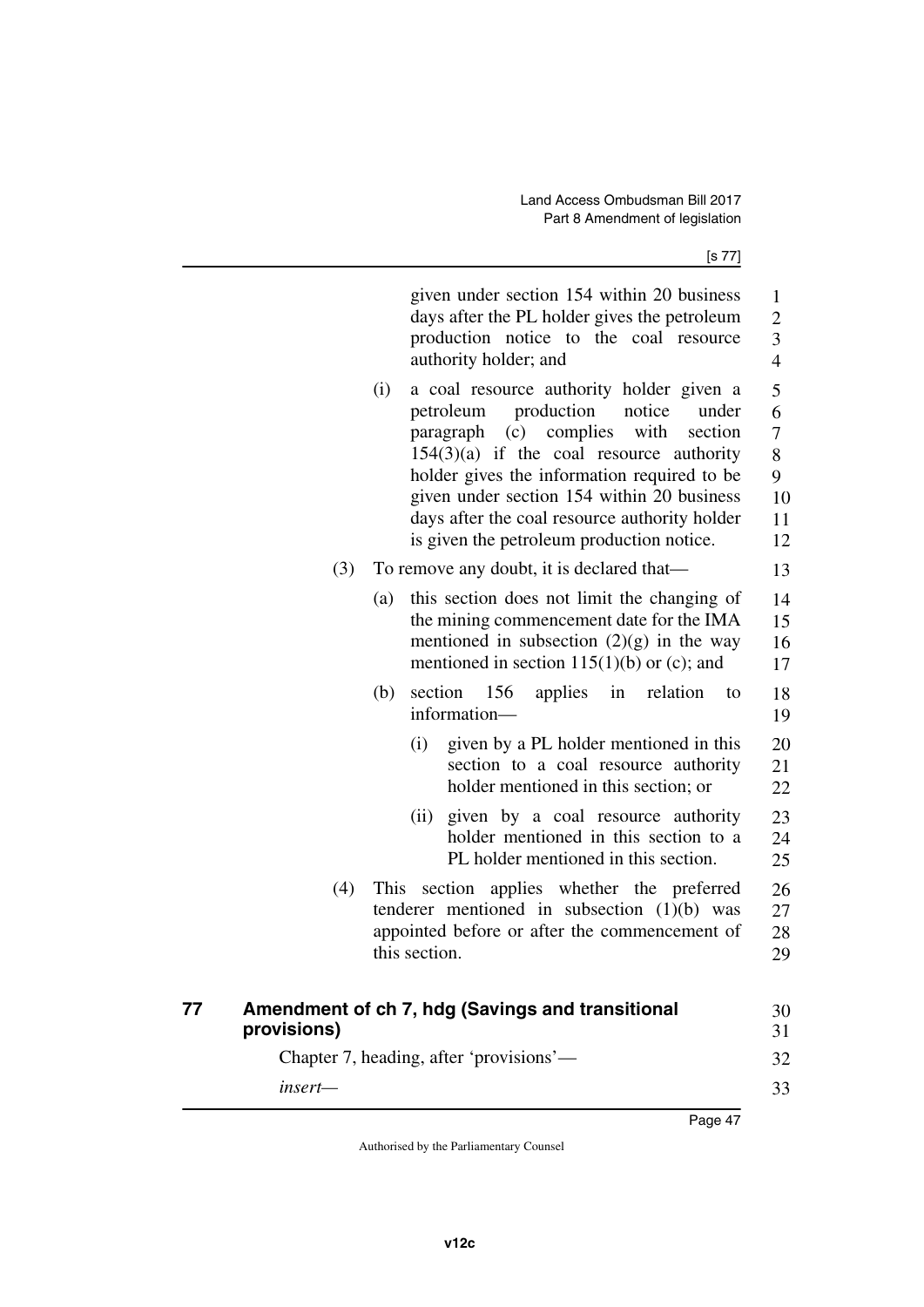[s 78]

<span id="page-49-3"></span><span id="page-49-2"></span><span id="page-49-1"></span><span id="page-49-0"></span>

|    |                                |     | for 2014 Act No. 47                                                                                                                                                                                                                                                                                                                                                                                                                                                     | 1                                                        |  |
|----|--------------------------------|-----|-------------------------------------------------------------------------------------------------------------------------------------------------------------------------------------------------------------------------------------------------------------------------------------------------------------------------------------------------------------------------------------------------------------------------------------------------------------------------|----------------------------------------------------------|--|
| 78 | <b>Insertion of new s 223A</b> |     |                                                                                                                                                                                                                                                                                                                                                                                                                                                                         | $\overline{2}$                                           |  |
|    | After section 223—             |     |                                                                                                                                                                                                                                                                                                                                                                                                                                                                         | 3                                                        |  |
|    | insert—                        |     |                                                                                                                                                                                                                                                                                                                                                                                                                                                                         | 4                                                        |  |
|    |                                |     | 223A Existing consent given by reserve owner to<br>exploration permit holder or mineral<br>development licence holder                                                                                                                                                                                                                                                                                                                                                   | 5<br>6<br>7                                              |  |
|    | (1)                            |     | This section applies if—                                                                                                                                                                                                                                                                                                                                                                                                                                                | 8                                                        |  |
|    |                                | (a) | the owner of any part of the area of an<br>exploration permit that is the surface area of<br>a reserve (the <i>reserve owner</i> ) has given<br>consent, under the pre-amended Mineral<br>Resources Act, section $129(1)(a)(ii)$ , to the<br>holder of an exploration permit or any<br>person who acts for the purpose of carrying<br>activity authorised<br>by<br>out<br>any<br>the<br>exploration permit (the <i>resource authority</i><br><i>holder</i> ); or        | 9<br>10<br>11<br>12<br>13<br>14<br>15<br>16<br>17<br>18  |  |
|    |                                | (b) | the owner of any part of the area of a<br>mineral development licence that is the<br>surface area of a reserve (also the reserve<br><i>owner</i> ) has given consent,<br>under<br>the<br>pre-amended<br>Mineral<br>Resources<br>Act,<br>section $181(4)(b)(ii)$ , to the holder of a<br>mineral development licence or any person<br>who acts for the purpose of carrying out any<br>activity authorised by the licence (also the<br><i>resource authority holder).</i> | 19<br>20<br>21<br>22<br>23<br>24<br>25<br>26<br>27<br>28 |  |
|    | (2)                            |     | For section $58(1)$ , the resource authority holder is<br>taken to have given the reserve owner, as a public<br>land authority, a periodic entry notice under<br>section 57.                                                                                                                                                                                                                                                                                            | 29<br>30<br>31<br>32                                     |  |
|    | (3)                            |     | Subsection (2) applies even if the consent, as a<br>periodic entry notice, does not comply with<br>section 57.                                                                                                                                                                                                                                                                                                                                                          | 33<br>34<br>35                                           |  |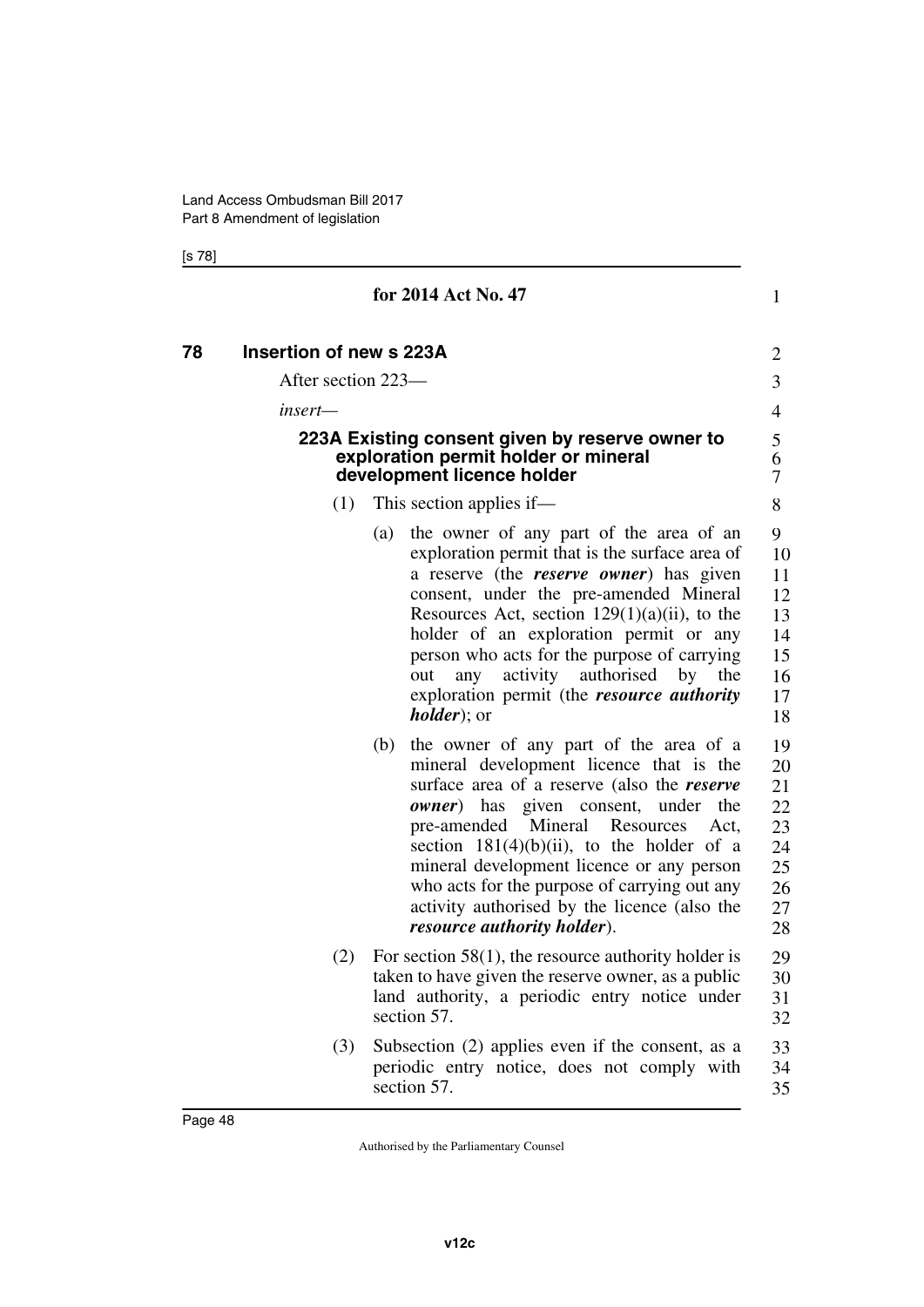<span id="page-50-3"></span><span id="page-50-2"></span><span id="page-50-1"></span><span id="page-50-0"></span>

| (4)                           | For the purpose of dealing with the consent as a<br>periodic entry notice, the entry period under<br>section $57(2)(a)$ is taken to be the period for entry<br>under the consent.                  | 1<br>$\overline{2}$<br>$\overline{3}$<br>$\overline{4}$ |
|-------------------------------|----------------------------------------------------------------------------------------------------------------------------------------------------------------------------------------------------|---------------------------------------------------------|
| (5)                           | Subsection (4) applies even if the period for entry<br>under the consent, as an entry period, does not<br>comply with section 57.                                                                  | 5<br>6<br>7                                             |
| (6)                           | Any conditions of the consent are taken to be<br>conditions imposed by the reserve owner, as a<br>public land authority, under section 59(2).                                                      | 8<br>9<br>10                                            |
| (7)                           | However, section $59(8)(a)$ does not apply to a<br>condition of the consent.                                                                                                                       | 11<br>12                                                |
| (8)                           | In this section—                                                                                                                                                                                   | 13                                                      |
|                               | exploration permit see the Mineral Resources<br>Act, schedule 2.                                                                                                                                   | 14<br>15                                                |
|                               | <i>mineral development licence</i> means a mineral<br>development licence under the Mineral Resources<br>Act, chapter 5, part 1 or 2.                                                              | 16<br>17<br>18                                          |
|                               | <i>reserve</i> see the Mineral Resources Act, schedule<br>2.                                                                                                                                       | 19<br>20                                                |
| Insertion of new s 224A<br>79 |                                                                                                                                                                                                    | 21                                                      |
| After section 224—            |                                                                                                                                                                                                    | 22                                                      |
| insert—                       |                                                                                                                                                                                                    | 23                                                      |
|                               | 224A Continuing notifiable road use                                                                                                                                                                | 24                                                      |
| (1)                           | This section applies if—                                                                                                                                                                           | 25                                                      |
|                               | before the commencement,<br>(a)<br>resource<br>a<br>authority holder used a road for a notifiable<br>road use within the meaning of a Resource<br>Act, as in force before the commencement;<br>and | 26<br>27<br>28<br>29<br>30                              |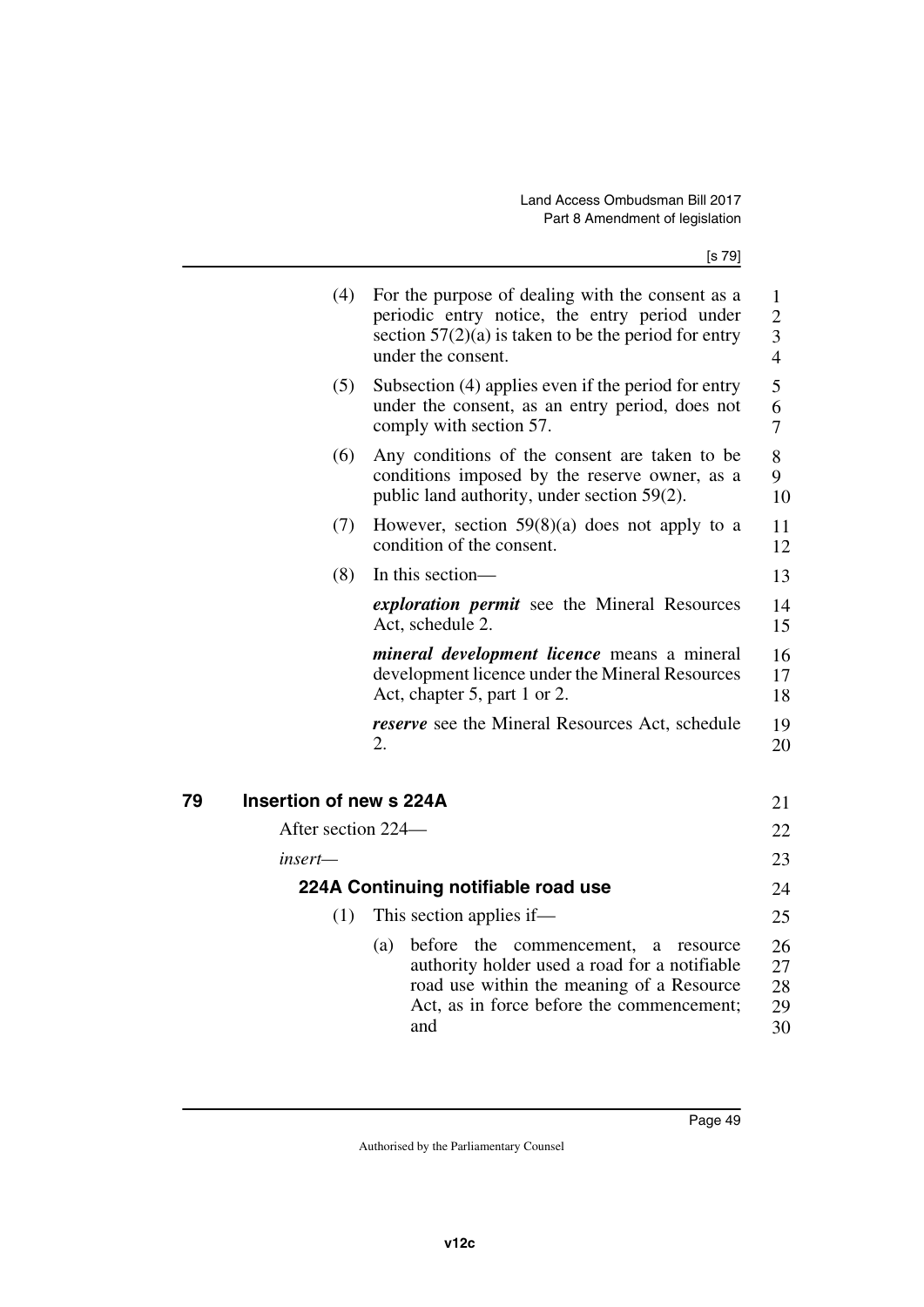[s 79]

|     | (b)<br>after the commencement, the resource<br>authority holder continues to use the road<br>for the same use.                                                                                                                                                                                        | 1<br>$\overline{c}$<br>$\overline{3}$ |
|-----|-------------------------------------------------------------------------------------------------------------------------------------------------------------------------------------------------------------------------------------------------------------------------------------------------------|---------------------------------------|
| (2) | If, before the commencement, the resource<br>authority holder gave notice of the notifiable road<br>use to a road authority for the road under the<br>provisions of a Resource Act that applied to the<br>notice at that time—                                                                        | 4<br>5<br>6<br>$\boldsymbol{7}$<br>8  |
|     | the resource authority holder is taken to<br>(a)<br>have given the public road authority for the<br>road a notice about the use under section<br>$63(1)(a)$ ; and                                                                                                                                     | 9<br>10<br>11<br>12                   |
|     | the notice has effect for section $63(1)(a)$<br>(b)<br>even if the notice does not comply with the<br>prescribed requirements for it under section<br>$63(1)(a)$ .                                                                                                                                    | 13<br>14<br>15<br>16                  |
| (3) | A written consent to carry out the use of the road<br>given before the commencement to the resource<br>authority holder by the road authority is taken to<br>be written consent given to the resource authority<br>holder by the public road authority for the road<br>under section $63(1)(b)(ii)$ . | 17<br>18<br>19<br>20<br>21<br>22      |
| (4) | If, before the commencement—                                                                                                                                                                                                                                                                          | 23                                    |
|     | the road authority applied under a Resource<br>(a)<br>Act to the Land Court for the Court to<br>the resource authority holder's<br>decide<br>compensation liability to the road authority<br>for the road; and                                                                                        | 24<br>25<br>26<br>27<br>28            |
|     | (b)<br>application had not lapsed,<br>the<br>been<br>decided, been withdrawn or been otherwise<br>finally dealt with;                                                                                                                                                                                 | 29<br>30<br>31                        |
|     | the application is taken to be an application to the<br>Land Court for the Court to decide the resource<br>authority holder's compensation liability to the<br>public road authority for the road under section<br>$100(1)$ .                                                                         | 32<br>33<br>34<br>35<br>36            |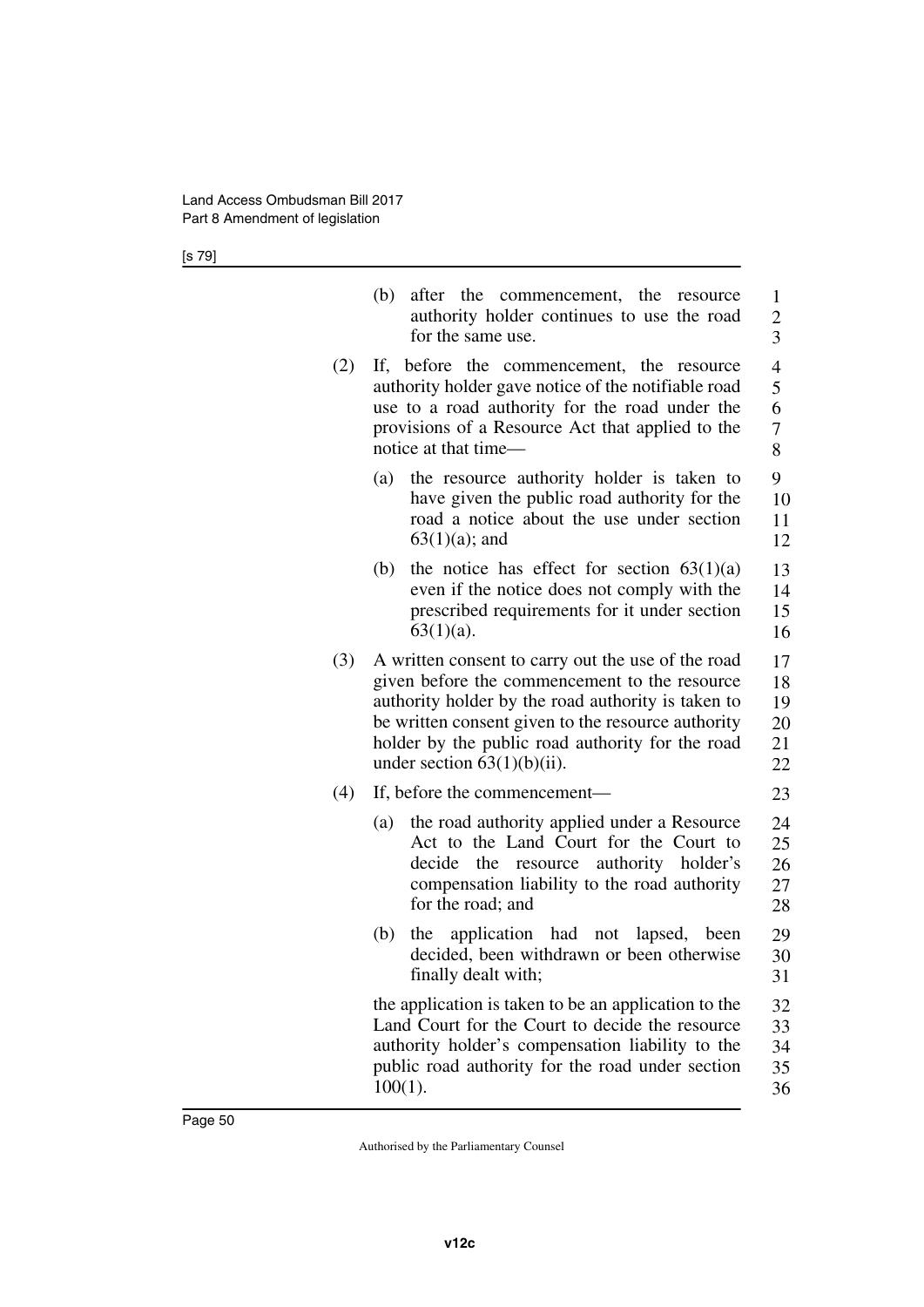<span id="page-52-3"></span><span id="page-52-2"></span><span id="page-52-1"></span><span id="page-52-0"></span>

| (5)                                 |     | In this section-                                                                                                                                                                | 1                    |
|-------------------------------------|-----|---------------------------------------------------------------------------------------------------------------------------------------------------------------------------------|----------------------|
|                                     |     | <b><i>commencement</i></b> means the commencement of<br>chapter 3.                                                                                                              | $\overline{c}$<br>3  |
|                                     |     | <i>road authority</i> means—                                                                                                                                                    | $\overline{4}$       |
|                                     | (a) | a road authority under the pre-amended<br>Mineral Resources Act, section 318EN; or                                                                                              | 5<br>6               |
|                                     | (b) | a public road authority under any of the<br>provisions<br>following<br>force<br>as<br>in<br>immediately before the commencement-                                                | 7<br>8<br>9          |
|                                     |     | the P&G Act, schedule 2                                                                                                                                                         | 10                   |
|                                     |     | the 1923 Act, section 2                                                                                                                                                         | 11                   |
|                                     |     | the Geothermal Act, schedule 2                                                                                                                                                  | 12                   |
|                                     |     | the Greenhouse Gas Act, schedule 2.                                                                                                                                             | 13                   |
| Insertion of new ss 228D-228F<br>80 |     | Chapter 7, part 3, after section 228C—                                                                                                                                          | 14<br>15             |
| insert—                             |     |                                                                                                                                                                                 | 16                   |
|                                     |     | 228D Land access requirements for particular<br>applications under Mineral Resources Act not<br>decided before commencement                                                     | 17<br>18<br>19       |
| (1)                                 |     | This section applies if—                                                                                                                                                        | 20                   |
|                                     | (a) | before the commencement, a person applied<br>for a prospecting permit, exploration permit<br>or mineral development licence under the<br>pre-amended Mineral Resources Act; and | 21<br>22<br>23<br>24 |
|                                     | (b) | the prospecting permit, exploration permit<br>or mineral development licence is granted<br>after the commencement; and                                                          | 25<br>26<br>27       |
|                                     | (c) | if the permit or licence had been granted<br>under the pre-amended Mineral Resources<br>Act—the holder of the permit or licence<br>would have been permitted under section      | 28<br>29<br>30<br>31 |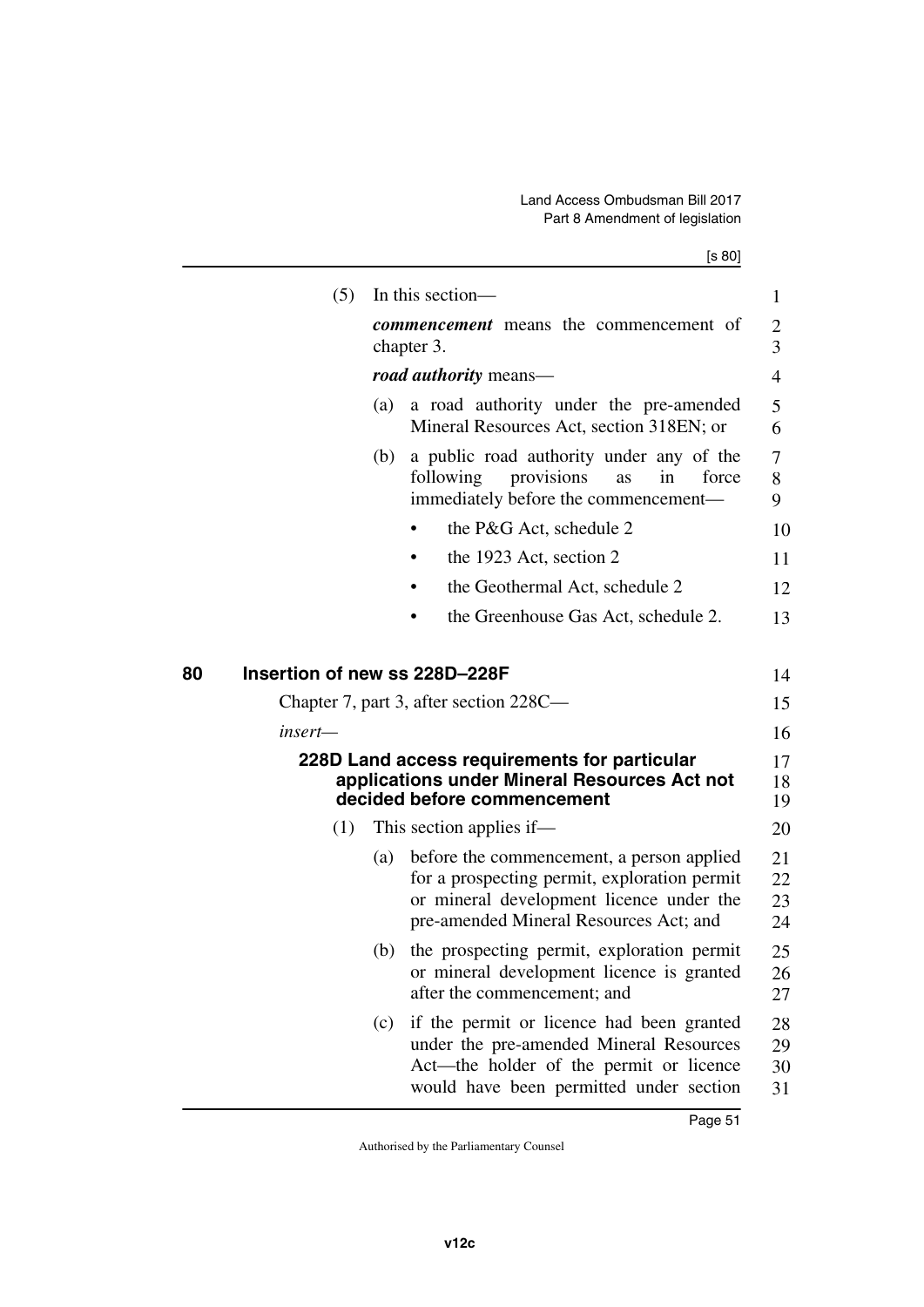[s 80]

<span id="page-53-1"></span><span id="page-53-0"></span>

|     |     | $19(4)$ , $129(3)$ or $181(8)$ of that Act to enter,<br>or enter the surface of, restricted land only<br>with the written consent of the owner of the<br>land where the relevant permanent building,<br>or relevant feature, was situated. | 1<br>$\overline{2}$<br>$\overline{\mathbf{3}}$<br>$\overline{4}$<br>5 |
|-----|-----|--------------------------------------------------------------------------------------------------------------------------------------------------------------------------------------------------------------------------------------------|-----------------------------------------------------------------------|
| (2) |     | The pre-amended Mineral Resources<br>Act<br>continues to apply in relation to entry to the<br>restricted land as if-                                                                                                                       | 6<br>7<br>8                                                           |
|     | (a) | the new restricted land entry provisions had<br>not commenced; and                                                                                                                                                                         | 9<br>10                                                               |
|     | (b) | the Mineral Resources Act, sections 19, 20,<br>129 and 181, and schedule 2, definitions<br>restricted land, restricted land (category A)<br>and <i>restricted land (category B)</i> had not<br>been replaced or repealed.                  | 11<br>12<br>13<br>14<br>15                                            |
| (3) |     | In this section-                                                                                                                                                                                                                           | 16                                                                    |
|     |     | <b><i>commencement</i></b> means the commencement of<br>chapter 3.                                                                                                                                                                         | 17<br>18                                                              |
|     |     | 228E Land access requirements for particular<br>applications under Geothermal Act not<br>decided before commencement                                                                                                                       | 19<br>20<br>21                                                        |
| (1) |     | This section applies if—                                                                                                                                                                                                                   | 22                                                                    |
|     | (a) | before the commencement, a person applied<br>geothermal<br>under<br>for<br>tenure<br>the<br>a<br>pre-amended Geothermal Act; and                                                                                                           | 23<br>24<br>25                                                        |
|     | (b) | the geothermal tenure is granted after the<br>commencement; and                                                                                                                                                                            | 26<br>27                                                              |
|     | (c) | if the geothermal tenure had been granted<br>under the pre-amended Geothermal Act, an                                                                                                                                                      | 28<br>29                                                              |
|     |     | authorised<br>activity<br>for the<br>geothermal<br>tenure-                                                                                                                                                                                 | 30<br>31                                                              |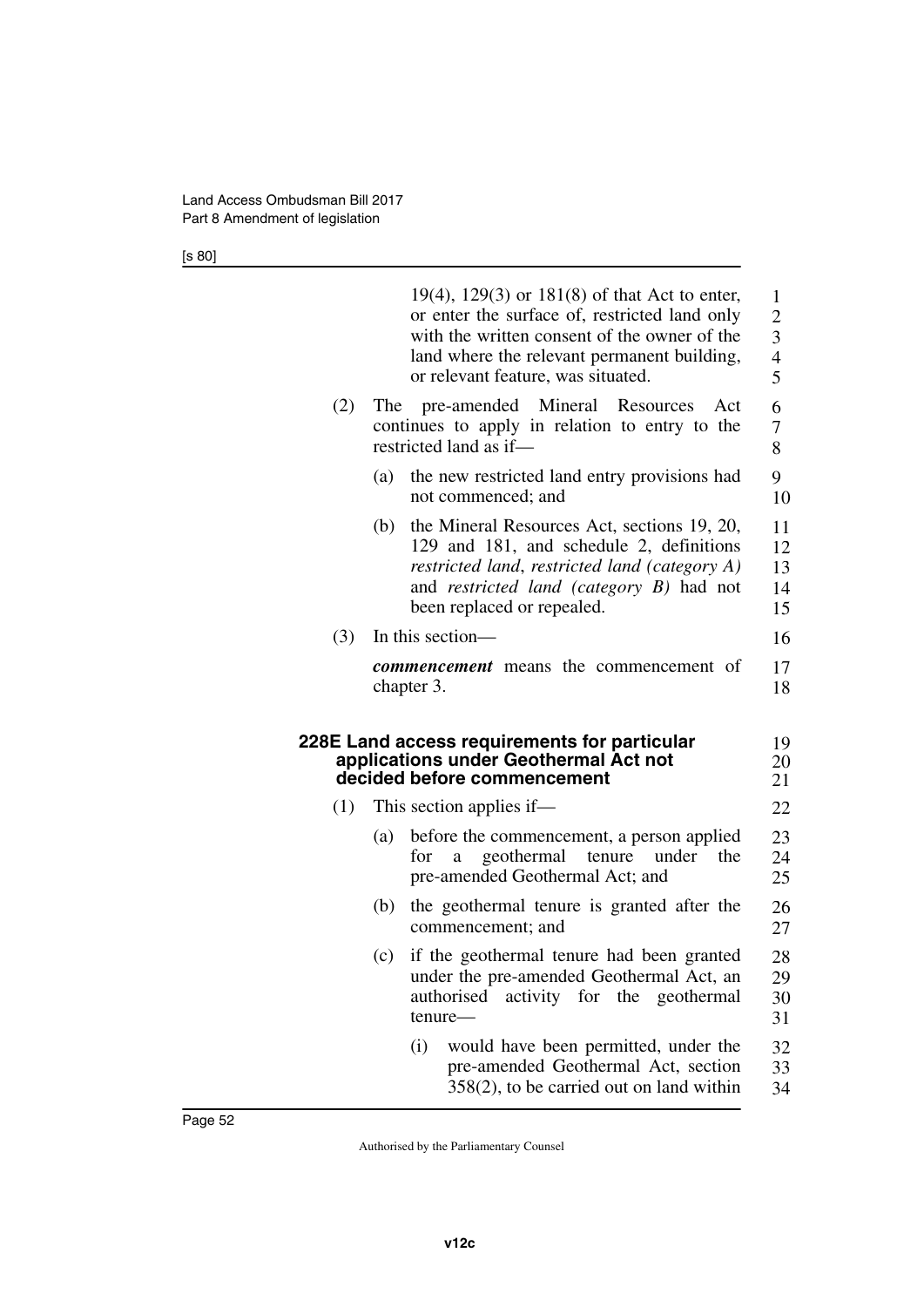<span id="page-54-1"></span><span id="page-54-0"></span>

|     | 300m laterally of a permanent building<br>mentioned in section 358(2) of that Act<br>only with the written consent of the<br>owner or occupier of the building; or                                                                                                                                    | 1<br>$\mathbf{2}$<br>3<br>4       |
|-----|-------------------------------------------------------------------------------------------------------------------------------------------------------------------------------------------------------------------------------------------------------------------------------------------------------|-----------------------------------|
|     | would have been permitted, under the<br>(ii)<br>pre-amended Geothermal Act, section<br>$358(3)$ , to be carried out on land within<br>50m laterally of a thing mentioned in<br>section $358(3)$ of that Act only with the<br>consent of the<br>written<br>owner<br>$\alpha$<br>occupier of the thing. | 5<br>6<br>7<br>8<br>9<br>10<br>11 |
| (2) | The pre-amended Geothermal Act continues to<br>apply in relation to entry to the land as if—                                                                                                                                                                                                          | 12<br>13                          |
|     | the new restricted land entry provisions had<br>(a)<br>not commenced; and                                                                                                                                                                                                                             | 14<br>15                          |
|     | the Geothermal Act, section 358 had not<br>(b)<br>been repealed.                                                                                                                                                                                                                                      | 16<br>17                          |
| (3) | In this section—                                                                                                                                                                                                                                                                                      | 18                                |
|     | <b><i>commencement</i></b> means the commencement of<br>chapter 3.                                                                                                                                                                                                                                    | 19<br>20                          |
|     | 228F Land access requirements for relevant<br>resource authorities applied for before<br>commencement                                                                                                                                                                                                 | 21<br>22<br>23                    |
| (1) | This section applies if—                                                                                                                                                                                                                                                                              | 24                                |
|     | (a)<br>before the commencement, a person applied<br>for a relevant resource authority; and                                                                                                                                                                                                            | 25<br>26                          |
|     | the relevant resource authority was granted<br>(b)<br>before the commencement or is granted<br>after the commencement.                                                                                                                                                                                | 27<br>28<br>29                    |
| (2) | The new restricted land entry provisions do not<br>apply in relation to the relevant<br>resource<br>authority.                                                                                                                                                                                        | 30<br>31<br>32                    |
| (3) | In this section—                                                                                                                                                                                                                                                                                      | 33                                |
|     |                                                                                                                                                                                                                                                                                                       |                                   |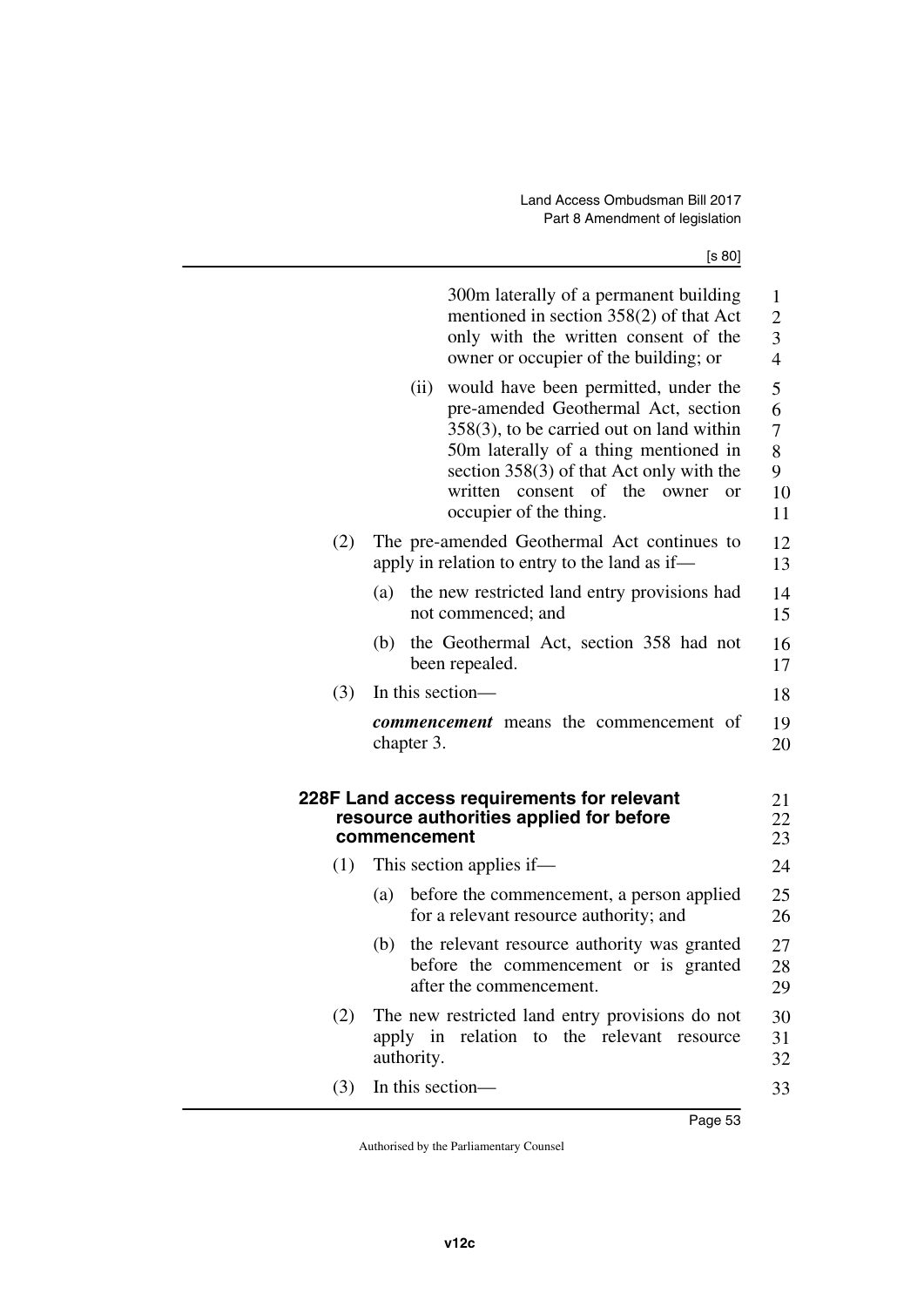[s 81]

<span id="page-55-1"></span><span id="page-55-0"></span>

|    |     |                     |     | <b><i>commencement</i></b> means the commencement of<br>chapter 3.                                                                                                                                                                                                                                                      | 1<br>2                                 |
|----|-----|---------------------|-----|-------------------------------------------------------------------------------------------------------------------------------------------------------------------------------------------------------------------------------------------------------------------------------------------------------------------------|----------------------------------------|
|    |     |                     |     | <i>relevant resource authority</i> means—                                                                                                                                                                                                                                                                               | 3                                      |
|    |     |                     | (a) | a mining claim or a mining lease under the<br>Mineral Resources Act; or                                                                                                                                                                                                                                                 | 4<br>5                                 |
|    |     |                     | (b) | a resource authority under the P&G Act; or                                                                                                                                                                                                                                                                              | 6                                      |
|    |     |                     | (c) | a lease under the 1923 Act; or                                                                                                                                                                                                                                                                                          | 7                                      |
|    |     |                     | (d) | a resource authority under the Greenhouse<br>Gas Act.                                                                                                                                                                                                                                                                   | 8<br>9                                 |
| 81 |     | commencement)       |     | Amendment of s 241A (Application for ML (coal) and<br>application for PL both undecided before                                                                                                                                                                                                                          | 10<br>11<br>12                         |
|    | (1) |                     |     | Section 241A(3)(a), 'under the P&G Act in force immediately<br>before the commencement'—                                                                                                                                                                                                                                | 13<br>14                               |
|    |     | omit.               |     |                                                                                                                                                                                                                                                                                                                         | 15                                     |
|    | (2) | Section $241A(5)$ — |     |                                                                                                                                                                                                                                                                                                                         | 16                                     |
|    |     | omit, insert-       |     |                                                                                                                                                                                                                                                                                                                         | 17                                     |
|    |     | (5)                 |     | For applying the requirements under the new<br>overlap provisions to give an advance notice for<br>the ML $(coal)$ —                                                                                                                                                                                                    | 18<br>19<br>20                         |
|    |     |                     | (a) | if the new overlap provisions apply under<br>subsection $(3)(b)$ to the circumstances of the<br>applications—the<br>ML<br>(coal)<br>holder<br>complies with section $121(2)$ if the ML<br>(coal) holder gives the advance notice to the<br>PL holder within 10 business days after the<br>commencement of chapter 7; or | 21<br>22<br>23<br>24<br>25<br>26<br>27 |
|    |     |                     | (b) | if the new overlap provisions apply under<br>subsection (4) to the circumstances of the<br>applications—the<br>(coal)<br>holder<br>ML<br>complies with section $121(2)$ if the ML<br>(coal) holder gives the advance notice to the<br>PL holder within 10 business days after the                                       | 28<br>29<br>30<br>31<br>32<br>33       |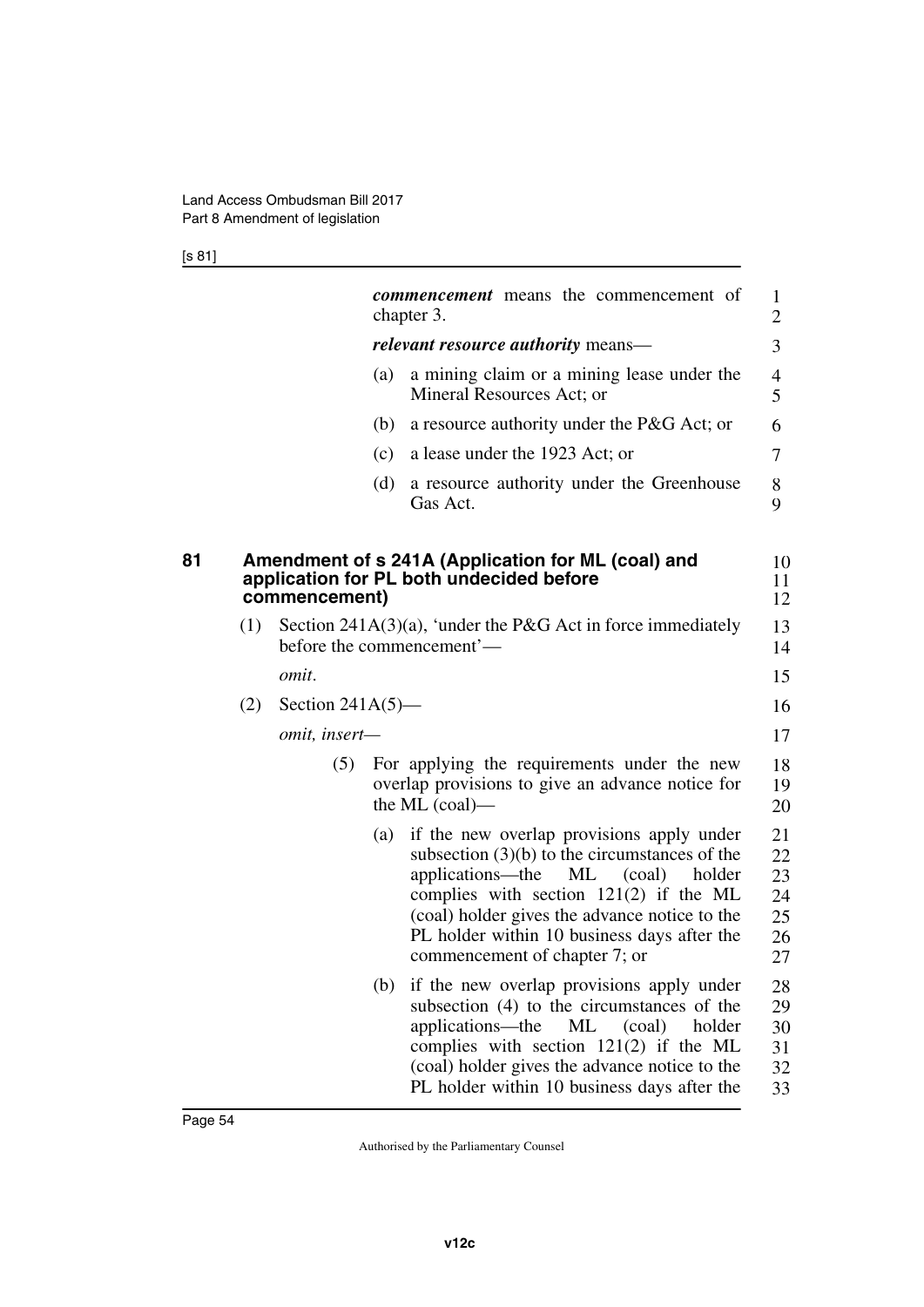[s 82]

<span id="page-56-1"></span><span id="page-56-0"></span>

|     |                  |     | notice is given to the chief executive under<br>subsection $(4)(b)$ .                                                                                                                                                                   |
|-----|------------------|-----|-----------------------------------------------------------------------------------------------------------------------------------------------------------------------------------------------------------------------------------------|
| (3) | Section 241A-    |     |                                                                                                                                                                                                                                         |
|     | insert—          |     |                                                                                                                                                                                                                                         |
|     | (9)              |     | In this section—                                                                                                                                                                                                                        |
|     |                  |     | coordination<br>arrangement<br>means<br>an<br>arrangement that was—                                                                                                                                                                     |
|     |                  | (a) | made under the pre-amended P&G Act,<br>section $234(1)$ to (4) before 27 September<br>$2016$ ; and                                                                                                                                      |
|     |                  | (b) | approved by the Minister under<br>the<br>pre-amended P&G Act, section 236(1)<br>before 27 September 2016, whether or not<br>the approval has taken effect under the $P\&G$<br>Act.                                                      |
|     |                  |     | Replacement of ch 8 (Repeal of Coal and Oil Shale Mine<br><b>Workers' Superannuation Act 1989)</b>                                                                                                                                      |
|     | Chapter $8-$     |     |                                                                                                                                                                                                                                         |
|     | omit, insert-    |     |                                                                                                                                                                                                                                         |
|     | <b>Chapter 8</b> |     | <b>Transitional</b><br>provision for Land<br><b>Access Ombudsman</b><br><b>Act 2017</b>                                                                                                                                                 |
|     |                  |     | 244 Provision inserted into Act prevails over<br>provision of transitional regulation                                                                                                                                                   |
|     |                  |     | If there is an inconsistency between a provision<br>inserted into this Act by the Land Access<br>Ombudsman Act 2017, and a provision of the<br>Mineral<br>and Energy Resources (Common<br>Provisions) Transitional Regulation 2016, the |

<span id="page-56-5"></span><span id="page-56-4"></span><span id="page-56-3"></span><span id="page-56-2"></span> $\overline{\phantom{0}}$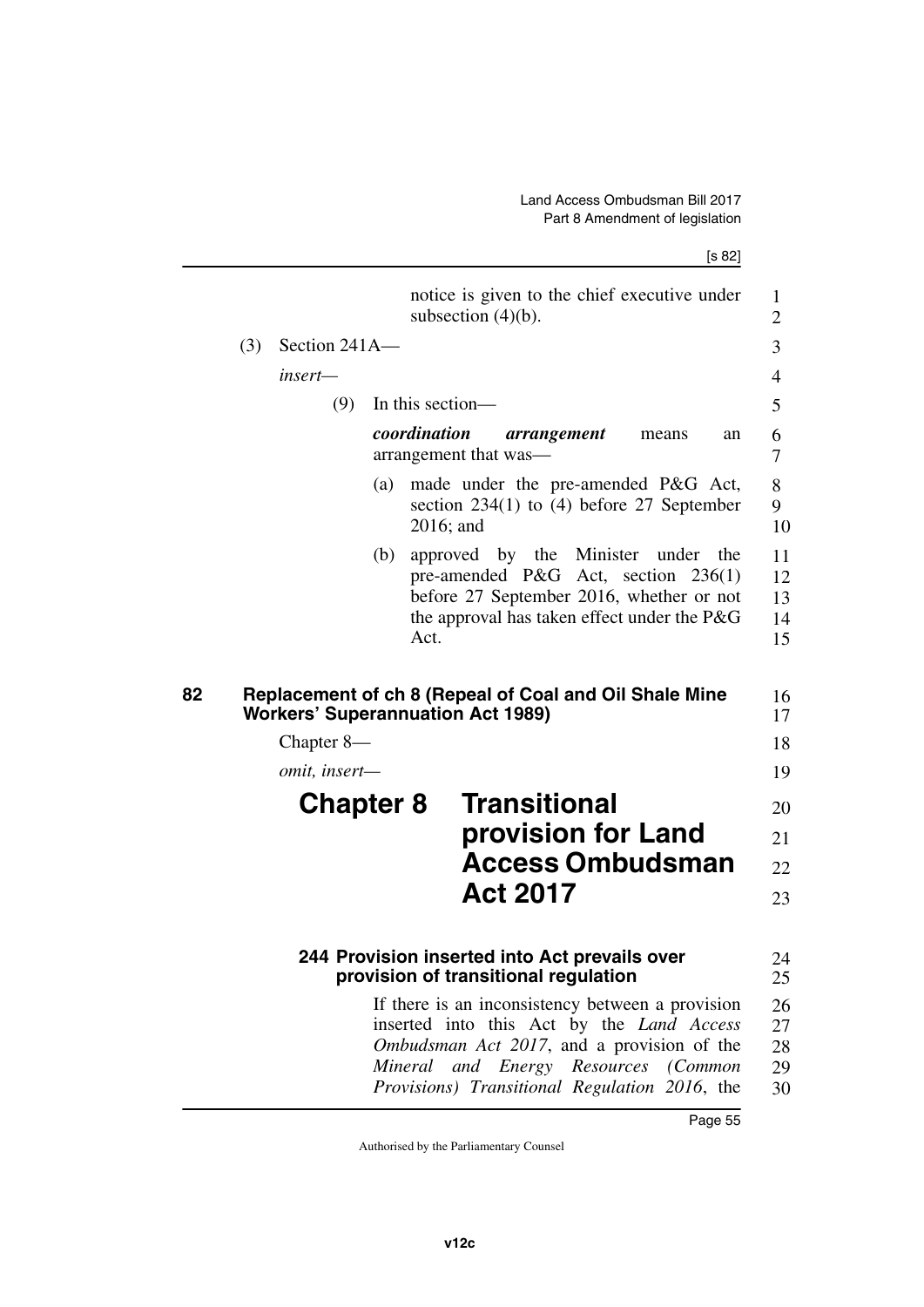[s 83]

<span id="page-57-9"></span><span id="page-57-8"></span><span id="page-57-7"></span><span id="page-57-6"></span><span id="page-57-5"></span><span id="page-57-4"></span><span id="page-57-3"></span><span id="page-57-2"></span><span id="page-57-1"></span><span id="page-57-0"></span>

|    |                           | provision inserted into the Act prevails to the<br>extent of the inconsistency.                                                                                                                                                                        | 1<br>$\overline{2}$        |
|----|---------------------------|--------------------------------------------------------------------------------------------------------------------------------------------------------------------------------------------------------------------------------------------------------|----------------------------|
|    | <b>Division 5</b>         | <b>Amendment of Mineral Resources</b><br><b>Regulation 2013</b>                                                                                                                                                                                        | 3<br>$\overline{4}$        |
| 83 | <b>Regulation amended</b> |                                                                                                                                                                                                                                                        | 5                          |
|    |                           | This division amends the <i>Mineral Resources Regulation 2013</i> .                                                                                                                                                                                    | 6                          |
| 84 | 2014)                     | Amendment of ch 4, pt 10, hdg (Transitional provision for<br>Water Reform and Other Legislation Amendment Act                                                                                                                                          | 7<br>8<br>9                |
|    |                           | Chapter 4, part 10, heading, 'provision'-                                                                                                                                                                                                              | 10                         |
|    | omit, insert-             |                                                                                                                                                                                                                                                        | 11                         |
|    |                           | provisions                                                                                                                                                                                                                                             | 12                         |
| 85 | Insertion of new s 111A   |                                                                                                                                                                                                                                                        | 13                         |
|    | After section 111-        |                                                                                                                                                                                                                                                        | 14                         |
|    | insert—                   |                                                                                                                                                                                                                                                        | 15                         |
|    |                           | 111A Requirement for joint interaction<br>management plan by particular date                                                                                                                                                                           | 16<br>17                   |
|    | (1)                       | This section applies in relation to coal mining<br>operations mentioned in section $111(1)$ if, on 27<br>September 2017 and despite the Mineral and<br>Resources (Common<br>Energy<br><i>Provisions</i> )<br>Transitional Regulation 2016, section 10- | 18<br>19<br>20<br>21<br>22 |
|    |                           | (a) a joint interaction management plan has not<br>been made under section 25 in relation to<br>the coal mining operations; and                                                                                                                        | 23<br>24<br>25             |
|    |                           | the reason a joint interaction management<br>(b)<br>plan has not been made under section 25 is<br>that arbitration of a dispute about the plan                                                                                                         | 26<br>27<br>28             |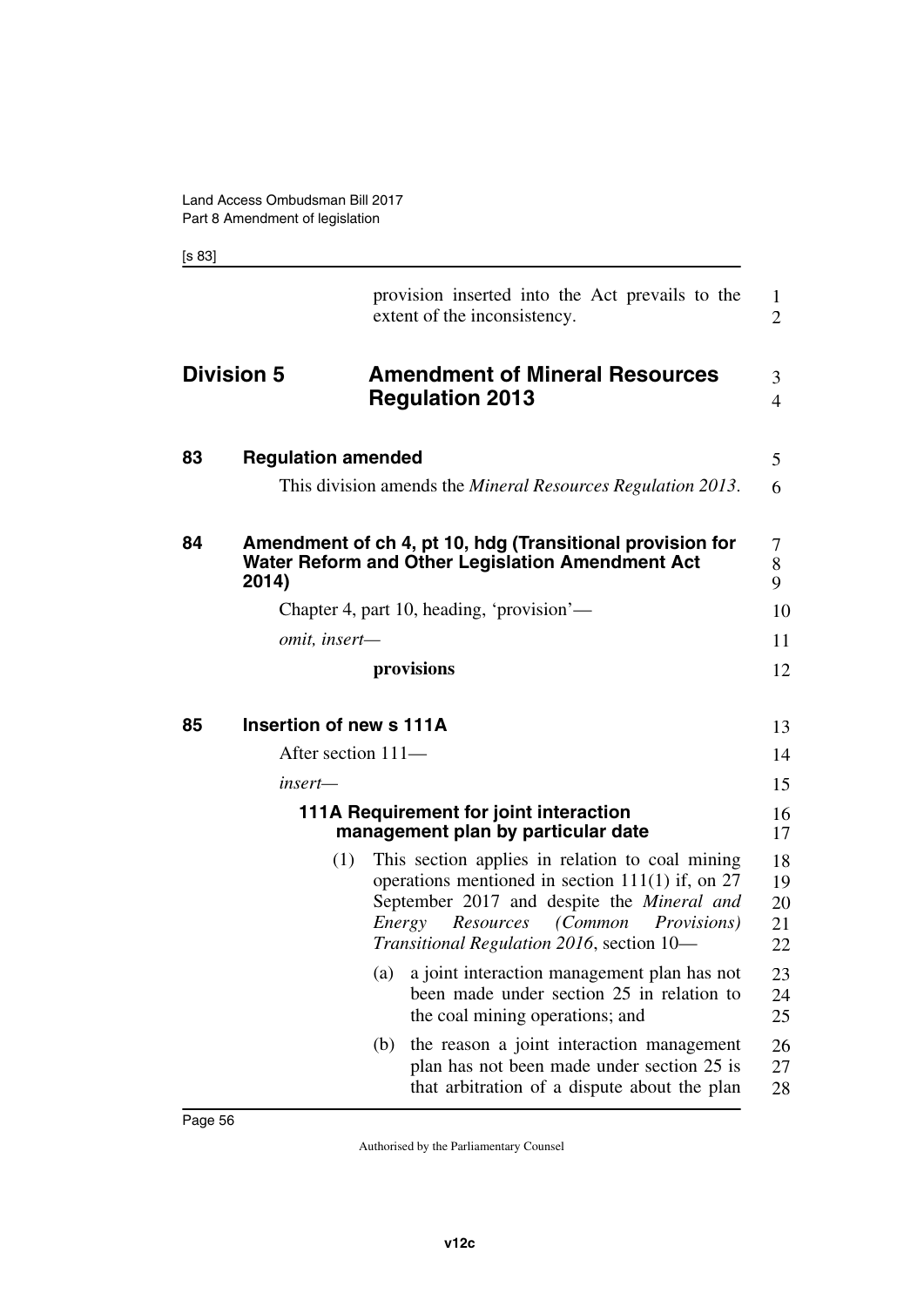<span id="page-58-4"></span><span id="page-58-3"></span><span id="page-58-2"></span><span id="page-58-1"></span><span id="page-58-0"></span>

|    |                    |     | [s 86]                                                                                                                                                                     |
|----|--------------------|-----|----------------------------------------------------------------------------------------------------------------------------------------------------------------------------|
|    |                    |     | has been applied for under section $25(3)$ or<br>(4).                                                                                                                      |
|    |                    | (2) | The plan mentioned in section $111(2)$ made in<br>relation to the coal mining operations is taken to<br>be a joint interaction management plan for section<br>$25(1)(a)$ . |
|    |                    | (3) | Subsection (2) applies until a joint interaction<br>management plan is made under section 25 for the<br>coal mining operations.                                            |
|    | <b>Division 6</b>  |     | <b>Amendment of Petroleum and Gas</b><br>(Production and Safety) Act 2004                                                                                                  |
|    |                    |     |                                                                                                                                                                            |
| 86 | <b>Act amended</b> |     |                                                                                                                                                                            |
|    | Safety) Act 2004.  |     | This division amends the <i>Petroleum and Gas (Production and</i>                                                                                                          |
| 87 |                    |     | <b>Amendment of s 844 (Amending applications)</b>                                                                                                                          |
|    | Section $844(3)$ — |     |                                                                                                                                                                            |
|    | omit, insert-      |     |                                                                                                                                                                            |
|    |                    | (3) | However-                                                                                                                                                                   |
|    |                    |     | subsection $(2)(a)$ does not apply if the<br>(a)<br>tenderer is required to amend a development<br>plan under the Common Provisions Act,<br>section 132 or 145; and        |
|    |                    | (b) | subsection $(2)(b)$ does not apply if—                                                                                                                                     |
|    |                    |     | the tenderer is a corporation; and<br>(i)                                                                                                                                  |
|    |                    |     | the change is only a change of name of<br>(ii)<br>the tenderer; and                                                                                                        |
|    |                    |     | (iii) the tenderer's Australian<br>company<br>number<br>Australian<br>registered<br>and                                                                                    |

29

<span id="page-58-5"></span>business name have not changed.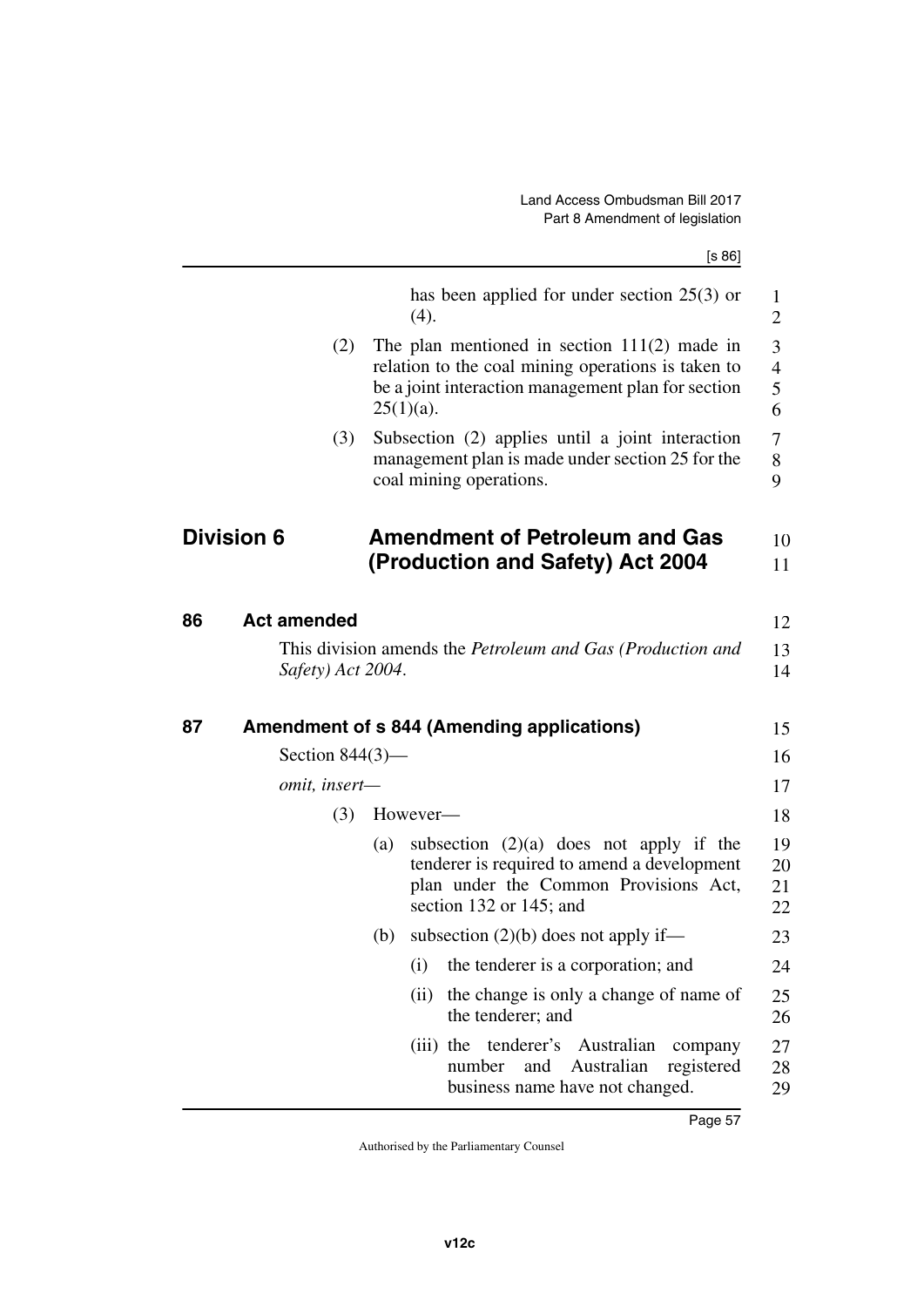### [s 88]

<span id="page-59-3"></span><span id="page-59-2"></span><span id="page-59-1"></span><span id="page-59-0"></span>

| 88 | <b>Insertion of new s 990A</b> |                                                                                                                                                                                                                                                              | $\mathbf{1}$               |
|----|--------------------------------|--------------------------------------------------------------------------------------------------------------------------------------------------------------------------------------------------------------------------------------------------------------|----------------------------|
|    | After section 990—             |                                                                                                                                                                                                                                                              | 2                          |
|    | insert-                        |                                                                                                                                                                                                                                                              | 3                          |
|    |                                | 990A Requirement for joint interaction<br>management plan by particular date                                                                                                                                                                                 | 4<br>5                     |
|    | (1)                            | This section applies in relation to an operating<br>plant, area or activity mentioned in section $990(1)$<br>if, on 27 September 2017 and despite the <i>Mineral</i><br>and Energy Resources (Common Provisions)<br>Transitional Regulation 2016, section 9- | 6<br>7<br>$8\,$<br>9<br>10 |
|    |                                | a joint interaction management plan has not<br>(a)<br>been made under section 705B in relation to<br>the operating plant, area or activity; and                                                                                                              | 11<br>12<br>13             |
|    |                                | the reason a joint interaction management<br>(b)<br>plan has not been made under section 705B<br>is that arbitration of a dispute about the plan<br>has been applied for under section $705B(3)$<br>or $(4)$ .                                               | 14<br>15<br>16<br>17<br>18 |
|    | (2)                            | The principal hazard management plan applying<br>in relation to the operating plant, area or activity<br>is taken to be a joint interaction management plan<br>for section $705B(1)(a)$ .                                                                    | 19<br>20<br>21<br>22       |
|    | (3)                            | Subsection (2) applies until a joint interaction<br>management plan is made under section 705B in<br>relation to the operating plant, area or activity.                                                                                                      | 23<br>24<br>25             |
|    | (4)                            | In this section-                                                                                                                                                                                                                                             | 26                         |
|    |                                | <i>overlapping area</i> see section $705(a)$ .                                                                                                                                                                                                               | 27                         |
|    |                                | <i>pre-amended Act</i> means this Act as in force<br>before the commencement of section 990.                                                                                                                                                                 | 28<br>29                   |
|    |                                | <i>principal hazard management plan, applying in</i><br>relation to an operating plant, area or activity,<br>means-                                                                                                                                          | 30<br>31<br>32             |
|    |                                | if a principal hazard management plan<br>(a)<br>applying in relation to the operating plant,                                                                                                                                                                 | 33<br>34                   |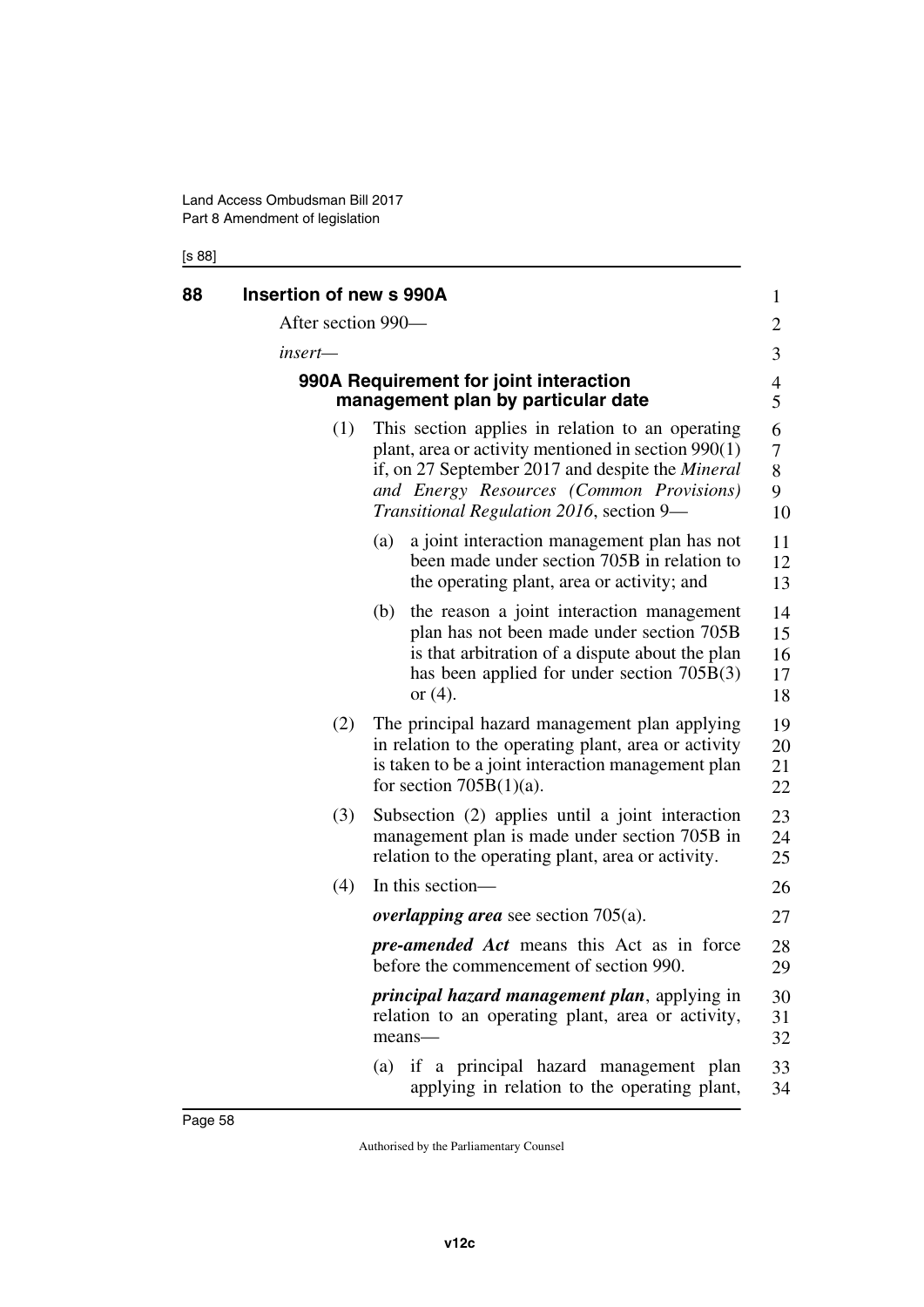[s 89]

<span id="page-60-5"></span><span id="page-60-4"></span><span id="page-60-3"></span><span id="page-60-2"></span><span id="page-60-1"></span><span id="page-60-0"></span>

|                                                    | area or activity has been made under the<br>pre-amended Act, section 705A—the<br>principal hazard management plan; or                                                                                                                                     | 1<br>$\overline{c}$<br>3                              |
|----------------------------------------------------|-----------------------------------------------------------------------------------------------------------------------------------------------------------------------------------------------------------------------------------------------------------|-------------------------------------------------------|
|                                                    | otherwise—the<br>part of the<br>(b)<br>safety<br>management system under this Act applying<br>in relation to the operating plant, area or<br>activity that deals with hazards and risks<br>relating to carrying out activities in an<br>overlapping area. | $\overline{\mathcal{A}}$<br>5<br>6<br>7<br>$8\,$<br>9 |
| <b>Division 7</b>                                  | <b>Amendment of Public Service Act</b>                                                                                                                                                                                                                    | 10                                                    |
|                                                    | 2008                                                                                                                                                                                                                                                      | 11                                                    |
| <b>Act amended</b><br>89                           |                                                                                                                                                                                                                                                           | 12                                                    |
|                                                    | This division amends the <i>Public Service Act 2008</i> .                                                                                                                                                                                                 | 13                                                    |
| 90<br>heads)                                       | Amendment of sch 1 (Public service offices and their                                                                                                                                                                                                      | 14<br>15                                              |
|                                                    | Schedule 1-                                                                                                                                                                                                                                               | 16                                                    |
| $insert$ —                                         |                                                                                                                                                                                                                                                           | 17                                                    |
| under the <i>Land Access Ombudsman</i><br>Act 2017 | Office of the Land Access Ombudsman<br>land access ombudsman                                                                                                                                                                                              |                                                       |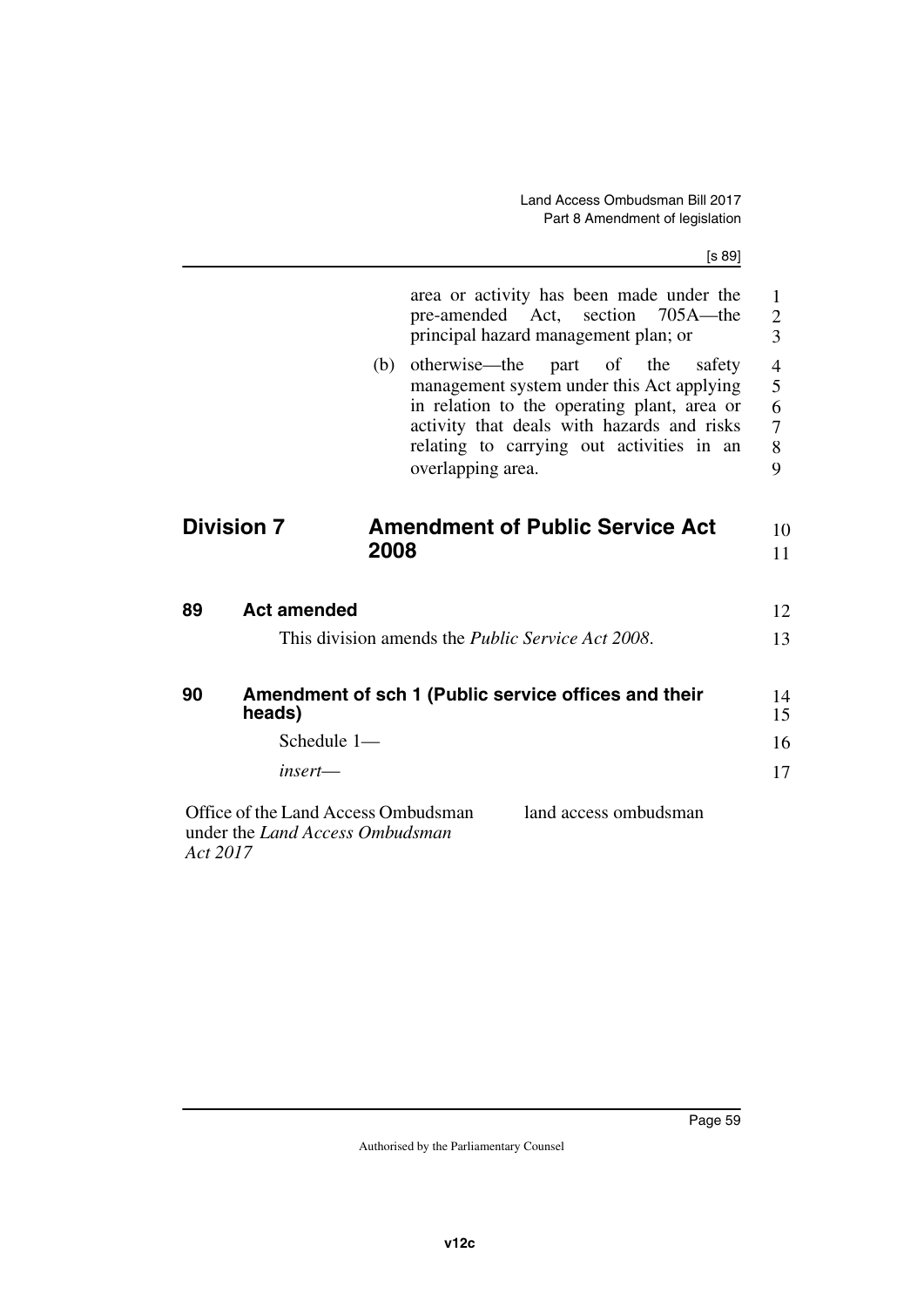### <span id="page-61-0"></span>Schedule 1

### **Schedule 1 Dictionary**

| ٦ |
|---|
|   |
|   |
|   |

| section 6 |  |
|-----------|--|
|           |  |

<span id="page-61-1"></span>

|                                                                                                                                                                                 | 3              |
|---------------------------------------------------------------------------------------------------------------------------------------------------------------------------------|----------------|
| <i>approved form</i> means a form approved under section 64.                                                                                                                    | 4              |
| <b>bore owner</b> see the Water Act 2000, section 362.                                                                                                                          | 5              |
| <i>chief executive (environment protection)</i> means the chief<br>executive of the department in which the <i>Environmental</i><br><i>Protection Act 1994</i> is administered. | 6<br>7<br>8    |
| <i>chief executive (natural resources and mines)</i> means the<br>chief executive of the department in which this Act is<br>administered.                                       | 9<br>10<br>11  |
| <i>chief executive (water)</i> means the chief executive of the<br>department in which the Water Act 2000, chapter 3 is<br>administered.                                        | 12<br>13<br>14 |
| <b><i>coal mine</i></b> , for part 3, division 2, subdivision 3, see section 44.                                                                                                | 15             |
| conduct and compensation agreement see the Mineral and<br>Energy Resources (Common Provisions) Act 2014, section 83.                                                            | 16<br>17       |
| <i>dispute land</i> , for part 3, division 2, subdivision 3, see section<br>$45(1)$ and $(2)$ .                                                                                 | 18<br>19       |
| <i>environmental authority</i> means an environmental authority<br>under the <i>Environmental Protection Act 1994</i> .                                                         | 20<br>21       |
| <i>government entity</i> see the <i>Public Service Act 2008</i> , section<br>24.                                                                                                | 22<br>23       |
| <i>investigation notice</i> see section $40(1)$ .                                                                                                                               | 24             |
| <i>land access dispute see section 7.</i>                                                                                                                                       | 25             |
| land access dispute referral see section 8.                                                                                                                                     | 26             |
| land access ombudsman means the land access ombudsman<br>appointed under section 9.                                                                                             | 27<br>28       |
| <i>make good agreement</i> see the <i>Water Act 2000</i> , section 420.                                                                                                         | 29             |
|                                                                                                                                                                                 |                |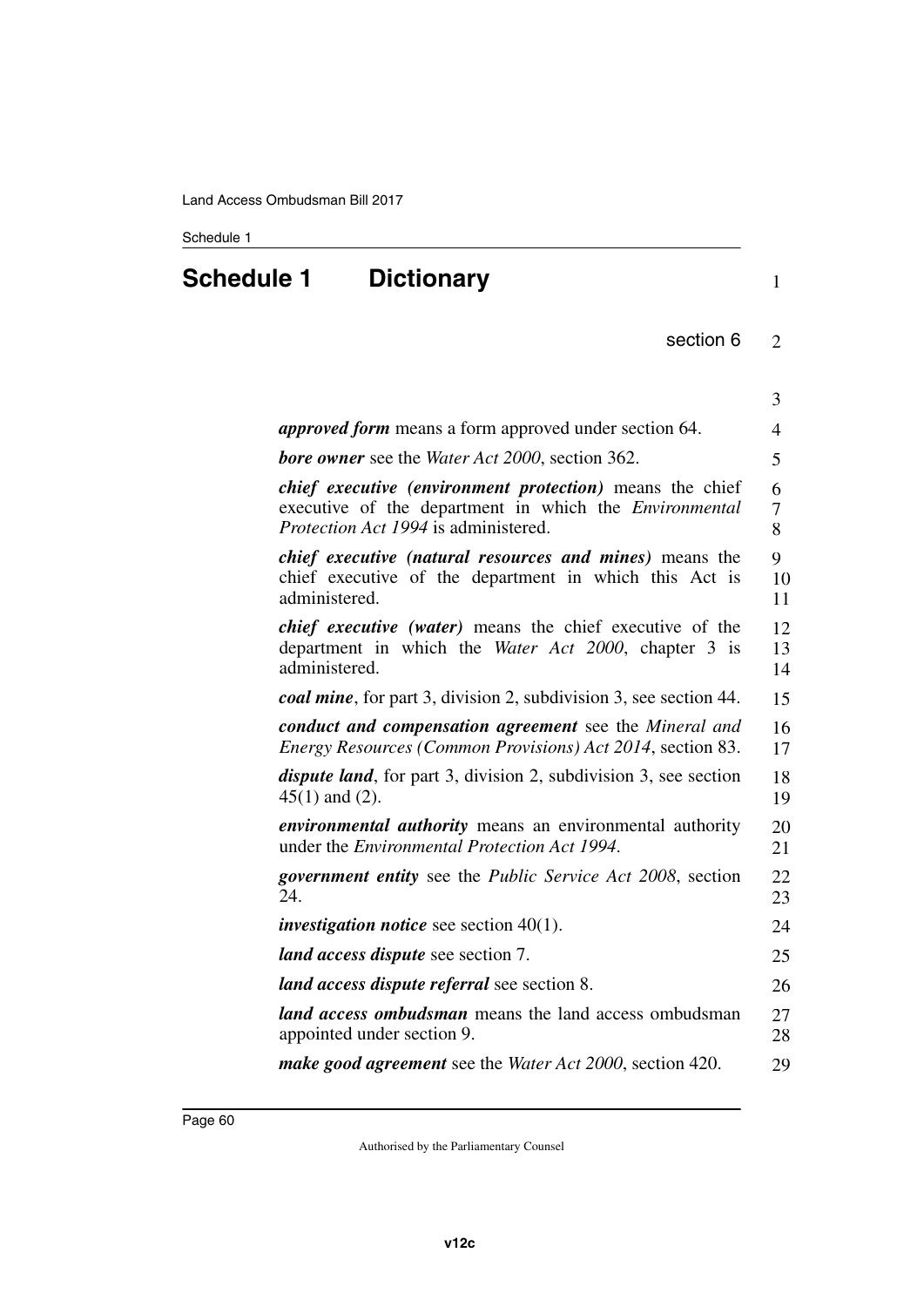| Schedule 1 |
|------------|
|------------|

|                                                                                                                                                 | <i>mine</i> , for part 3, division 2, subdivision 3, see section 44.                                                                                                         | $\mathbf{1}$   |
|-------------------------------------------------------------------------------------------------------------------------------------------------|------------------------------------------------------------------------------------------------------------------------------------------------------------------------------|----------------|
|                                                                                                                                                 | <i>notice</i> means a written notice.                                                                                                                                        | $\overline{2}$ |
|                                                                                                                                                 | <i>occupier</i> , other than for section $45(1)(c)$ or $(2)(c)$ , see the<br>Mineral and Energy Resources (Common Provisions) Act<br>2014, schedule 2.                       | 3<br>4<br>5    |
|                                                                                                                                                 | <i>office</i> means the office of the land access ombudsman.                                                                                                                 | 6              |
|                                                                                                                                                 | <i>office of the land access ombudsman</i> means the Office of the<br>Land Access Ombudsman established under section 23.                                                    | 7<br>8         |
|                                                                                                                                                 | <i>officer</i> means an officer mentioned in section 26.                                                                                                                     | 9              |
|                                                                                                                                                 | <i>operating plant</i> , for part 3, division 2, subdivision 3, see<br>section 44.                                                                                           | 10<br>11       |
|                                                                                                                                                 | <i>owner</i> , other than for section $45(1)(b)$ or $(2)(b)$ , see the<br>Mineral and Energy Resources (Common Provisions) Act<br>2014, section 12.                          | 12<br>13<br>14 |
|                                                                                                                                                 | <b>private land</b> see the Mineral and Energy Resources (Common<br><i>Provisions</i> ) <i>Act 2014</i> , section 13.                                                        | 15<br>16       |
|                                                                                                                                                 | <i>referring party</i> see section $36(1)$ .                                                                                                                                 | 17             |
| <i>relevant Resource Act</i> , for a resource authority, means the<br>particular Resource Act under which the resource authority is<br>granted. |                                                                                                                                                                              | 18<br>19<br>20 |
|                                                                                                                                                 | <b>Resource Act</b> means each of the following—                                                                                                                             | 21             |
| (a)                                                                                                                                             | the Mineral Resources Act 1989;                                                                                                                                              | 22             |
| (b)                                                                                                                                             | the Petroleum and Gas (Production and Safety) Act<br>2004;                                                                                                                   | 23<br>24       |
| (c)                                                                                                                                             | the <i>Petroleum</i> Act 1923;                                                                                                                                               | 25             |
| (d)                                                                                                                                             | the Geothermal Energy Act 2010;                                                                                                                                              | 26             |
| (e)                                                                                                                                             | the Greenhouse Gas Storage Act 2009;                                                                                                                                         | 27             |
| (f)                                                                                                                                             | the Coal Mining Safety and Health Act 1999;                                                                                                                                  | 28             |
| (g)                                                                                                                                             | the Mining and Quarrying Safety and Health Act 1999.                                                                                                                         | 29             |
|                                                                                                                                                 | <i>resource authority</i> means a resource authority mentioned in<br>the Mineral and Energy Resources (Common Provisions) Act<br>2014, section 10, other than the following— | 30<br>31<br>32 |